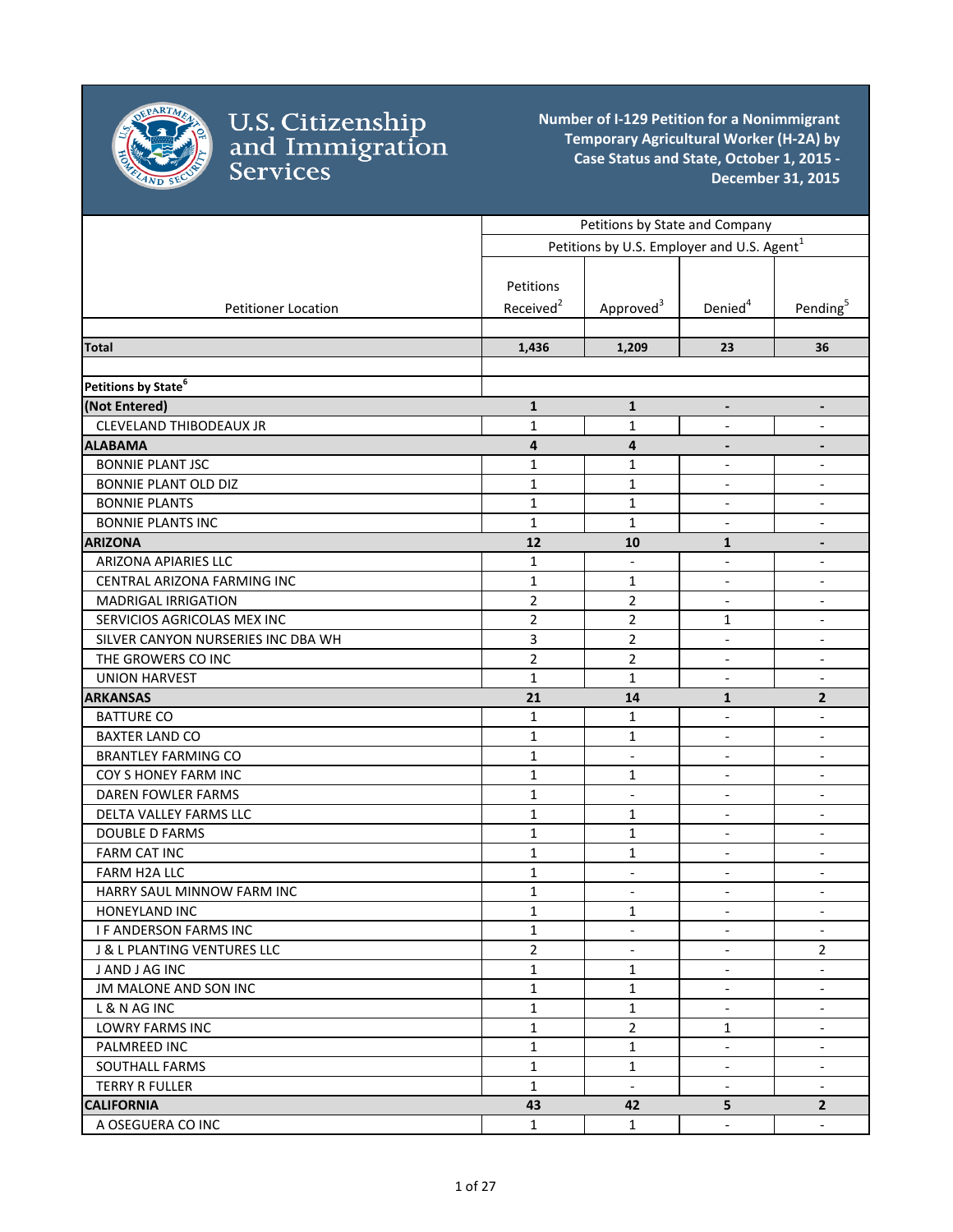

|                                    |                          | Petitions by State and Company                         |                          |                              |
|------------------------------------|--------------------------|--------------------------------------------------------|--------------------------|------------------------------|
|                                    |                          | Petitions by U.S. Employer and U.S. Agent <sup>1</sup> |                          |                              |
|                                    |                          |                                                        |                          |                              |
|                                    | Petitions                |                                                        |                          |                              |
| <b>Petitioner Location</b>         | Received <sup>2</sup>    | Approved <sup>3</sup>                                  | Denied <sup>4</sup>      | Pending <sup>5</sup>         |
| <b>DANYS BERRY FARMS</b>           |                          |                                                        | 1                        |                              |
| ELKHORN PACKING CO LLC             | 8                        | 8                                                      | $\blacksquare$           | 1                            |
| <b>FOOTHILL PACKING INC</b>        | 8                        | 8                                                      | $\overline{\phantom{a}}$ | $\overline{\phantom{a}}$     |
| <b>FRESH HARVEST INC</b>           | $\overline{4}$           | 8                                                      | $\overline{\phantom{a}}$ | $\overline{\phantom{a}}$     |
| FRESH HARVESTING INC               | $\overline{\phantom{0}}$ | $\mathbf{1}$                                           | $\overline{\phantom{a}}$ | $\overline{\phantom{a}}$     |
| FUTURE AG MGMT INC                 | $\mathbf{1}$             | 1                                                      | $\overline{\phantom{a}}$ | $\overline{\phantom{a}}$     |
| <b>GLORY BEE CO LLC</b>            | $\mathbf{1}$             | $\blacksquare$                                         | $\blacksquare$           | $\overline{\phantom{a}}$     |
| <b>GREGORY LIVESTOCK CO</b>        | $\mathbf{1}$             | 1                                                      | $\blacksquare$           | $\overline{\phantom{a}}$     |
| <b>GROWERS LINK</b>                | $\mathbf{1}$             | $\overline{\phantom{a}}$                               | $\overline{\phantom{a}}$ | $\overline{\phantom{a}}$     |
| HEAVEN S HONEY INC DBA BENNET S HO | $\mathbf{1}$             | 1                                                      | $\overline{\phantom{a}}$ | $\overline{\phantom{a}}$     |
| <b>HIATT HONEY CA LP</b>           | $\mathbf{1}$             | $\blacksquare$                                         | $\overline{\phantom{a}}$ |                              |
| <b>J M FARMING</b>                 | $\overline{2}$           | 1                                                      | $\blacksquare$           | $\mathbf{1}$                 |
| JR CUSTOM HARVESTING CO INC        | $\mathbf{1}$             | $\mathbf{1}$                                           | $\overline{\phantom{a}}$ | $\overline{\phantom{a}}$     |
| <b>KING BEE APIARYS</b>            | $\mathbf{1}$             | $\mathbf{1}$                                           | $\blacksquare$           | $\overline{\phantom{a}}$     |
| MOUNTAIN AVENUE BEES INC           | $\mathbf{1}$             | $\mathbf{1}$                                           | $\blacksquare$           | $\blacksquare$               |
| RC PACKING LLC                     | $\mathbf{1}$             | $\mathbf{1}$                                           | $\overline{\phantom{a}}$ | $\overline{\phantom{a}}$     |
| RODRIGUEZ FARMS INC                | $\mathbf{1}$             | 1                                                      | $\overline{\phantom{a}}$ | $\overline{\phantom{a}}$     |
| <b>STEVE PARK APIARIES</b>         | $\overline{2}$           | $\blacksquare$                                         | $\blacksquare$           | $\overline{\phantom{a}}$     |
| TANIMURA & ANTLE FRESH FOODS INC   | $\mathbf{1}$             | $\mathbf{1}$                                           | $\overline{\phantom{a}}$ | $\overline{\phantom{a}}$     |
| <b>VALLEY PRIDE INC</b>            | 1                        | 1                                                      | $\blacksquare$           | $\overline{\phantom{a}}$     |
| WEST COAST TOMATO GROWERS LLC      | 3                        | 3                                                      | $\blacksquare$           | $\overline{\phantom{a}}$     |
| WEST COST TOMATO GROWERS LLC       | $\mathbf{1}$             | $\mathbf{1}$                                           | $\overline{\phantom{a}}$ | $\overline{\phantom{a}}$     |
| ZION HARVEST INC                   | $\mathbf{1}$             | 1                                                      | $\overline{\phantom{a}}$ | $\overline{\phantom{a}}$     |
| <b>WESTERN RANGE ASSOC</b>         | $\overline{a}$           | $\overline{\phantom{a}}$                               | 4                        | $\blacksquare$               |
| <b>COLORADO</b>                    | 18                       | 14                                                     | $\overline{a}$           | $\qquad \qquad \blacksquare$ |
| BLACK BEAR ORCHARDS LLC            | 1                        | $\overline{\phantom{a}}$                               | $\overline{\phantom{a}}$ | $\overline{\phantom{a}}$     |
| <b>FULLER ORCHARDS LLC</b>         | $\mathbf{1}$             | $\blacksquare$                                         | $\blacksquare$           | $\overline{\phantom{a}}$     |
| HARVESTIME ENTERPRISES INC         | $\mathbf{1}$             | $\overline{\phantom{a}}$                               | $\overline{\phantom{a}}$ | $\overline{\phantom{a}}$     |
| <b>HIGH COUNTRY LAMB LLC</b>       | $\overline{2}$           | 1                                                      | $\overline{\phantom{a}}$ | $\overline{\phantom{a}}$     |
| LAZY 3X SHEEP CO LLC               | 3                        | 4                                                      | $\overline{\phantom{a}}$ | $\overline{\phantom{a}}$     |
| LOV RANCH                          | $\mathbf 1$              | $\blacksquare$                                         | $\overline{\phantom{a}}$ |                              |
| MESA VIEW ORCHARD INC              | $\mathbf{1}$             | $\mathbf{1}$                                           | $\overline{\phantom{a}}$ | $\overline{\phantom{a}}$     |
| PALISADE PRODUCE                   | $\mathbf{1}$             | $\mathbf{1}$                                           | $\blacksquare$           |                              |
| <b>SLASH EV RANCH</b>              | $\mathbf{1}$             | $\overline{\phantom{a}}$                               | $\overline{\phantom{a}}$ | $\overline{\phantom{a}}$     |
| SOUTHERN CROSS RANCHES             | $\overline{3}$           | 4                                                      | $\overline{\phantom{a}}$ |                              |
| <b>SUAREZ ORCHARD</b>              | $\mathbf{1}$             | $\mathbf{1}$                                           | $\overline{\phantom{a}}$ | $\overline{\phantom{a}}$     |
| <b>WHITE RIVER RANCH</b>           | $2^{\circ}$              | $\overline{2}$                                         | $\blacksquare$           | $\overline{\phantom{a}}$     |
| <b>FLORIDA</b>                     | 136                      | 139                                                    | 5                        | $\mathbf{1}$                 |
| (Not Entered)                      | 9                        | 10                                                     | $\overline{\phantom{a}}$ | $\overline{\phantom{a}}$     |
| ABBOTT HARVESTING LLC              | $\mathbf{1}$             | $\mathbf{1}$                                           | $\blacksquare$           | $\overline{\phantom{a}}$     |
| ALTA CITRUS LLC                    | 7 <sup>7</sup>           | 5                                                      | $\overline{\phantom{a}}$ | $\overline{\phantom{a}}$     |
| AMIGO HARVESTING INC               | $\overline{\phantom{a}}$ | $\mathbf{1}$                                           | $\overline{\phantom{a}}$ | $\overline{\phantom{a}}$     |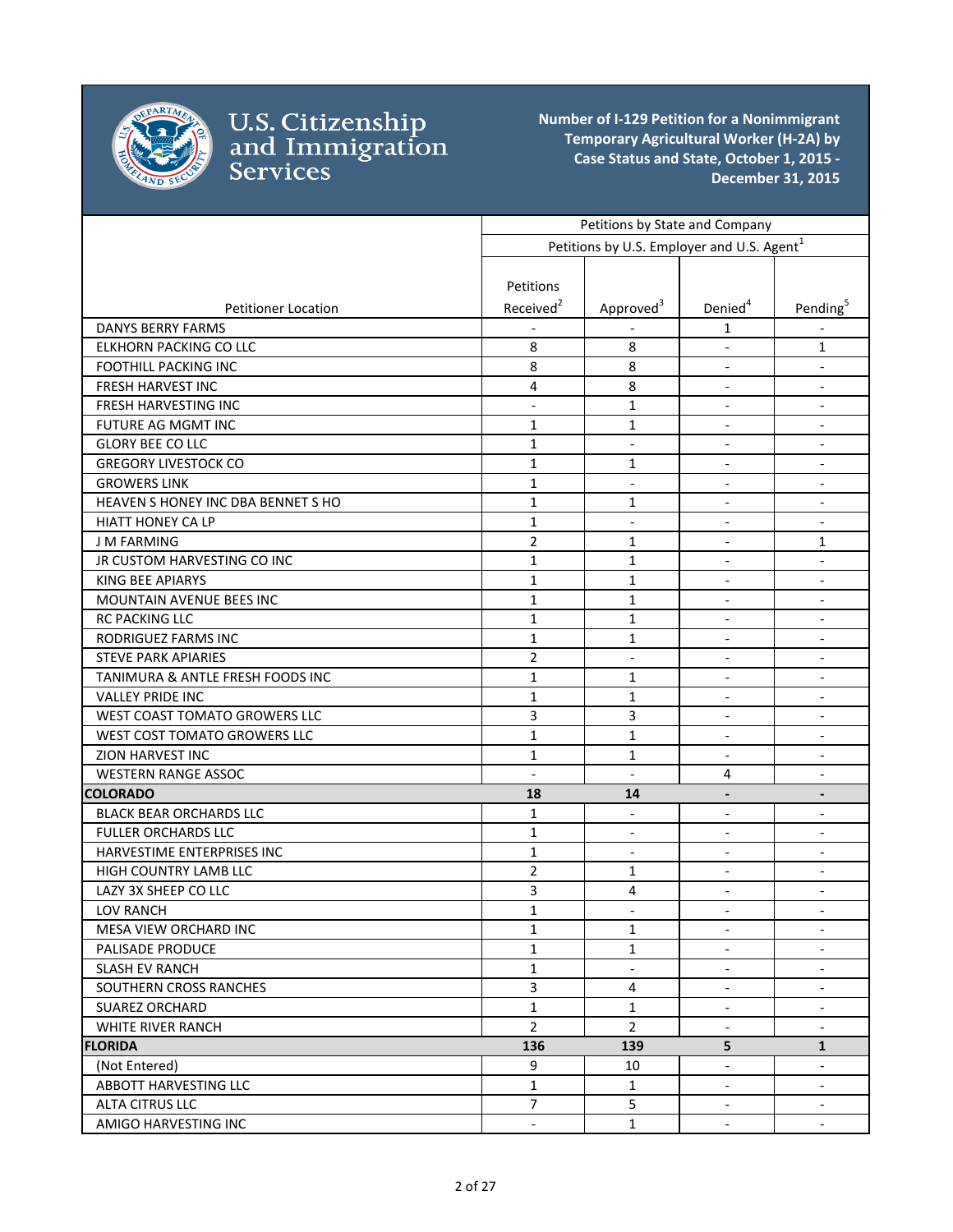

|                                               | Petitions by State and Company |                                                        |                          |                              |
|-----------------------------------------------|--------------------------------|--------------------------------------------------------|--------------------------|------------------------------|
|                                               |                                | Petitions by U.S. Employer and U.S. Agent <sup>1</sup> |                          |                              |
|                                               |                                |                                                        |                          |                              |
|                                               | Petitions                      |                                                        |                          |                              |
| <b>Petitioner Location</b>                    | Received <sup>2</sup>          | Approved <sup>3</sup>                                  | Denied <sup>4</sup>      | Pending <sup>5</sup>         |
| ANTONIO RAFAEL BARAJAS DBA AR HARV            | 1                              |                                                        |                          |                              |
| <b>B &amp; W QUALITY GROWERS INC</b>          | 8                              | 7                                                      | 1                        | $\overline{\phantom{a}}$     |
| <b>BADILLO BROTHERS INC</b>                   | $\mathbf{1}$                   | 1                                                      |                          | $\overline{\phantom{a}}$     |
| BALTAZAR GARCIA HARVESTING AND GRO            | $\mathbf{1}$                   | 2                                                      | $\overline{\phantom{a}}$ | $\overline{\phantom{a}}$     |
| BAUTISTA FARMS TRUCKING LLC                   | $\mathbf{1}$                   | $\overline{\phantom{a}}$                               | $\overline{\phantom{a}}$ | 1                            |
| <b>BECERRA ENTERPRISES INC</b>                | 1                              | 1                                                      | 1                        | $\overline{\phantom{a}}$     |
| BENJAMIN RAMIREZ HARVESTING INC               | $\mathbf{1}$                   | 1                                                      | $\overline{\phantom{a}}$ | $\Box$                       |
| <b>CANTU APIARIES INC</b>                     | $\mathbf{1}$                   | 1                                                      | $\blacksquare$           | $\overline{\phantom{a}}$     |
| <b>CENTER STATE HARVESTING &amp; HAULING</b>  | $\mathbf{1}$                   | 1                                                      |                          | $\overline{\phantom{a}}$     |
| <b>CIRCLE H CITRUS INC</b>                    | $\overline{2}$                 | 3                                                      | $\overline{\phantom{a}}$ |                              |
| <b>CISNEROS HARVESTING INC</b>                | $\overline{\phantom{a}}$       | $\mathbf{1}$                                           | $\overline{\phantom{a}}$ | $\blacksquare$               |
| <b>CITRUS HARVESTING INC</b>                  | $\mathbf{1}$                   | $\mathbf{1}$                                           | $\overline{\phantom{a}}$ | $\blacksquare$               |
| <b>CONSOLIDATED CITRUS LP</b>                 | $\mathbf{1}$                   | $\mathbf{1}$                                           | $\overline{\phantom{a}}$ | $\overline{\phantom{a}}$     |
| <b>CYPRESS CREEK FARMS LLC</b>                | $\mathbf{1}$                   |                                                        | $\overline{\phantom{a}}$ | $\overline{\phantom{a}}$     |
| <b>D &amp; K HARVESTING INC</b>               | $\overline{2}$                 | 2                                                      |                          | $\overline{\phantom{a}}$     |
| D / B / A FRANCO MEDINA HARVESTING            | 1                              | 1                                                      | $\overline{\phantom{a}}$ | $\overline{\phantom{a}}$     |
| D / B / A MB HARVESTING                       | $\mathbf{1}$                   | 1                                                      | $\overline{\phantom{a}}$ | $\overline{\phantom{a}}$     |
| D / B / A ML OLGUIN HARVESTING                | $\mathbf{1}$                   | 1                                                      | $\overline{\phantom{a}}$ | $\overline{\phantom{a}}$     |
| D&J AND SON S HARVESTING INC                  | $\mathbf{1}$                   | $\mathbf{1}$                                           | $\overline{\phantom{a}}$ | $\overline{\phantom{a}}$     |
| D/B/A RAMIREZ HARVESTING                      | 1                              | 1                                                      |                          |                              |
| <b>DAILE INC</b>                              | 1                              | 1                                                      |                          |                              |
| DELEON AGRICULTURAL SVC LLC                   | $\mathbf{1}$                   | 1                                                      | $\overline{\phantom{a}}$ | $\overline{\phantom{a}}$     |
| <b>DUNSON HARVESTING INC</b>                  | $\mathbf{1}$                   | 1                                                      | $\overline{\phantom{a}}$ | $\overline{\phantom{a}}$     |
| E J Y CORP                                    | $\mathbf{1}$                   | 1                                                      | $\overline{\phantom{a}}$ | $\blacksquare$               |
| <b>EAM HARVESTING LLC</b>                     | $\mathbf{1}$                   | $\mathbf{1}$                                           | $\blacksquare$           | $\blacksquare$               |
| EB HARVESTINF LLC                             | $\mathbf{1}$                   | 1                                                      | $\overline{\phantom{a}}$ | $\overline{\phantom{a}}$     |
| EB HARVESTING LLC                             | 4                              | 4                                                      | $\overline{\phantom{a}}$ | $\overline{\phantom{a}}$     |
| <b>ENCINO HARVESTING LLC</b>                  | $\mathbf{1}$                   | $\mathbf{1}$                                           | $\overline{\phantom{a}}$ | $\overline{\phantom{a}}$     |
| EVERGLADES HARVESTING AND HAULING             | $\overline{2}$                 | $\overline{2}$                                         | $\overline{\phantom{a}}$ | $\qquad \qquad \blacksquare$ |
| F MADRID HARVESTING INC                       | 1                              | 1                                                      | $\overline{\phantom{a}}$ | $\overline{\phantom{a}}$     |
| FARM OP INC                                   | 6                              | 5                                                      |                          |                              |
| FC OF ARCADIA INC                             | $\overline{2}$                 | $\overline{2}$                                         | $\overline{\phantom{a}}$ | $\overline{\phantom{a}}$     |
| FERNANDO MEZA HARVESTING INC                  | $\mathbf{1}$                   | 1                                                      |                          |                              |
| FIDEL BARAJAS D/B/A F&B HARVESTING            | $\mathbf{1}$                   | 1                                                      | $\blacksquare$           | $\overline{\phantom{a}}$     |
| <b>FLORIDA AGRIBUSINESS LLC</b>               | $\mathbf{1}$                   | $\mathbf{1}$                                           | $\overline{\phantom{a}}$ |                              |
| FLORIDA PACIFIC FARMS LLC                     | $\overline{2}$                 | 2                                                      |                          | $\blacksquare$               |
| FREEMAN HARVESTING INC                        | $\mathbf{1}$                   | $\overline{2}$                                         | $\blacksquare$           | $\blacksquare$               |
| FROG SONG ORGANICS LLC                        | $\mathbf{1}$                   | $\mathbf{1}$                                           | $\overline{\phantom{a}}$ | $\overline{\phantom{a}}$     |
| <b>G M HARVESTING INC</b>                     | $\overline{2}$                 | $\overline{2}$                                         | $\blacksquare$           | $\overline{\phantom{a}}$     |
| <b>GENTRY APIARIES INC</b>                    | $\mathbf{1}$                   | $\blacksquare$                                         | $\blacksquare$           | $\overline{\phantom{a}}$     |
| <b>GULF CITRUS HARVESTING &amp; HAULING I</b> | $\mathbf{1}$                   | 1                                                      | $\overline{\phantom{a}}$ | $\overline{\phantom{a}}$     |
| <b>GULF HARVESTING INC</b>                    | $\overline{\phantom{a}}$       | 1                                                      | $\overline{\phantom{a}}$ | $\overline{\phantom{a}}$     |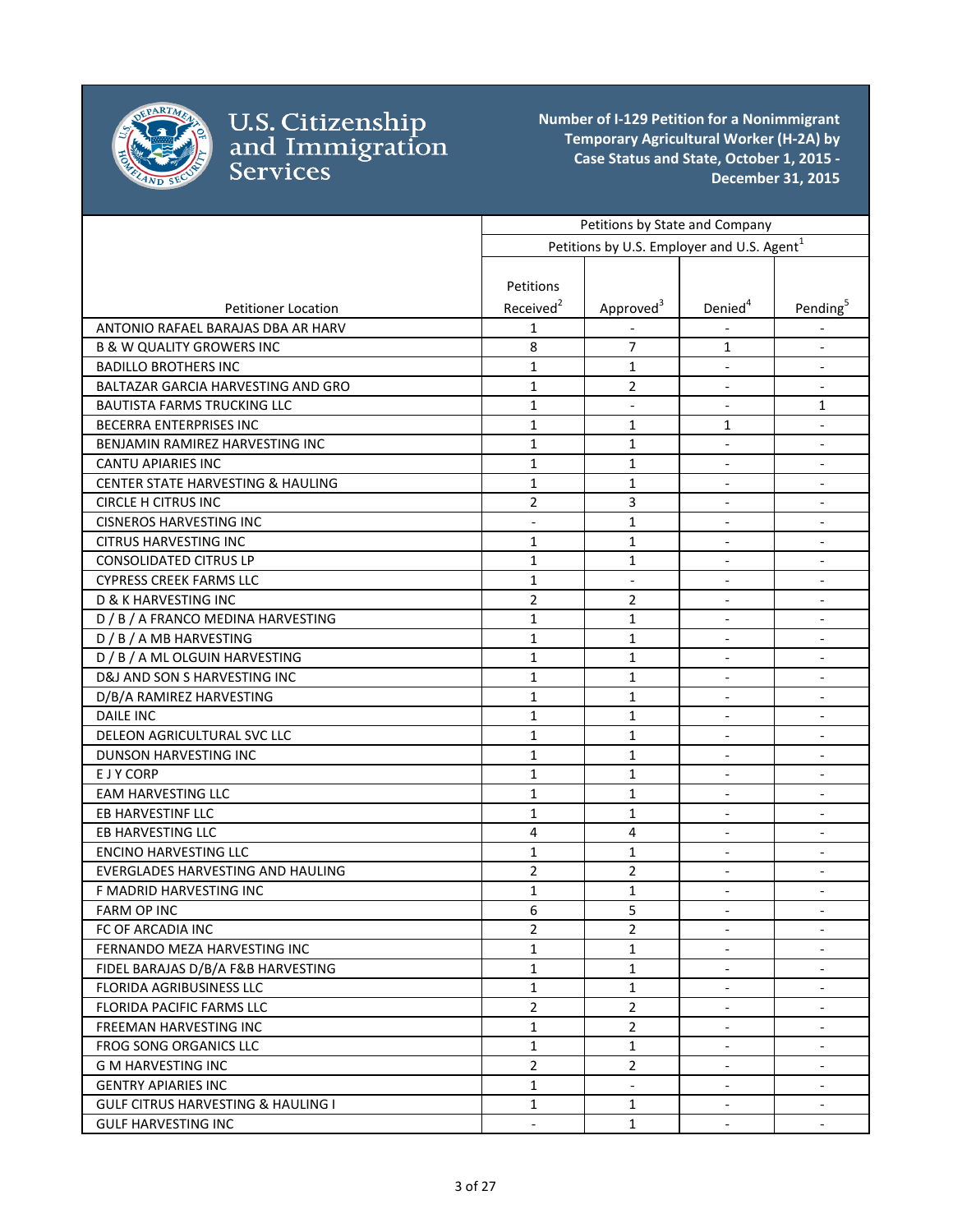

|                                            | Petitions by State and Company |                                                        |                          |                              |
|--------------------------------------------|--------------------------------|--------------------------------------------------------|--------------------------|------------------------------|
|                                            |                                | Petitions by U.S. Employer and U.S. Agent <sup>1</sup> |                          |                              |
|                                            |                                |                                                        |                          |                              |
|                                            | Petitions                      |                                                        |                          |                              |
| <b>Petitioner Location</b>                 | Received <sup>2</sup>          | Approved <sup>3</sup>                                  | Denied <sup>4</sup>      | Pending <sup>5</sup>         |
| <b>GUTIERREZ HARVESTING LLC</b>            | $\mathbf{1}$                   | 2                                                      |                          |                              |
| <b>GUZMAN &amp; BARRERA HARVESTING INC</b> | $\mathbf{1}$                   | 1                                                      | $\blacksquare$           | $\overline{\phantom{a}}$     |
| <b>HAPPY HARVEST LLC</b>                   | $\mathbf{1}$                   | 1                                                      | $\overline{\phantom{a}}$ | $\qquad \qquad \blacksquare$ |
| HB HARVESTING INC                          | $\mathbf{1}$                   | 1                                                      | $\overline{\phantom{a}}$ | $\overline{\phantom{a}}$     |
| J GUERRA LLC                               | $\mathbf{1}$                   | 1                                                      | $\overline{\phantom{a}}$ | $\overline{\phantom{a}}$     |
| J SANCHEZ CONTRACTORS INC                  | $\mathbf{1}$                   | 1                                                      | $\overline{\phantom{a}}$ | $\overline{\phantom{a}}$     |
| <b>JACKSON CITRUS INC</b>                  | $\mathbf{1}$                   | 1                                                      | $\blacksquare$           | $\overline{\phantom{a}}$     |
| JFT HARVESTING INC                         | $\overline{2}$                 | $\overline{2}$                                         | $\blacksquare$           | $\overline{\phantom{a}}$     |
| JJC ENTERPRISES OF DESOTO INC              | $\mathbf{1}$                   | 1                                                      |                          | $\overline{\phantom{a}}$     |
| JOHNSON HARVESTING INC                     | $\mathbf{1}$                   | 1                                                      | $\overline{\phantom{a}}$ | $\overline{\phantom{a}}$     |
| JOSE M GRACIA HARVESTING INC               | $\overline{2}$                 | 3                                                      | $\overline{\phantom{a}}$ |                              |
| <b>JOSHUA CITRUS INC</b>                   | $\mathbf{1}$                   | 1                                                      | $\overline{\phantom{a}}$ | $\overline{\phantom{a}}$     |
| <b>JUAN MALDONADO</b>                      |                                | $\mathbf{1}$                                           | $\overline{\phantom{a}}$ | $\overline{\phantom{a}}$     |
| LATINO HARVESTING LLC                      | $\mathbf{1}$                   | 1                                                      | $\blacksquare$           | $\overline{\phantom{a}}$     |
| LESTER DONLEY & SONS HARVESTING IN         | $\mathbf{1}$                   | 1                                                      | $\blacksquare$           | $\overline{\phantom{a}}$     |
| LOS VILLATOROS HARVESTING LLC              | $\overline{2}$                 | $\overline{2}$                                         | 1                        | $\overline{\phantom{a}}$     |
| <b>MARIN HARVESTING INC</b>                | $\overline{2}$                 | $\overline{2}$                                         | $\overline{\phantom{a}}$ | $\overline{\phantom{a}}$     |
| MARTINEZ & SONS TRUCKING LLC               | $\overline{2}$                 | 3                                                      | $\blacksquare$           | $\overline{\phantom{a}}$     |
| MITY MOLE INC                              | $\overline{\phantom{a}}$       | 1                                                      | $\overline{\phantom{a}}$ | $\overline{\phantom{a}}$     |
| <b>NATURE S GREEN INC</b>                  | 1                              | 1                                                      | $\blacksquare$           | $\overline{\phantom{a}}$     |
| <b>OASIS HARVESTING INC</b>                | $\overline{2}$                 | 2                                                      | $\blacksquare$           | $\overline{\phantom{a}}$     |
| ORANGE BLOSSOM HARVESTING INC              | $\mathbf{1}$                   | 1                                                      | $\overline{\phantom{a}}$ | $\overline{\phantom{a}}$     |
| <b>OVERLOOK HARVESTING CO LLC</b>          | 4                              | 3                                                      | $\overline{\phantom{a}}$ | $\overline{\phantom{a}}$     |
| P & L HARVESTING LLC                       | $\mathbf{1}$                   | $\mathbf{1}$                                           | $\overline{\phantom{a}}$ | $\blacksquare$               |
| PALOMA HARVESTING INC                      | 3                              | 3                                                      | $\blacksquare$           | $\overline{\phantom{a}}$     |
| PAUL INC D / B / A CAR TWO                 | $\mathbf{1}$                   | 1                                                      | $\overline{\phantom{a}}$ | $\overline{\phantom{a}}$     |
| PAUL INC D/B/A CAR TWO                     | $\mathbf{1}$                   | $\mathbf{1}$                                           | $\blacksquare$           | $\overline{\phantom{a}}$     |
| R & R HARVESTING INC                       | $\mathbf{1}$                   | 1                                                      | $\overline{\phantom{a}}$ | $\overline{\phantom{a}}$     |
| <b>R &amp; R HARVRSTING INC</b>            | $\overline{\phantom{a}}$       | $\overline{\phantom{a}}$                               | 1                        | $\overline{\phantom{a}}$     |
| <b>RED HARVESTING INC</b>                  | 1                              | 1                                                      | $\overline{\phantom{a}}$ | $\overline{\phantom{a}}$     |
| RIO HARVESTING INC                         | $\mathbf 1$                    | $\mathbf{1}$                                           | $\overline{\phantom{a}}$ |                              |
| RJ HARVESTING INC                          | $\mathbf{1}$                   | 1                                                      | $\overline{\phantom{a}}$ | $\overline{\phantom{a}}$     |
| RODRIGUEZ CITRUS HARVESTING INC            | $\mathbf{1}$                   | 1                                                      |                          |                              |
| <b>RUIZ HARVESTING INC</b>                 | $\mathbf{1}$                   | 1                                                      | $\overline{\phantom{a}}$ | $\overline{\phantom{a}}$     |
| S BARRAGAN HARVEST INC                     | $\mathbf{1}$                   | 1                                                      | $\overline{\phantom{a}}$ |                              |
| S MARTINEZ HARVESTING INC                  | 1                              | 1                                                      | $\overline{\phantom{a}}$ | $\overline{\phantom{a}}$     |
| SB HARVESTING INC                          | $\mathbf{1}$                   | 1                                                      | $\blacksquare$           | $\overline{\phantom{a}}$     |
| <b>SG HARVESTING LLC</b>                   | $\mathbf{1}$                   | 1                                                      | $\overline{\phantom{a}}$ | $\overline{\phantom{a}}$     |
| SOUTHERN GARDENS GROVES CORP               | $\mathbf{1}$                   | 1                                                      | $\overline{\phantom{a}}$ | $\overline{\phantom{a}}$     |
| STATEWIDE HARVESTING & HAULING INC         | 3                              | 3                                                      | $\blacksquare$           | $\overline{\phantom{a}}$     |
| <b>SUN CITRUS HARVESTING INC</b>           | $\mathbf{1}$                   | $\mathbf{1}$                                           | $\blacksquare$           | $\overline{\phantom{a}}$     |
| <b>SUNNY SOUTH PACKING CO</b>              | $\mathbf{1}$                   | 1                                                      | $\overline{\phantom{a}}$ | $\overline{\phantom{a}}$     |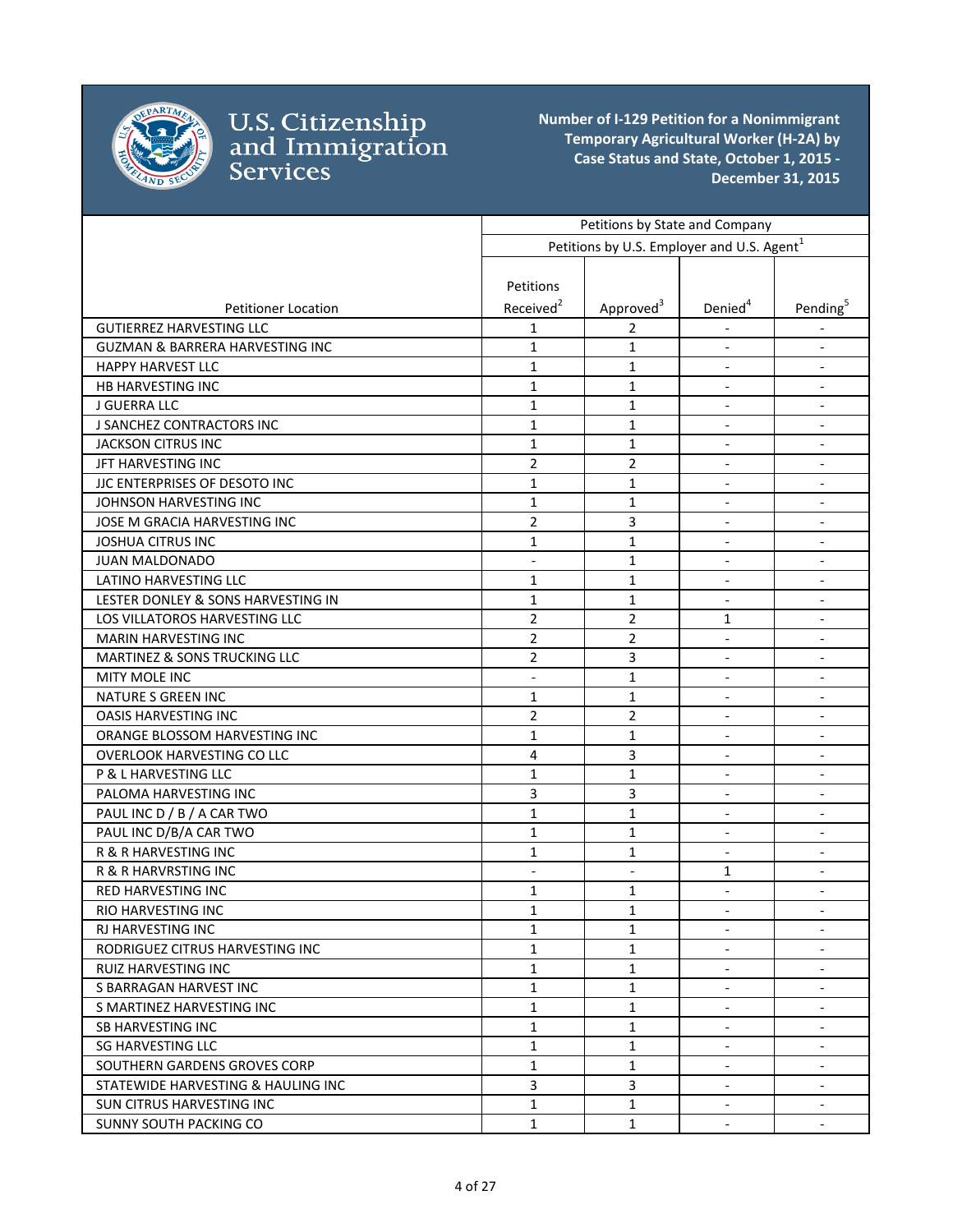

|                                    | Petitions by State and Company |                                                        |                              |                              |
|------------------------------------|--------------------------------|--------------------------------------------------------|------------------------------|------------------------------|
|                                    |                                | Petitions by U.S. Employer and U.S. Agent <sup>1</sup> |                              |                              |
|                                    |                                |                                                        |                              |                              |
|                                    | Petitions                      |                                                        |                              |                              |
| <b>Petitioner Location</b>         | Received <sup>2</sup>          | Approved <sup>3</sup>                                  | Denied <sup>4</sup>          | Pending <sup>5</sup>         |
| THREE G TRUCKING LLC               | 1                              | 1                                                      |                              |                              |
| TM HARVESTING INC                  | $\mathbf{1}$                   | 1                                                      | $\overline{\phantom{a}}$     | $\overline{\phantom{a}}$     |
| TRIEMY MGMT SVC INC                | $\mathbf{1}$                   | 1                                                      | $\overline{\phantom{a}}$     | $\overline{\phantom{a}}$     |
| V VALENCIA HARVESTING INC          | $\mathbf{1}$                   | $\mathbf{1}$                                           | $\frac{1}{2}$                | $\blacksquare$               |
| VALLEY PRODUCE HARVESTING & HAULIN | 1                              | 1                                                      | $\blacksquare$               | $\overline{\phantom{a}}$     |
| VASQUEZ CITRUS & HAULING INC       | $\blacksquare$                 | $\blacksquare$                                         | 1                            |                              |
| <b>VCH MGMT INC</b>                | $\mathbf{1}$                   | $\mathbf{1}$                                           | $\overline{\phantom{a}}$     |                              |
| <b>GEORGIA</b>                     | 41                             | 35                                                     | $\qquad \qquad \blacksquare$ | $\overline{\phantom{a}}$     |
| (Not Entered)                      | 4                              | $\sqrt{4}$                                             | $\overline{a}$               | $\overline{\phantom{a}}$     |
| AG LABOR LLC                       | $\mathbf{1}$                   | $\mathbf{1}$                                           | $\overline{a}$               | $\overline{\phantom{a}}$     |
| <b>ALBERTO CASTANON</b>            | $\overline{a}$                 | $\mathbf{1}$                                           | $\blacksquare$               | $\overline{a}$               |
| <b>B &amp; R HARVESTING INC</b>    | $\mathbf{1}$                   | $\mathbf{1}$                                           | $\overline{\phantom{a}}$     | $\overline{\phantom{a}}$     |
| <b>BONNIE PLANTS INC</b>           | $\overline{2}$                 | $\overline{2}$                                         |                              | $\overline{\phantom{a}}$     |
| <b>BRACY S NURSERY LLC</b>         | 1                              | 1                                                      | $\qquad \qquad \blacksquare$ | $\overline{\phantom{a}}$     |
| <b>BUENAVISTA LAND SVCS LLC</b>    | 1                              | $\overline{\phantom{a}}$                               | $\overline{\phantom{a}}$     | $\overline{\phantom{a}}$     |
| <b>BULLOCK FARMS</b>               | $\mathbf{1}$                   | $\overline{\phantom{a}}$                               | $\blacksquare$               | $\overline{\phantom{a}}$     |
| <b>COPPER STATION FARMS</b>        | $\blacksquare$                 | 1                                                      | $\overline{a}$               | $\overline{\phantom{a}}$     |
| <b>CORLEY FARMS</b>                | 1                              | $\overline{\phantom{a}}$                               |                              | $\blacksquare$               |
| <b>COURSON FAMILY FARMS</b>        | 1                              | 1                                                      | $\overline{\phantom{0}}$     |                              |
| D RODRIGUEZ HARVESTING LLC         | $\blacksquare$                 | $\mathbf{1}$                                           | $\overline{\phantom{a}}$     | $\overline{\phantom{a}}$     |
| <b>DICKEY FARMS INC</b>            | 1                              | 1                                                      | $\blacksquare$               | $\overline{\phantom{a}}$     |
| <b>EMILIA ALVAREZ</b>              | $\mathbf{1}$                   | $\mathbf{1}$                                           | $\overline{\phantom{a}}$     | $\blacksquare$               |
| FRANCISCO JAVIER DURAN             | $\mathbf{1}$                   | $\overline{\phantom{a}}$                               | $\blacksquare$               | $\overline{\phantom{a}}$     |
| G & R FARMS                        | $\mathbf{1}$                   | 1                                                      | $\overline{\phantom{a}}$     | $\overline{\phantom{a}}$     |
| <b>GREENFOREST NURSERY INC</b>     | $\mathbf{1}$                   | $\mathbf{1}$                                           |                              | $\overline{\phantom{a}}$     |
| <b>GREENWAY PLANTS INC</b>         | $\mathbf{1}$                   | $\mathbf{1}$                                           | $\qquad \qquad \blacksquare$ | $\overline{\phantom{a}}$     |
| <b>GULF S GROWERS ASSN INC</b>     | $\mathbf{1}$                   | $\mathbf{1}$                                           | $\overline{\phantom{a}}$     | $\overline{\phantom{a}}$     |
| H & W FARMS LLC                    | $\blacksquare$                 | $\mathbf{1}$                                           | $\blacksquare$               | $\overline{\phantom{a}}$     |
| HANCOCK CITRUS HARVESTING LLC      | $\mathbf{1}$                   | $\blacksquare$                                         | $\blacksquare$               | $\overline{\phantom{a}}$     |
| J & R BAKER PRODUCE INC            | 1                              | 1                                                      | $\overline{\phantom{0}}$     | $\qquad \qquad \blacksquare$ |
| <b>JHC FARMS</b>                   | $\mathbf 1$                    |                                                        |                              |                              |
| LATHAM S NURSERY INC               | $\mathbf{1}$                   |                                                        |                              | $\overline{\phantom{a}}$     |
| LG HERNDON JR FARMS INC            |                                | $\mathbf{1}$                                           |                              |                              |
| LUIS ALVAREZ                       | $\mathbf{1}$                   | $\mathbf{1}$                                           | $\blacksquare$               | $\overline{\phantom{a}}$     |
| MARK & CHARLYNN LIUZZA FARMS LLC   | $\mathbf{1}$                   | $\mathbf{1}$                                           | $\overline{a}$               | $\overline{\phantom{a}}$     |
| MYRKA MIREYA CARDENAS              | $\mathbf{1}$                   | $\overline{\phantom{a}}$                               | $\blacksquare$               | $\blacksquare$               |
| NOBLE FARMS                        | $\mathbf{1}$                   | $\blacksquare$                                         | $\blacksquare$               | $\overline{\phantom{a}}$     |
| ORNELAS HARVESTING INC             | $\mathbf{1}$                   | 1                                                      | $\overline{\phantom{a}}$     | Ξ.                           |
| SALGADO HARVESTING LLC             | $\overline{\phantom{a}}$       | $\mathbf{1}$                                           | $\overline{\phantom{a}}$     | $\overline{\phantom{a}}$     |
| SAMSON PARTNERSHIP AND TRINITY FAR | $\mathbf{1}$                   | $\overline{\phantom{a}}$                               | $\overline{\phantom{a}}$     | $\overline{\phantom{a}}$     |
| <b>SBHLP INC</b>                   | $\mathbf{1}$                   | $\overline{2}$                                         | $\overline{\phantom{a}}$     | $\overline{\phantom{a}}$     |
| SMITH PLANT FARM INC               | $\blacksquare$                 | $\mathbf{1}$                                           | $\blacksquare$               | $\blacksquare$               |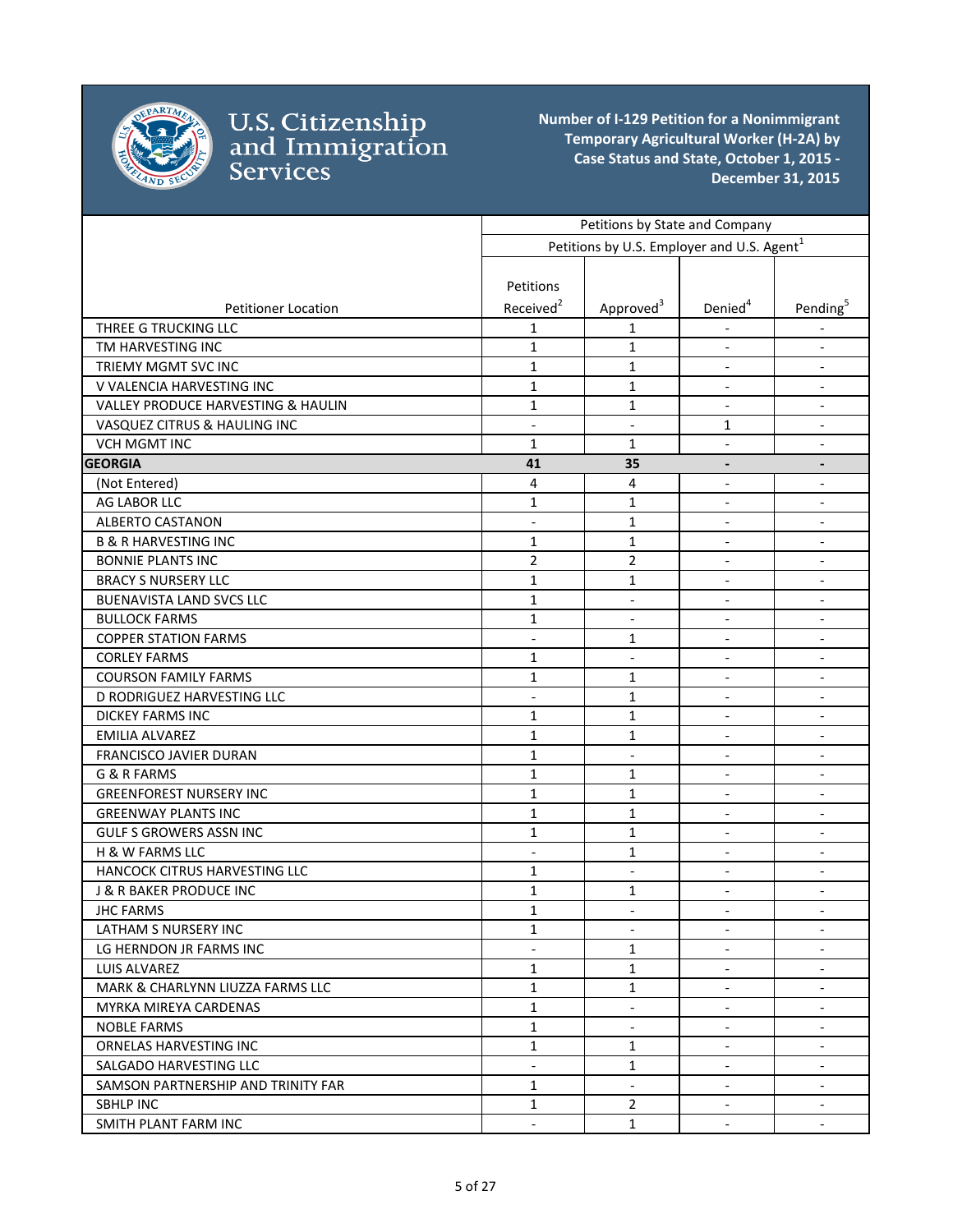

|                                               | Petitions by State and Company |                                                        |                          |                          |
|-----------------------------------------------|--------------------------------|--------------------------------------------------------|--------------------------|--------------------------|
|                                               |                                | Petitions by U.S. Employer and U.S. Agent <sup>1</sup> |                          |                          |
|                                               |                                |                                                        |                          |                          |
|                                               | Petitions                      |                                                        |                          |                          |
| <b>Petitioner Location</b>                    | Received <sup>2</sup>          | Approved <sup>3</sup>                                  | Denied <sup>4</sup>      | Pending <sup>5</sup>     |
| SPRING HILL PRODUCE LLC                       | $\overline{2}$                 | 1                                                      |                          |                          |
| <b>STOKLEY NURSERY</b>                        | $\mathbf{1}$                   | $\mathbf{1}$                                           | $\overline{\phantom{a}}$ | $\overline{\phantom{a}}$ |
| <b>TAYLOR ORCHARDS</b>                        | $\mathbf{1}$                   | $\mathbf{1}$                                           | $\overline{\phantom{a}}$ | $\overline{\phantom{a}}$ |
| TERRY & JOE BAKER FARMS LLC                   | $\mathbf{1}$                   | $\blacksquare$                                         | $\blacksquare$           | $\overline{\phantom{a}}$ |
| TREJO BROS PRODUCE LLC                        | $\mathbf{1}$                   | $\blacksquare$                                         | $\overline{\phantom{a}}$ | $\overline{\phantom{a}}$ |
| TRIPLE M FARMS OF ASHLEY COUNTY LL            | $\mathbf{1}$                   | $\overline{\phantom{a}}$                               | $\blacksquare$           | $\overline{\phantom{a}}$ |
| Y & R HARVESTING LLC                          | $\mathbf{1}$                   | 1                                                      | $\overline{\phantom{a}}$ | $\overline{\phantom{a}}$ |
| YODER FARM PARTNERSHIP                        | $\mathbf{1}$                   | $\overline{\phantom{a}}$                               |                          | $\overline{\phantom{a}}$ |
| YOUNG S PLANT FARM INC                        | $\mathbf{1}$                   | $\mathbf{1}$                                           | $\overline{\phantom{a}}$ | $\overline{\phantom{a}}$ |
| <b>CASTRO HARVESTING</b>                      | $\overline{a}$                 | $\mathbf{1}$                                           | $\overline{a}$           | $\overline{\phantom{a}}$ |
| <b>HAWAII</b>                                 | $\mathbf{1}$                   | $\mathbf{1}$                                           | $\overline{a}$           | $\overline{\phantom{a}}$ |
| HAWAII ISLAND HONEY CO LLC                    | $\mathbf{1}$                   | $\mathbf{1}$                                           | $\blacksquare$           | $\overline{\phantom{a}}$ |
| <b>IDAHO</b>                                  | 159                            | 141                                                    | $\mathbf{1}$             | $\mathbf{2}$             |
| (Not Entered)                                 | $\mathbf{1}$                   | $\mathbf{1}$                                           | $\overline{\phantom{a}}$ | $\overline{\phantom{a}}$ |
| <b>ALAN BROWN</b>                             | $\overline{2}$                 | 1                                                      |                          | $\overline{\phantom{a}}$ |
| <b>BRIAN ROGERS ROGERS RANCH</b>              | $\mathbf{1}$                   | 1                                                      | $\overline{\phantom{a}}$ | $\overline{\phantom{a}}$ |
| <b>BROWNING'S HONEY CO INC</b>                | $\mathbf{1}$                   | 1                                                      | $\blacksquare$           | $\overline{\phantom{a}}$ |
| <b>COLEMAN ANGUS</b>                          | $\mathbf{1}$                   | $\overline{\phantom{a}}$                               | $\blacksquare$           | $\overline{\phantom{a}}$ |
| <b>DBA FAIRCHILD SHEARING</b>                 | $\overline{4}$                 | 2                                                      |                          | $\overline{\phantom{a}}$ |
| <b>DBA FARICHILD SHEARING</b>                 | 1                              | $\overline{\phantom{a}}$                               |                          | $\overline{\phantom{a}}$ |
| DESERT SKY RANCH INC                          | $\mathbf{1}$                   | $\mathbf{1}$                                           | $\overline{\phantom{a}}$ | $\overline{\phantom{a}}$ |
| <b>F3S PARTNERSHIP LLC</b>                    | $\mathbf{1}$                   | 1                                                      | $\overline{\phantom{a}}$ | $\overline{\phantom{a}}$ |
| <b>GEORGE STOLTZ STOLTZ LAND &amp; CATTLE</b> | $\mathbf{1}$                   | $\blacksquare$                                         | $\overline{a}$           | $\overline{\phantom{a}}$ |
| HANSEN LIVESTOCK CO                           | $\mathbf{1}$                   | $\blacksquare$                                         | $\overline{\phantom{a}}$ | $\blacksquare$           |
| HUNTSMAN RANCH CO                             | $\mathbf{1}$                   | $\overline{\phantom{a}}$                               | $\blacksquare$           | $\overline{\phantom{a}}$ |
| HW BURNS FAMILY LLC DBA BURNS RANC            | $\mathbf{1}$                   |                                                        |                          | $\overline{\phantom{a}}$ |
| <b>JAINDL FARMS LLC</b>                       | $\overline{\phantom{a}}$       | $\blacksquare$                                         | 1                        | $\overline{\phantom{a}}$ |
| JEFF & KERI JO WEBER DBA STAR GATE            | $\mathbf{1}$                   | $\overline{\phantom{a}}$                               | $\overline{\phantom{a}}$ | $\overline{\phantom{a}}$ |
| LOUIS SCATENA RANCH                           | $\mathbf{1}$                   | 1                                                      | $\blacksquare$           | $\overline{\phantom{a}}$ |
| MCNABB FARMS PARTNERSHIP                      | $\overline{2}$                 | $\blacksquare$                                         | $\overline{\phantom{a}}$ | $\overline{\phantom{a}}$ |
| MILLER S HONEY FARMS INC                      | $\mathbf{1}$                   |                                                        |                          |                          |
| PARK RANCH LLC                                | 1                              | 1                                                      | $\blacksquare$           | $\blacksquare$           |
| R & L GREENCHOP INC                           | $\mathbf{1}$                   | $\mathbf{1}$                                           |                          | $\overline{\phantom{a}}$ |
| SALMON FALLS LAND AND LIVESTOCK CO            | $\mathbf{1}$                   | $\overline{\phantom{a}}$                               | $\overline{\phantom{a}}$ | $\overline{\phantom{a}}$ |
| SANTANA RANCH ROBERT DIXON                    | $\mathbf{1}$                   | $\blacksquare$                                         | $\overline{a}$           | $\blacksquare$           |
| SHORELINE FARMS LLC                           | $\overline{a}$                 | $\mathbf{1}$                                           | $\blacksquare$           | $\blacksquare$           |
| <b>STOLTZ RANCH</b>                           | $\mathbf{1}$                   | $\mathbf{1}$                                           | $\overline{\phantom{a}}$ | $\overline{\phantom{a}}$ |
| <b>WESTERN RANGE ASSN</b>                     | 132                            | 128                                                    | $\blacksquare$           | $\overline{2}$           |
| <b>ILLINOIS</b>                               | $\mathbf{3}$                   | 4                                                      | $\overline{\phantom{a}}$ | $\overline{\phantom{a}}$ |
| <b>BLUFF VIEW FARMS INC</b>                   | $\overline{\phantom{a}}$       | $\mathbf{1}$                                           | $\overline{\phantom{a}}$ | $\overline{\phantom{a}}$ |
| EDWARDS FAMILY FARM INC                       | $\overline{2}$                 | $\overline{2}$                                         | $\overline{\phantom{a}}$ | $\overline{\phantom{a}}$ |
| <b>GUYMON FARMS INC</b>                       | $\mathbf{1}$                   | $\mathbf{1}$                                           | $\overline{\phantom{a}}$ | $\overline{\phantom{a}}$ |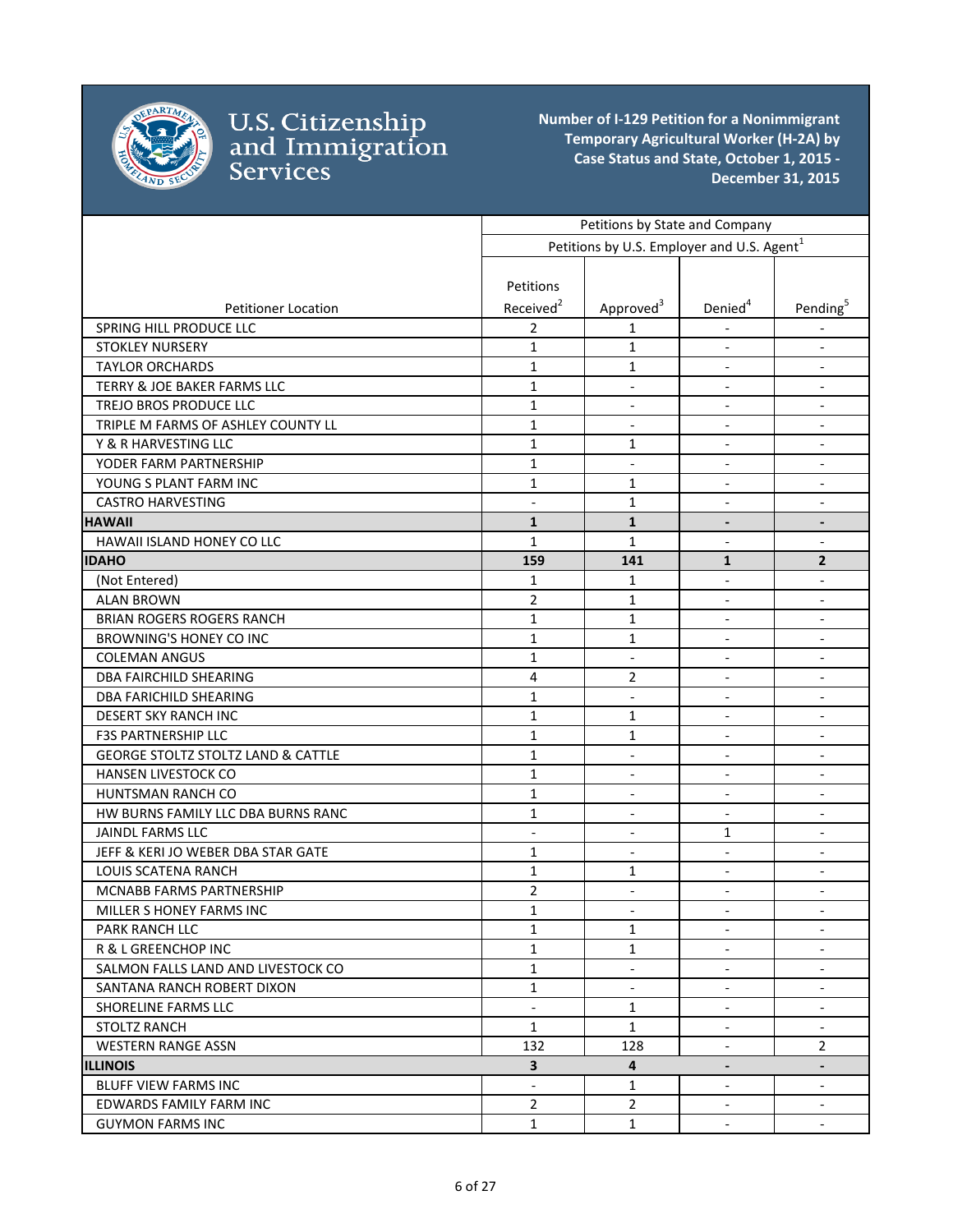

|                                            | Petitions by State and Company |                                                        |                              |                          |
|--------------------------------------------|--------------------------------|--------------------------------------------------------|------------------------------|--------------------------|
|                                            |                                | Petitions by U.S. Employer and U.S. Agent <sup>1</sup> |                              |                          |
|                                            |                                |                                                        |                              |                          |
|                                            | Petitions                      |                                                        |                              |                          |
| <b>Petitioner Location</b>                 | Received <sup>2</sup>          | Approved <sup>3</sup>                                  | Denied <sup>4</sup>          | Pending <sup>5</sup>     |
| <b>INDIANA</b>                             | 1                              |                                                        |                              |                          |
| <b>BONNIE PLANTS</b>                       | $\mathbf{1}$                   | $\Box$                                                 | $\overline{\phantom{a}}$     | $\overline{\phantom{a}}$ |
| <b>IOWA</b>                                | 35                             | 41                                                     | $\overline{2}$               |                          |
| <b>4L CONSTRUCTION INC</b>                 | $\mathbf{1}$                   | 1                                                      | $\overline{a}$               | $\blacksquare$           |
| ALEWELT CONCRETE INC                       | 13                             | 20                                                     | $\overline{\phantom{a}}$     | $\overline{\phantom{a}}$ |
| <b>BYERS PREMIUM CATTLE</b>                | $\mathbf{1}$                   | $\mathbf{1}$                                           | $\overline{\phantom{a}}$     | $\overline{\phantom{a}}$ |
| DREW BRANDT CONSTRUCTION INC               | $\overline{a}$                 | $\mathbf 1$                                            | $\overline{\phantom{a}}$     | $\overline{\phantom{a}}$ |
| ELM CREEK RANCH FAMILY PARTNERSHIP         | $\mathbf{1}$                   | $\mathbf{1}$                                           | $\overline{a}$               | $\blacksquare$           |
| FLORES CONSTRUCTION LLC                    | $\overline{2}$                 | 2                                                      | $\overline{\phantom{a}}$     | $\overline{\phantom{a}}$ |
| <b>G&amp;M FARMS LLC</b>                   | $\mathbf{1}$                   | $\overline{\phantom{a}}$                               | $\qquad \qquad -$            | $\overline{\phantom{a}}$ |
| <b>INTEGRITY BUILDERS &amp; SUPPLY INC</b> | 3                              | 1                                                      | $\overline{\phantom{a}}$     | $\overline{\phantom{a}}$ |
| ML FARM SYSTEMS INC                        | $\mathbf{1}$                   | 3                                                      | 2                            | $\overline{\phantom{a}}$ |
| NORTHEAST IOWA ARTIFICIAL INSEMINA         | $\overline{2}$                 | $\overline{2}$                                         | $\overline{\phantom{a}}$     | $\overline{\phantom{a}}$ |
| PREMIER GRAIN FARMS                        | 1                              | 1                                                      | $\overline{\phantom{a}}$     | $\overline{\phantom{a}}$ |
| PRO X BUILDERS INC                         | $\overline{a}$                 | 1                                                      | $\overline{\phantom{a}}$     | $\overline{\phantom{a}}$ |
| PROGRESSIVE AG LC                          | $\mathbf{1}$                   | 1                                                      | $\blacksquare$               | $\blacksquare$           |
| <b>SIGNET BUILDERS INC</b>                 | $\overline{7}$                 | 5                                                      | $\qquad \qquad \blacksquare$ | $\overline{\phantom{m}}$ |
| SMITH CATTLE LLC                           | 1                              | 1                                                      |                              |                          |
| <b>KANSAS</b>                              | 9                              | 6                                                      | $\mathbf{1}$                 | $\overline{\phantom{a}}$ |
| (Not Entered)                              | $\overline{2}$                 | $\overline{\phantom{a}}$                               | $\blacksquare$               | $\overline{\phantom{a}}$ |
| <b>BLAKE HARVESTING</b>                    | $\mathbf{1}$                   | $\mathbf{1}$                                           | $\overline{\phantom{a}}$     | $\overline{\phantom{a}}$ |
| <b>CROSSON FARMS INC</b>                   | $\mathbf{1}$                   | $\mathbf{1}$                                           | $\overline{\phantom{a}}$     | $\overline{\phantom{a}}$ |
| <b>HARTLAND FARMS</b>                      | $\mathbf{1}$                   | $\mathbf 1$                                            | $\overline{\phantom{a}}$     | $\overline{\phantom{a}}$ |
| <b>HARVEST 1</b>                           | $\overline{\phantom{a}}$       | 1                                                      | $\qquad \qquad \blacksquare$ | $\overline{\phantom{a}}$ |
| HIGH PLAINS AGRICULTURE AND TRANSP         | 1                              | $\overline{\phantom{a}}$                               | 1                            | $\overline{\phantom{a}}$ |
| <b>NICK HATCHER FARMS</b>                  | $\overline{a}$                 | 1                                                      | $\blacksquare$               | $\overline{\phantom{a}}$ |
| SEDAN FLORAL INC                           | $\mathbf{1}$                   | $\blacksquare$                                         | $\overline{\phantom{a}}$     | $\overline{\phantom{a}}$ |
| SUMMIT PRODUCERS COMPANY INC               | $\mathbf{1}$                   | 1                                                      | $\overline{a}$               | $\overline{\phantom{a}}$ |
| TDT FARMS LLC                              | $\mathbf{1}$                   | $\overline{\phantom{a}}$                               | $\overline{\phantom{a}}$     | $\blacksquare$           |
| <b>KENTUCKY</b>                            | 24                             | 17                                                     | $\qquad \qquad \blacksquare$ | $\overline{\phantom{a}}$ |
| (Not Entered)                              | $\boldsymbol{6}$               | $\overline{\mathbf{4}}$                                |                              |                          |
| <b>BLUEGRASS NURSERY INC</b>               | 1                              |                                                        | $\blacksquare$               |                          |
| <b>BROOKDALE FARM LLC</b>                  | $\mathbf{1}$                   | $\mathbf 1$                                            | $\blacksquare$               | $\blacksquare$           |
| <b>BROOKSTOWN FARM INC</b>                 | $\mathbf{1}$                   | $\overline{\phantom{a}}$                               | $\overline{\phantom{a}}$     | $\overline{\phantom{a}}$ |
| <b>E&amp;E FARMS LLC</b>                   | $\mathbf{1}$                   | 1                                                      | $\overline{\phantom{a}}$     | $\overline{\phantom{a}}$ |
| <b>FOLZ &amp; FOLZ FARMS LLC</b>           | $\mathbf{1}$                   | $\overline{\phantom{a}}$                               | $\overline{\phantom{a}}$     | $\overline{\phantom{a}}$ |
| H AND H FARMS CANTON LLC                   | $\mathbf{1}$                   | $\mathbf{1}$                                           | $\overline{\phantom{a}}$     | $\overline{\phantom{a}}$ |
| HICKORY HILL GREENHOUSES INC               | $\overline{2}$                 | $\overline{2}$                                         | $\overline{\phantom{a}}$     | $\overline{\phantom{a}}$ |
| <b>JACKIE CARSON FARMS</b>                 | $\overline{\phantom{a}}$       | $\mathbf{1}$                                           | $\overline{\phantom{a}}$     | $\overline{\phantom{a}}$ |
| JEFFERY JONES DBA CIRCLE J TREE FA         | $\mathbf{1}$                   | $\mathbf{1}$                                           | $\overline{\phantom{a}}$     | $\overline{\phantom{a}}$ |
| JUDDMONTE MANAGEMENT LLC                   | $\mathbf{1}$                   | $\overline{\phantom{a}}$                               | $\overline{\phantom{a}}$     | $\overline{\phantom{a}}$ |
| <b>MARTIN FARMS</b>                        | $\mathbf{1}$                   | $\mathbf{1}$                                           |                              | $\overline{\phantom{a}}$ |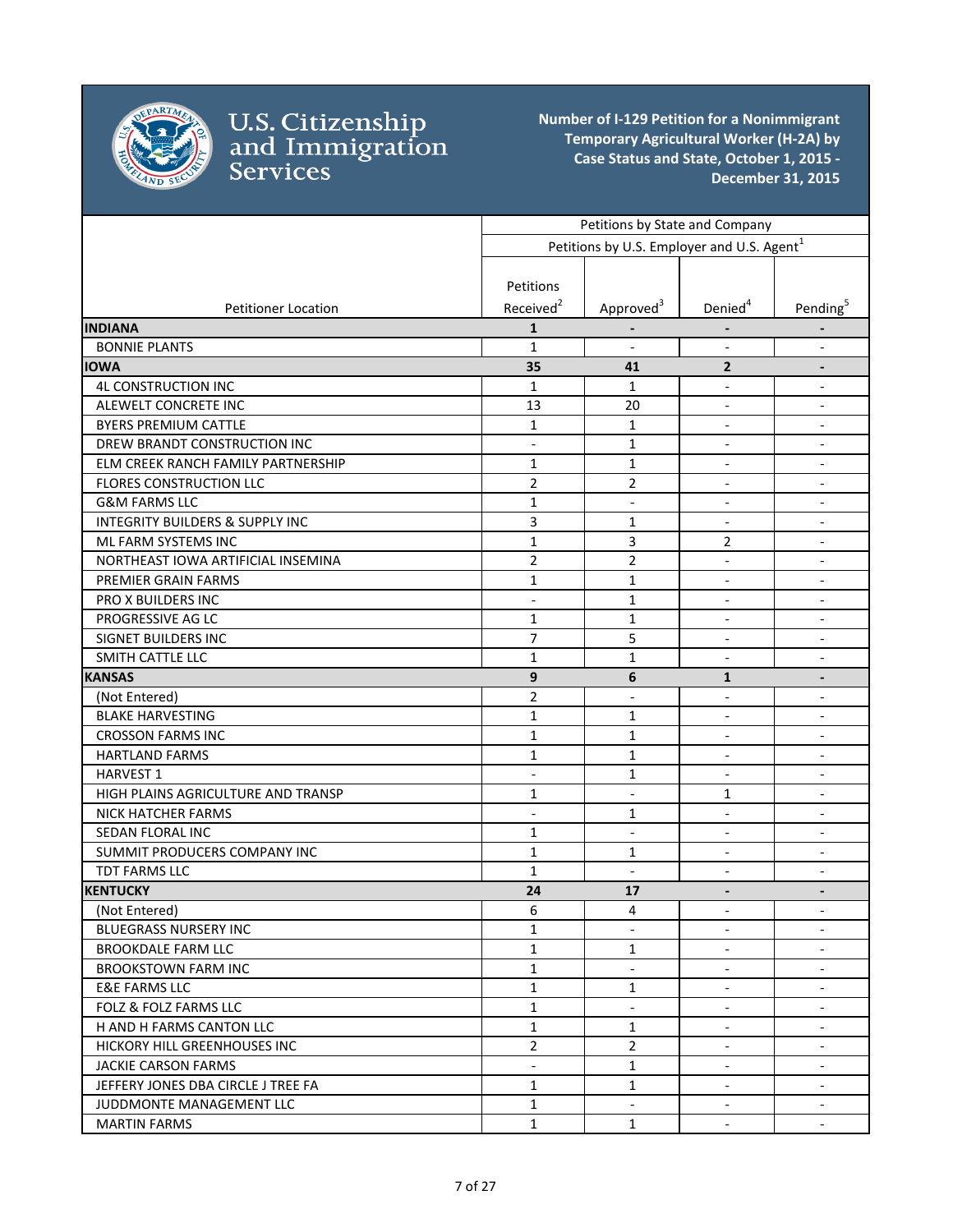

|                                       | Petitions by State and Company |                                                        |                          |                          |
|---------------------------------------|--------------------------------|--------------------------------------------------------|--------------------------|--------------------------|
|                                       |                                | Petitions by U.S. Employer and U.S. Agent <sup>1</sup> |                          |                          |
|                                       |                                |                                                        |                          |                          |
|                                       | Petitions                      |                                                        |                          |                          |
| <b>Petitioner Location</b>            | Received <sup>2</sup>          | Approved <sup>3</sup>                                  | Denied <sup>4</sup>      | Pending <sup>5</sup>     |
| MARULA PARK STUD LLC                  | 1                              |                                                        |                          |                          |
| ODOM NURSERY CO INC                   | $\mathbf{1}$                   | 1                                                      | $\overline{\phantom{a}}$ | $\overline{\phantom{a}}$ |
| RONALD WORLEY                         | $\mathbf{1}$                   | 1                                                      | $\overline{\phantom{a}}$ | $\overline{\phantom{a}}$ |
| <b>SINK HOLE FARMS</b>                | $\mathbf{1}$                   | 1                                                      | $\overline{\phantom{a}}$ | $\overline{\phantom{a}}$ |
| STEPHEN JACKSON DBA JACKSON PURCHA    | $\mathbf{1}$                   | $\overline{\phantom{a}}$                               | $\blacksquare$           | $\overline{\phantom{a}}$ |
| <b>WILSON TOBACCO</b>                 | $\mathbf{1}$                   | 1                                                      | $\blacksquare$           | $\overline{\phantom{a}}$ |
| <b>ZENT FARM LLC</b>                  | $\mathbf{1}$                   | 1                                                      | $\overline{\phantom{a}}$ | $\overline{\phantom{a}}$ |
| <b>LOUISIANA</b>                      | 283                            | 214                                                    | $\overline{a}$           | 5                        |
| (Not Entered)                         | 10                             | 8                                                      | $\overline{\phantom{a}}$ |                          |
| 2 SWEET BAYOUS TRANSPORT LLC          | $\mathbf{1}$                   | $\overline{\phantom{a}}$                               | $\overline{\phantom{a}}$ | $\overline{\phantom{a}}$ |
| 3S FARMS LLC                          | $\mathbf{1}$                   | $\blacksquare$                                         | $\blacksquare$           | $\blacksquare$           |
| A & L LAWSON                          | $\mathbf{1}$                   | 1                                                      | $\overline{\phantom{a}}$ | $\blacksquare$           |
| A & T CRAWFISH FARM LLC               | $\mathbf{1}$                   | $\overline{\phantom{a}}$                               | $\overline{\phantom{a}}$ | $\overline{\phantom{a}}$ |
| A & T FARMS                           | $\mathbf{1}$                   | $\blacksquare$                                         |                          | $\overline{\phantom{a}}$ |
| AB&T ZAUNBRECHER FARMS                | $\overline{2}$                 | $\overline{2}$                                         | $\overline{\phantom{a}}$ | $\overline{\phantom{a}}$ |
| <b>AGRILIFE PROTEIN SOLUTIONS</b>     | $\mathbf{1}$                   | 1                                                      | $\overline{\phantom{a}}$ | $\overline{\phantom{a}}$ |
| <b>ALAN HEBERT FARMS</b>              | $\overline{2}$                 | 1                                                      | $\overline{\phantom{a}}$ | $\overline{\phantom{a}}$ |
| ALOIS H CRAMER FARMS                  | $\mathbf{1}$                   | 1                                                      | $\overline{\phantom{a}}$ | $\overline{\phantom{a}}$ |
| ANDRE MILLER FARMS                    | $\mathbf{1}$                   | 1                                                      | $\overline{\phantom{a}}$ | $\overline{\phantom{a}}$ |
| AQUA FARMS CRAWFISH INC               | $\mathbf{1}$                   | 1                                                      |                          |                          |
| ATCHAFALAYA CRAWFISH PROCESSORS IN    | $\mathbf{1}$                   | 1                                                      | $\overline{\phantom{a}}$ | $\overline{\phantom{a}}$ |
| <b>B &amp; B FARMS OF MAMOU INC</b>   | $\mathbf{1}$                   | 1                                                      | $\overline{\phantom{a}}$ |                          |
| <b>B &amp; C UNLIMITED INC</b>        | $\mathbf{1}$                   | 1                                                      | $\overline{\phantom{a}}$ | $\overline{\phantom{a}}$ |
| <b>BARRETT HARDEE</b>                 | $\mathbf{1}$                   | 1                                                      | $\overline{\phantom{a}}$ | $\overline{\phantom{a}}$ |
| BART A GILBERT DBA GILBERTS CRAWFI    | $\mathbf{1}$                   | 1                                                      | $\blacksquare$           | $\overline{\phantom{a}}$ |
| <b>BAYOU TORTUE APIARIES LLC</b>      | $\overline{2}$                 | 2                                                      | $\blacksquare$           | $\overline{\phantom{a}}$ |
| BENJAMIN L LEONARDS FARMS             | $\overline{2}$                 | 1                                                      | $\overline{\phantom{a}}$ | 1                        |
| BERTHELOT CRAWFISH CO LLC             | $\mathbf{1}$                   | $\overline{\phantom{a}}$                               | $\overline{\phantom{a}}$ | $\overline{\phantom{a}}$ |
| <b>BIEBER FARMS MGMT</b>              | $\mathbf{1}$                   | 1                                                      | $\overline{\phantom{a}}$ | $\overline{\phantom{a}}$ |
| <b>BIG HORN RICE FARM PARTNERSHIP</b> | 1                              | $\overline{\phantom{a}}$                               | $\overline{\phantom{a}}$ | $\overline{\phantom{a}}$ |
| <b>BJP FARMS LLC</b>                  | $\mathbf 1$                    |                                                        |                          |                          |
| <b>BK&amp;M FARMS LLC</b>             | $\mathbf{1}$                   | $\blacksquare$                                         | $\blacksquare$           | $\overline{\phantom{a}}$ |
| <b>BORDELON S HONEY CO</b>            | $\mathbf{1}$                   |                                                        |                          |                          |
| <b>BRADLEY ZAUNBRECHER FARMS</b>      | $\mathbf{1}$                   | 1                                                      | $\overline{\phantom{a}}$ |                          |
| BRO BOYZ LLC                          | $\mathbf{1}$                   | 1                                                      |                          | $\overline{\phantom{a}}$ |
| <b>BROKE FARMS</b>                    | $\mathbf{1}$                   | $\blacksquare$                                         | $\blacksquare$           | $\blacksquare$           |
| <b>BROUSSARD FARMS LLC</b>            | $\overline{2}$                 | $\overline{2}$                                         | $\overline{\phantom{a}}$ | $\overline{\phantom{a}}$ |
| <b>BRYAN LEONARDS FARMS</b>           | $\mathbf{1}$                   | $\mathbf{1}$                                           | $\overline{\phantom{a}}$ | $\overline{\phantom{a}}$ |
| BRYANT GOSSEN FARMS                   | $\mathbf{1}$                   | $\mathbf{1}$                                           | $\overline{\phantom{a}}$ | $\overline{\phantom{a}}$ |
| <b>BS KINGS LLC</b>                   | $\mathbf{1}$                   | $\mathbf{1}$                                           | $\overline{\phantom{a}}$ | $\overline{\phantom{a}}$ |
| BYRON ZAUNBRECHER FARMS MARK ZAUNB    | $\mathbf{1}$                   | $\mathbf{1}$                                           | $\overline{\phantom{a}}$ | $\overline{\phantom{a}}$ |
| BYRON ZAUNBRECHER FARMS REGGIE ZAU    | $\mathbf{1}$                   | $\mathbf{1}$                                           | $\overline{\phantom{a}}$ | $\sim$                   |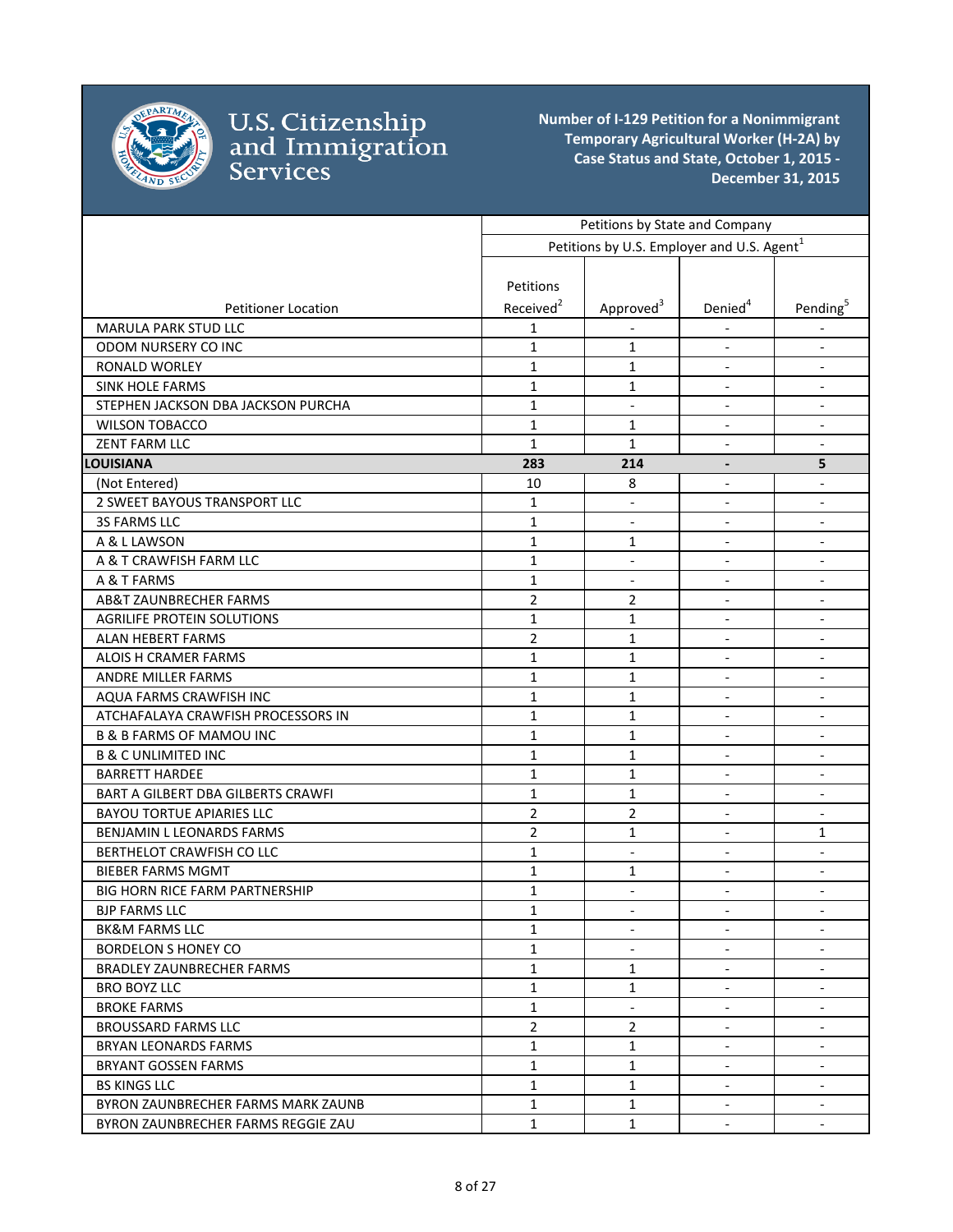

|                                    | Petitions by State and Company |                                                        |                          |                          |
|------------------------------------|--------------------------------|--------------------------------------------------------|--------------------------|--------------------------|
|                                    |                                | Petitions by U.S. Employer and U.S. Agent <sup>1</sup> |                          |                          |
|                                    |                                |                                                        |                          |                          |
|                                    | Petitions                      |                                                        |                          |                          |
| <b>Petitioner Location</b>         | Received <sup>2</sup>          | Approved <sup>3</sup>                                  | Denied <sup>4</sup>      | Pending <sup>5</sup>     |
| <b>C &amp; C FONTENOT FARM</b>     | 1                              | 1                                                      |                          |                          |
| <b>C &amp; K LINK PARTNERSHIP</b>  | $\mathbf{1}$                   | 1                                                      | $\overline{\phantom{a}}$ | $\overline{\phantom{a}}$ |
| C & W FARMS                        | $\mathbf{1}$                   | 1                                                      | $\overline{\phantom{a}}$ | $\overline{\phantom{a}}$ |
| C F F D CRAWFISH LLC               | $\mathbf{1}$                   | $\overline{\phantom{a}}$                               | $\overline{\phantom{a}}$ | $\overline{\phantom{a}}$ |
| CAJUN DUMP TRUCK L L C             | $\mathbf{1}$                   | 1                                                      | $\blacksquare$           | $\overline{\phantom{a}}$ |
| <b>CALEB CART FARMS</b>            | $\mathbf{1}$                   | $\blacksquare$                                         | $\blacksquare$           | $\overline{\phantom{a}}$ |
| <b>CARLTON J ROSE JR</b>           | $\mathbf{1}$                   | $\overline{\phantom{a}}$                               | $\blacksquare$           | $\overline{\phantom{a}}$ |
| <b>CHASE MCDANIEL</b>              | $\mathbf{1}$                   | 1                                                      | $\blacksquare$           | $\overline{\phantom{a}}$ |
| <b>CHRIS LEMOINE JR FARMS</b>      | $\mathbf{1}$                   | $\overline{\phantom{a}}$                               | $\overline{\phantom{a}}$ | 1                        |
| <b>CHRIS MOUNIER FARMS</b>         | $\overline{2}$                 | 1                                                      | $\overline{\phantom{a}}$ | 1                        |
| CHRISTIAN RICHARD FARMS LLC        | $\mathbf{1}$                   | $\mathbf{1}$                                           | $\blacksquare$           | $\blacksquare$           |
| CKC OF BASILE LLC                  | $\mathbf{1}$                   | $\mathbf{1}$                                           | $\overline{\phantom{a}}$ | $\overline{\phantom{a}}$ |
| <b>CLAIRBORNE MILLER</b>           | $\mathbf{1}$                   | 1                                                      | $\overline{\phantom{a}}$ | $\overline{\phantom{a}}$ |
| <b>CLEAR CREEK STUD LLC</b>        | $\mathbf{1}$                   | $\overline{\phantom{a}}$                               | $\overline{\phantom{a}}$ | $\overline{\phantom{a}}$ |
| <b>CLINT FREYOU FARMS</b>          | $\overline{2}$                 | $\overline{2}$                                         | $\overline{\phantom{a}}$ | $\overline{\phantom{a}}$ |
| <b>CODEMAN LLC</b>                 | $\mathbf{1}$                   | $\overline{\phantom{a}}$                               | $\overline{\phantom{a}}$ | $\overline{\phantom{a}}$ |
| <b>CRAWFISH CENTER LLC</b>         | $\mathbf{1}$                   | 1                                                      | $\overline{\phantom{a}}$ | $\overline{\phantom{a}}$ |
| <b>CY FARMS LLC</b>                | $\mathbf{1}$                   | $\mathbf{1}$                                           | $\blacksquare$           | $\overline{\phantom{a}}$ |
| D & B CRAWFISH LLC                 | $\mathbf{1}$                   | 1                                                      | $\overline{\phantom{a}}$ | $\overline{\phantom{a}}$ |
| DALE HENSGENS FARM                 | $\mathbf{1}$                   | 1                                                      |                          | $\overline{\phantom{a}}$ |
| DALE VIDRINE FARM                  | $\overline{2}$                 | $\overline{2}$                                         | $\overline{\phantom{a}}$ | $\overline{\phantom{a}}$ |
| <b>DAVID A HEBERT</b>              | $\mathbf{1}$                   | 1                                                      | $\overline{\phantom{a}}$ | $\overline{\phantom{a}}$ |
| <b>DAVID K SITTIG</b>              | $\mathbf{1}$                   | $\blacksquare$                                         | $\blacksquare$           | $\overline{\phantom{a}}$ |
| DAVID LANDRENEAU FARMS             | $\overline{2}$                 | $\overline{2}$                                         | $\blacksquare$           | $\overline{\phantom{a}}$ |
| <b>DAVID MYERS</b>                 | $\mathbf{1}$                   | 1                                                      | $\blacksquare$           | $\overline{\phantom{a}}$ |
| DEMAND QUALITY L L C               | $\mathbf{1}$                   | 1                                                      | $\overline{\phantom{a}}$ | $\overline{\phantom{a}}$ |
| DEMANT QUALITY L L C               | $\mathbf{1}$                   | $\mathbf{1}$                                           | $\overline{\phantom{a}}$ | $\overline{\phantom{a}}$ |
| DESHOTELS BROTHERS FARMS           | $\mathbf{1}$                   | 1                                                      | $\overline{\phantom{a}}$ | $\overline{\phantom{a}}$ |
| DIVINE FARMS LLC                   | $\mathbf{1}$                   | $\mathbf{1}$                                           | $\overline{\phantom{a}}$ | $\overline{\phantom{a}}$ |
| DORE CRAWFISH FARMS LLC            | 1                              | 1                                                      | $\overline{\phantom{a}}$ | $\overline{\phantom{a}}$ |
| DOUBLE OAK GARDEN CTR DBA DOUBLE O | $\mathbf 1$                    | $\mathbf 1$                                            |                          |                          |
| DUANE S CRAWFISH FARMS INC         | $\mathbf{1}$                   | 1                                                      | $\blacksquare$           | $\overline{\phantom{a}}$ |
| DUPRE FARMS DBA ZAN DUPRE          | $\mathbf{1}$                   | 1                                                      |                          |                          |
| DURAND PONDS & FARMS INC           | $\mathbf{1}$                   | $\mathbf{1}$                                           | $\overline{\phantom{a}}$ |                          |
| <b>DUSTIN J LEBEOUF</b>            | $\mathbf{1}$                   | 1                                                      | $\overline{\phantom{a}}$ | $\overline{\phantom{a}}$ |
| <b>DWAYNE COMPTON</b>              | $\mathbf{1}$                   | $\mathbf{1}$                                           | $\overline{\phantom{a}}$ |                          |
| E & L BIEBER FARMS LLC             | $\overline{\mathbf{3}}$        | $\overline{2}$                                         | $\overline{\phantom{a}}$ | 1                        |
| <b>EBENEZER AG CO LLC</b>          | $\mathbf{1}$                   | $\mathbf{1}$                                           | $\overline{\phantom{a}}$ | $\overline{\phantom{a}}$ |
| EL ARROZ FARMS LLC                 | $\mathbf{2}$                   | $\overline{2}$                                         | $\overline{\phantom{a}}$ | $\overline{\phantom{a}}$ |
| ERIC BOLLICH FARM                  | $\overline{2}$                 | $\overline{2}$                                         | $\overline{\phantom{a}}$ | $\overline{\phantom{a}}$ |
| <b>ERIC HETZEL</b>                 | $\mathbf{1}$                   | $\mathbf{1}$                                           | $\overline{\phantom{a}}$ | $\overline{\phantom{a}}$ |
| <b>ERIC KENT BROWN</b>             | $\mathbf{1}$                   | $\mathbf{1}$                                           | $\overline{\phantom{a}}$ | $\overline{\phantom{a}}$ |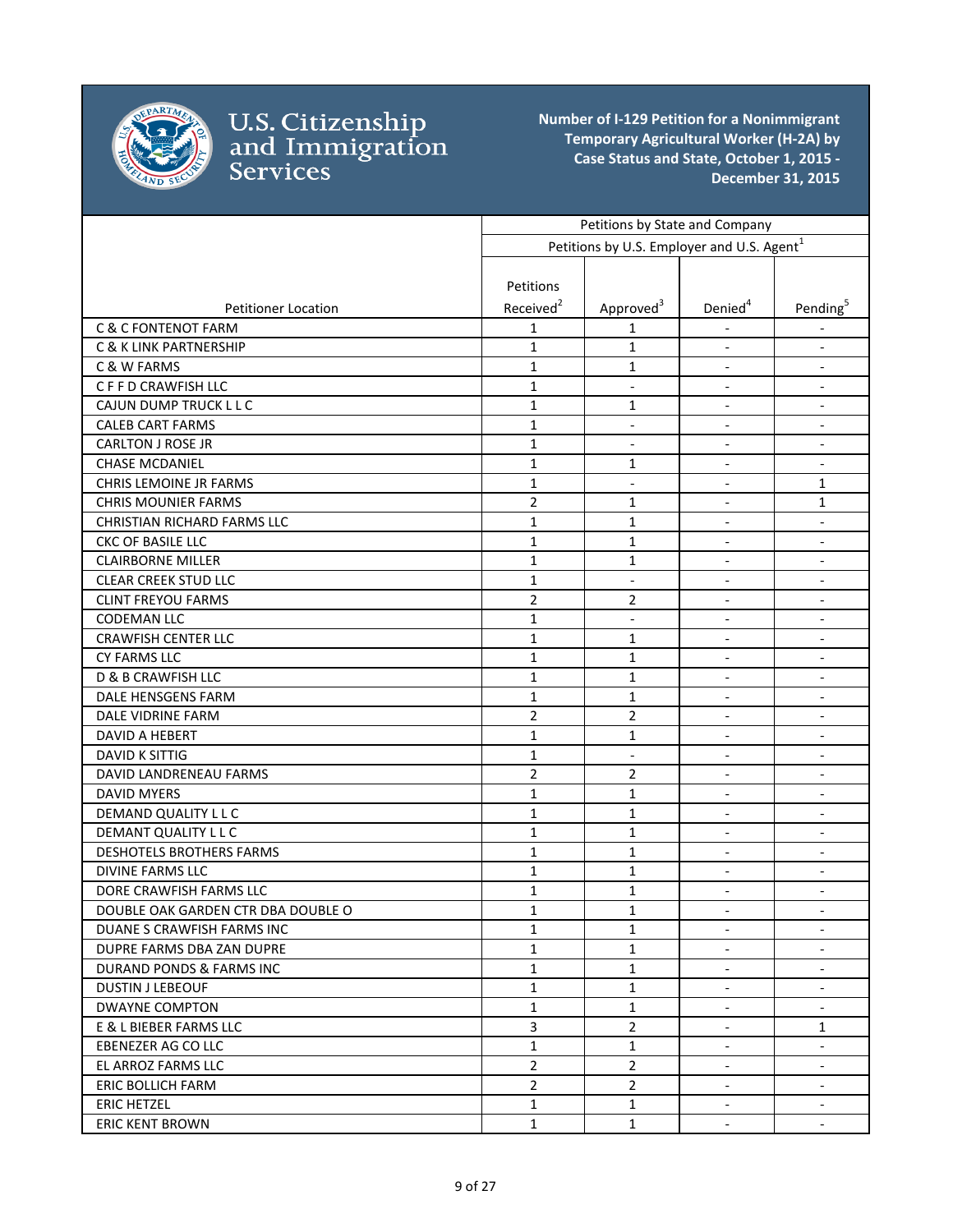

|                                     | Petitions by State and Company |                                                        |                          |                          |
|-------------------------------------|--------------------------------|--------------------------------------------------------|--------------------------|--------------------------|
|                                     |                                | Petitions by U.S. Employer and U.S. Agent <sup>1</sup> |                          |                          |
|                                     |                                |                                                        |                          |                          |
|                                     | Petitions                      |                                                        |                          |                          |
| <b>Petitioner Location</b>          | Received <sup>2</sup>          | Approved <sup>3</sup>                                  | Denied <sup>4</sup>      | Pending <sup>5</sup>     |
| <b>EVE N GARBARINO JR</b>           | 1                              | 1                                                      |                          |                          |
| <b>EWS FARMS LLC</b>                | $\mathbf{1}$                   | 1                                                      | $\overline{\phantom{a}}$ | $\overline{\phantom{a}}$ |
| F & W FARMS                         | $\mathbf{1}$                   | 1                                                      | $\overline{\phantom{a}}$ | $\overline{\phantom{a}}$ |
| FAULK BROTHERS FARM PARTNERSHIP     | $\mathbf{1}$                   | 1                                                      | $\blacksquare$           | $\overline{\phantom{a}}$ |
| <b>FONTENOT &amp; CART FARMS</b>    | $\mathbf{1}$                   | $\mathbf{1}$                                           | $\blacksquare$           | $\overline{\phantom{a}}$ |
| FOREMAN FARM/DOUG FOREMAN FARM      | 1                              | 1                                                      | $\blacksquare$           | $\overline{\phantom{a}}$ |
| <b>FOURNERAT CATTLE LLC</b>         | $\mathbf{1}$                   |                                                        |                          |                          |
| <b>FOURNERAT FARMS LLC</b>          | $\mathbf{1}$                   | $\overline{\phantom{a}}$                               | $\overline{\phantom{a}}$ | $\overline{\phantom{a}}$ |
| <b>FRANCIS ADRIAN AUGUSTINE</b>     | $\mathbf{1}$                   | 1                                                      | $\overline{\phantom{a}}$ | $\overline{\phantom{a}}$ |
| FRANK PEARCE JR AND SON S FARMS IN  | $\blacksquare$                 | 1                                                      | $\blacksquare$           | $\blacksquare$           |
| FRED CRAMER CRAWFISH LLC            | $\overline{2}$                 | $\overline{2}$                                         | $\overline{\phantom{a}}$ | $\blacksquare$           |
| <b>FREY FARMS PARTNERSHIP</b>       | $\mathbf{1}$                   | 1                                                      | $\blacksquare$           | $\overline{\phantom{a}}$ |
| <b>FRUGE AQUAFARMS INC</b>          | $\mathbf{1}$                   | $\mathbf{1}$                                           | $\blacksquare$           | $\overline{\phantom{a}}$ |
| G G K & J FARMS INC                 | $\overline{2}$                 | $\overline{2}$                                         | $\overline{\phantom{a}}$ | $\overline{\phantom{a}}$ |
| <b>GARY P NOEL</b>                  | 1                              | 1                                                      | $\overline{\phantom{a}}$ | $\overline{\phantom{a}}$ |
| <b>GEE S IDEA LLC</b>               | $\mathbf{1}$                   | 1                                                      | $\blacksquare$           | $\overline{\phantom{a}}$ |
| <b>GERACE FARMING LLC</b>           | $\mathbf{1}$                   | $\overline{\phantom{a}}$                               | $\blacksquare$           | $\overline{\phantom{a}}$ |
| GERALD FORET WHOLESALE NURSERY INC  | $\mathbf{1}$                   | $\overline{\phantom{a}}$                               | $\overline{\phantom{a}}$ | $\overline{\phantom{a}}$ |
| <b>GERARD FREY FARMS</b>            | $\overline{2}$                 | 1                                                      | $\overline{\phantom{a}}$ | $\blacksquare$           |
| <b>GF &amp; P ZAUNBRECHER FARMS</b> | 1                              | 1                                                      |                          | $\overline{\phantom{a}}$ |
| <b>GRAND LOUIS FOUR INC</b>         | $\mathbf{1}$                   | 1                                                      | $\overline{\phantom{a}}$ |                          |
| <b>GREEN ACRES</b>                  | 1                              | 1                                                      | $\blacksquare$           | $\blacksquare$           |
| <b>GREGORY PERRON FARMS</b>         | $\mathbf{1}$                   | $\mathbf{1}$                                           | $\overline{\phantom{a}}$ | $\blacksquare$           |
| HARMON & OHLENFORST PARTNERSHIP     | $\mathbf{1}$                   | $\mathbf{1}$                                           | $\blacksquare$           | $\overline{\phantom{a}}$ |
| <b>HARRY L LAWS &amp; CO INC</b>    | $\mathbf{1}$                   | $\mathbf{1}$                                           | $\overline{\phantom{a}}$ | $\overline{\phantom{a}}$ |
| <b>HEBERT FARMS</b>                 | $\overline{2}$                 | $\overline{2}$                                         |                          | $\overline{\phantom{a}}$ |
| <b>HENDERSON FARMS</b>              | 1                              | 1                                                      | $\overline{\phantom{a}}$ | $\overline{\phantom{a}}$ |
| <b>HENSGENS CRAWFISH FARMS LLC</b>  | $\overline{2}$                 | $\overline{2}$                                         | $\overline{\phantom{a}}$ | $\overline{\phantom{a}}$ |
| HENSGENS FARMS PARTNERSHIP LLC      | $\mathbf{1}$                   | 1                                                      | $\blacksquare$           | $\overline{\phantom{a}}$ |
| <b>HERBET DOUCET</b>                | $\mathbf{1}$                   | 1                                                      | $\overline{\phantom{a}}$ | $\blacksquare$           |
| HESS RANCH / GLASER FARM PARTNERSH  | $\mathbf{1}$                   |                                                        |                          |                          |
| HIGHWAY 14 CATTLE CO LLC            | $\mathbf{1}$                   |                                                        |                          |                          |
| HONEYBEE POLLINATORS LLC            | $\mathbf{1}$                   | $\mathbf{1}$                                           |                          |                          |
| <b>HOOK RANCH LLC</b>               | $\overline{\phantom{a}}$       | 1                                                      | $\overline{\phantom{a}}$ | $\overline{\phantom{a}}$ |
| <b>HUNDLEY BROTHERS FARM</b>        | $\mathbf{1}$                   |                                                        | $\blacksquare$           | $\overline{\phantom{a}}$ |
| IKD CAJUN CRAWFISH LLC              | $\mathbf{1}$                   | 1                                                      | $\overline{\phantom{a}}$ | $\overline{\phantom{a}}$ |
| <b>IVERSTINE FAMILY FARMS LLC</b>   | $\mathbf{1}$                   | $\overline{\phantom{a}}$                               | $\overline{\phantom{a}}$ | $\overline{\phantom{a}}$ |
| J & J FARMS/MORRIS PLANTING CO GP   | $\mathbf{1}$                   | $\blacksquare$                                         | $\blacksquare$           | $\overline{\phantom{a}}$ |
| JAKE CORMIER CRAWFISH FARM          | $\mathbf{1}$                   | $\mathbf{1}$                                           | $\overline{\phantom{a}}$ | $\overline{\phantom{a}}$ |
| <b>JAMES P HUNDLEY</b>              | $\mathbf{1}$                   | $\mathbf{1}$                                           | $\overline{\phantom{a}}$ | $\overline{\phantom{a}}$ |
| <b>JARROD BREAUX FARMS</b>          | $\mathbf{1}$                   | $\overline{\phantom{a}}$                               | $\overline{\phantom{a}}$ | $\overline{\phantom{a}}$ |
| <b>JAS CRAWFISH LLC</b>             | $\mathbf{1}$                   | $\mathbf{1}$                                           | $\overline{\phantom{a}}$ | $\blacksquare$           |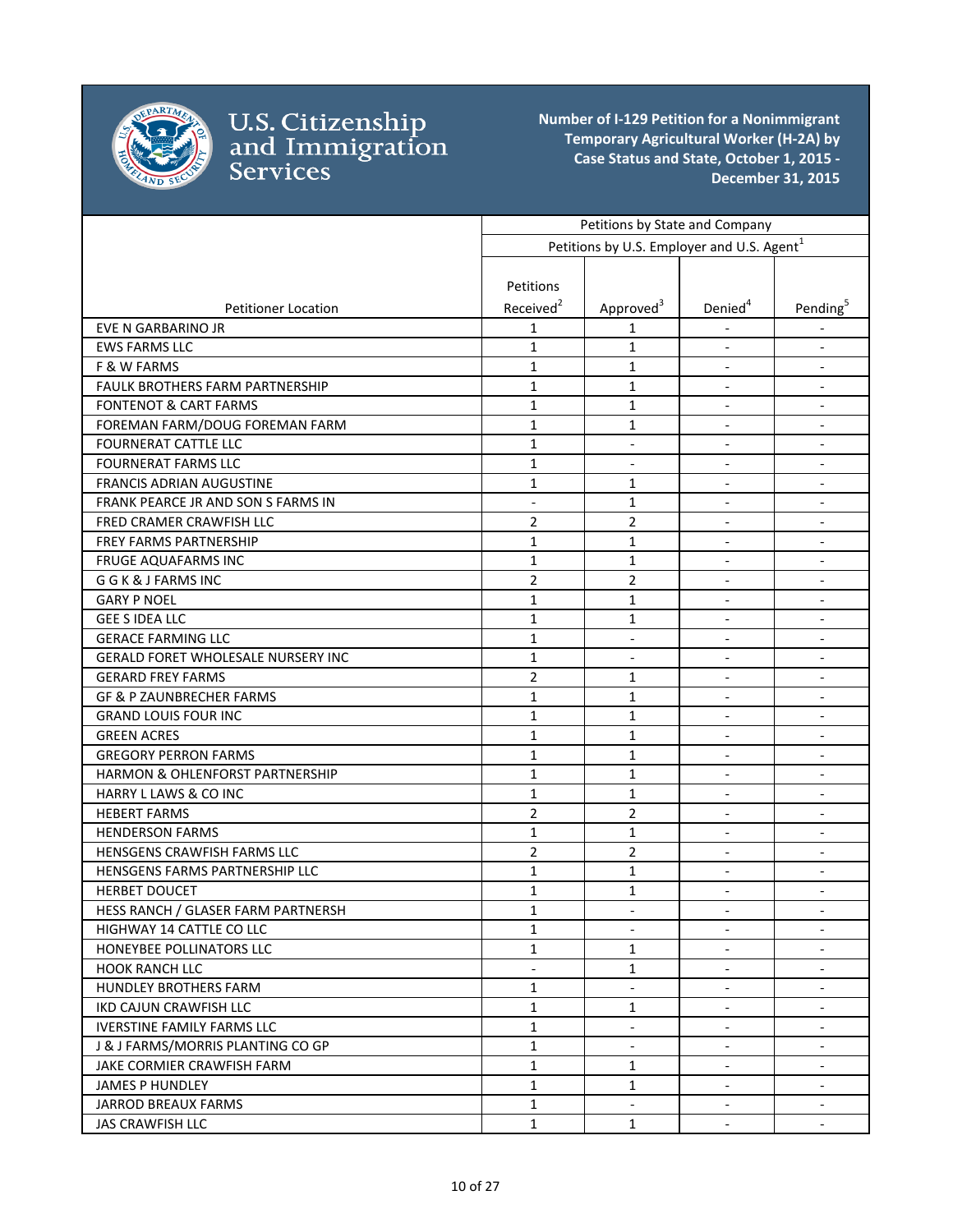

|                                    | Petitions by State and Company |                                                        |                          |                              |
|------------------------------------|--------------------------------|--------------------------------------------------------|--------------------------|------------------------------|
|                                    |                                | Petitions by U.S. Employer and U.S. Agent <sup>1</sup> |                          |                              |
|                                    |                                |                                                        |                          |                              |
|                                    | Petitions                      |                                                        |                          |                              |
| <b>Petitioner Location</b>         | Received <sup>2</sup>          | Approved <sup>3</sup>                                  | Denied <sup>4</sup>      | Pending <sup>5</sup>         |
| <b>JASON DESHOTEL</b>              | 1                              | 1                                                      |                          |                              |
| JEFF BROUSSARD CRAWFISH LLC        | $\mathbf{1}$                   | 1                                                      | $\overline{\phantom{a}}$ | $\overline{\phantom{a}}$     |
| JEFFREY F TOUPS FARM LLC           | $\mathbf{1}$                   | $\mathbf{1}$                                           | $\overline{\phantom{a}}$ | $\overline{\phantom{a}}$     |
| JEREMY CRATON/KYLE LEJEUNE         | $\mathbf{1}$                   | 1                                                      | $\overline{\phantom{a}}$ | $\overline{\phantom{a}}$     |
| JIM JOHNSON FARMS INC              | $\mathbf{1}$                   | $\mathbf{1}$                                           | $\overline{\phantom{a}}$ | $\overline{\phantom{a}}$     |
| <b>JIMMY LEBLANC</b>               | $\overline{\phantom{0}}$       | 1                                                      | $\overline{\phantom{a}}$ | $\overline{\phantom{a}}$     |
| <b>JOEY SCHNEIDER</b>              | $\mathbf{1}$                   |                                                        |                          |                              |
| JOHN & CASSANDRA WEST              | 1                              | $\blacksquare$                                         | $\frac{1}{2}$            | $\overline{\phantom{a}}$     |
| JOHN CARBALAN FARMS                | $\mathbf{1}$                   | $\mathbf{1}$                                           | $\overline{\phantom{a}}$ | $\overline{\phantom{a}}$     |
| <b>JOHN GUIDRY FARMS</b>           | $\overline{2}$                 | $\overline{2}$                                         | $\overline{\phantom{a}}$ | $\blacksquare$               |
| <b>JOHN HOFFPAUIR</b>              | $\mathbf{1}$                   | $\mathbf{1}$                                           | $\overline{\phantom{a}}$ | $\overline{\phantom{a}}$     |
| JOHN LEONARDS FARMS                | $\mathbf{1}$                   | $\mathbf{1}$                                           | $\overline{\phantom{a}}$ | $\blacksquare$               |
| JOHN WILLIAM LYONS                 | $\mathbf{1}$                   | 1                                                      | $\blacksquare$           | $\blacksquare$               |
| <b>JOSEPH O KENT FARMS</b>         | $\mathbf{1}$                   | $\overline{\phantom{a}}$                               |                          | $\qquad \qquad \blacksquare$ |
| <b>JUMONVILLE FARMS</b>            | $\mathbf{1}$                   | $\overline{\phantom{a}}$                               | $\overline{\phantom{a}}$ | $\overline{\phantom{a}}$     |
| KARL J HENSGENS                    | $\overline{2}$                 | 1                                                      | $\blacksquare$           | $\overline{\phantom{a}}$     |
| <b>KENT LAVERGNE</b>               | $\mathbf{1}$                   | 1                                                      | $\overline{\phantom{a}}$ | $\overline{\phantom{a}}$     |
| <b>KENT SOILEAU FARMS</b>          | 1                              | 1                                                      | $\frac{1}{2}$            | $\overline{\phantom{a}}$     |
| <b>KEVIN REINERS</b>               | $\overline{2}$                 | $\overline{\phantom{a}}$                               | $\blacksquare$           | $\overline{\phantom{a}}$     |
| <b>KIRK BOLLICH FARM</b>           | 1                              | $\overline{\phantom{a}}$                               |                          |                              |
| KLONDIKE CRAWFISH FARMS LLC        | $\overline{2}$                 | 2                                                      | $\blacksquare$           | $\overline{\phantom{a}}$     |
| <b>KRISTOPHER AGUILLARD</b>        | $\mathbf{1}$                   | 1                                                      | $\blacksquare$           | $\overline{\phantom{a}}$     |
| <b>KYLE FONTENOT</b>               | $\mathbf{1}$                   | $\mathbf{1}$                                           | $\blacksquare$           | $\overline{\phantom{a}}$     |
| <b>KYLE LEJEUNE</b>                | $\mathbf 1$                    | $\mathbf{1}$                                           | $\blacksquare$           | $\overline{\phantom{a}}$     |
| <b>KYLE R FONTENOT</b>             | $\mathbf{1}$                   | $\mathbf{1}$                                           | $\blacksquare$           | $\overline{\phantom{a}}$     |
| <b>KYLE SIEBERT FARMS</b>          | $\mathbf{1}$                   | $\mathbf{1}$                                           |                          | $\overline{\phantom{a}}$     |
| <b>KYLE SMITH FARM</b>             | $\mathbf{1}$                   | $\mathbf{1}$                                           | $\overline{\phantom{a}}$ | $\overline{\phantom{a}}$     |
| <b>LFFARM</b>                      | $\mathbf{1}$                   | $\mathbf{1}$                                           | $\overline{\phantom{a}}$ | $\overline{\phantom{a}}$     |
| LT SEAFOOD                         | $\mathbf{1}$                   | 1                                                      | $\blacksquare$           | $\overline{\phantom{a}}$     |
| LA THERIOT FARMS LLC               | $\mathbf{1}$                   | 1                                                      | $\overline{\phantom{a}}$ | $\overline{\phantom{a}}$     |
| LACOUR CRAWFISH LLC                | $\mathbf{1}$                   |                                                        |                          |                              |
| LAMM BROTHERS LLC                  | $\mathbf{1}$                   | 1                                                      |                          | $\overline{\phantom{a}}$     |
| LANDRY CRAWFISH FARM LLC           | $\mathbf{1}$                   | $\mathbf{1}$                                           |                          |                              |
| LANDRY POCHE STRAWBERRY FARMS INC  | 1                              | $\overline{\phantom{a}}$                               | $\overline{\phantom{a}}$ | $\overline{\phantom{a}}$     |
| LEGER BROTHERS PARTNERSHIP         | $\mathbf{1}$                   | 1                                                      | $\blacksquare$           | $\overline{\phantom{a}}$     |
| LEVIN SAVOY FARM/CAJUN CLASSIC CRA | $\overline{2}$                 | $\mathbf{1}$                                           | $\blacksquare$           | $\overline{\phantom{a}}$     |
| LIL E Z FARM INC                   | 1                              | $\mathbf{1}$                                           | $\blacksquare$           | $\overline{\phantom{a}}$     |
| LIMCO INC                          | $\mathbf{1}$                   | 1                                                      | $\blacksquare$           | $\overline{\phantom{a}}$     |
| LINK BROTHERS CRAWFISH LLC         | $\mathbf{1}$                   | $\mathbf{1}$                                           | $\overline{\phantom{a}}$ | $\overline{\phantom{a}}$     |
| LOUCARDEAUX ENTERPRISES LLC        | 1                              | 1                                                      | $\overline{\phantom{a}}$ | $\blacksquare$               |
| LOUISIANA AQUACULTURE INVESTMENTS  | $\mathbf{1}$                   | $\mathbf{1}$                                           | $\overline{\phantom{a}}$ | $\overline{\phantom{a}}$     |
| LOUISIANA CRAWFISH CO              | $\mathbf{1}$                   | 1                                                      | $\overline{\phantom{a}}$ | $\blacksquare$               |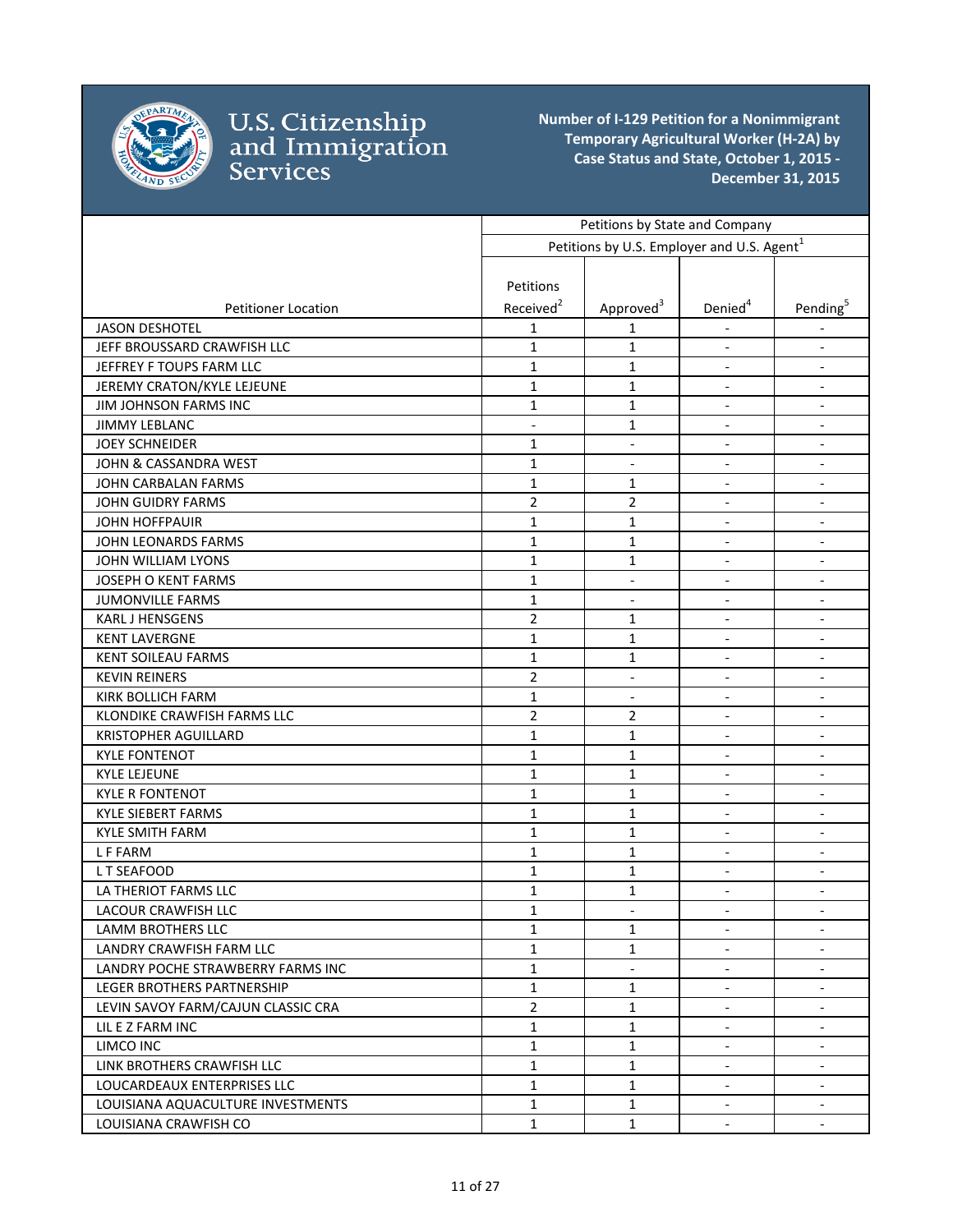

|                                    | Petitions by State and Company |                                                        |                              |                              |
|------------------------------------|--------------------------------|--------------------------------------------------------|------------------------------|------------------------------|
|                                    |                                | Petitions by U.S. Employer and U.S. Agent <sup>1</sup> |                              |                              |
|                                    |                                |                                                        |                              |                              |
|                                    | Petitions                      |                                                        |                              |                              |
| <b>Petitioner Location</b>         | Received <sup>2</sup>          | Approved <sup>3</sup>                                  | Denied <sup>4</sup>          | Pending <sup>5</sup>         |
| LOUISIANA CTR FOR EQUINE REPRODUCT | 1                              | 1                                                      |                              |                              |
| LOUNSBERRY FARMS LLC               | $\mathbf{1}$                   | 1                                                      | $\overline{\phantom{a}}$     | $\overline{\phantom{a}}$     |
| LUKE E BOONE                       | $\mathbf{1}$                   | $\mathbf{1}$                                           | $\overline{\phantom{a}}$     | $\overline{\phantom{a}}$     |
| <b>LUTHER E HARDEE III</b>         | $\mathbf{1}$                   | 1                                                      | $\overline{\phantom{a}}$     | $\overline{\phantom{a}}$     |
| M & R CRAWFISH LLC                 | $\mathbf{1}$                   | $\overline{\phantom{a}}$                               | $\blacksquare$               | $\overline{\phantom{a}}$     |
| <b>MARK HEINEN FARMS</b>           | $\mathbf{1}$                   | $\blacksquare$                                         | $\blacksquare$               | $\blacksquare$               |
| <b>MARK ZAUNBRECHER</b>            | $\mathbf{1}$                   | 1                                                      | $\blacksquare$               | $\overline{\phantom{a}}$     |
| MB CRAWFISH LLC                    | $\mathbf{1}$                   | $\blacksquare$                                         | $\blacksquare$               | $\overline{\phantom{a}}$     |
| <b>MEDINE FARMS INC</b>            | $\mathbf{1}$                   | 1                                                      | $\overline{\phantom{a}}$     |                              |
| MH FARMS LLC                       | $\mathbf{1}$                   | 1                                                      | $\overline{\phantom{a}}$     | $\overline{\phantom{a}}$     |
| MICHAEL DWAIN BULLER               | $\mathbf{1}$                   | $\blacksquare$                                         | $\blacksquare$               | $\blacksquare$               |
| MICHAEL J PREVOST AND JEREMY PREVO | $\mathbf{1}$                   | $\mathbf{1}$                                           | $\overline{\phantom{a}}$     | $\blacksquare$               |
| MIKE TALLEY FARMS LLC              | $\mathbf{1}$                   | 1                                                      | $\overline{\phantom{a}}$     | $\overline{\phantom{a}}$     |
| <b>MITCH BENSON FARMS</b>          | $\mathbf{1}$                   | $\mathbf{1}$                                           |                              | $\overline{\phantom{a}}$     |
| <b>NANCY B HANKS</b>               | $\mathbf{1}$                   | $\mathbf{1}$                                           | $\overline{\phantom{a}}$     | $\overline{\phantom{a}}$     |
| <b>NEAL LANDRY FARMS</b>           | $\overline{2}$                 | 1                                                      | $\overline{\phantom{a}}$     | $\overline{\phantom{a}}$     |
| <b>NECO TRUCKING INC</b>           | $\mathbf{1}$                   | $\overline{\phantom{a}}$                               | $\overline{\phantom{a}}$     | $\overline{\phantom{a}}$     |
| NICHOLAS TALLEY FARMS              | $\mathbf{1}$                   | $\mathbf{1}$                                           | $\blacksquare$               | $\overline{\phantom{a}}$     |
| NICHOLAS W HUNDLEY                 | $\mathbf{1}$                   | 1                                                      | $\overline{\phantom{a}}$     | $\overline{\phantom{a}}$     |
| PS& J CRAWFISH                     | $\mathbf{1}$                   | 1                                                      |                              |                              |
| P&M CRAWFISH L L C                 | $\mathbf{1}$                   | $\overline{\phantom{a}}$                               | $\overline{\phantom{a}}$     | $\overline{\phantom{a}}$     |
| PASSMORE FARMS                     | $\mathbf{1}$                   | $\overline{\phantom{a}}$                               | $\overline{\phantom{a}}$     |                              |
| PATOUT EQUIPMENT COMPANY           | $\overline{\phantom{a}}$       | 1                                                      | $\overline{\phantom{a}}$     | $\overline{\phantom{a}}$     |
| PATRICK ZAUNBRECHER FARMS          | $\mathbf{1}$                   | $\blacksquare$                                         | $\overline{\phantom{a}}$     | $\overline{\phantom{a}}$     |
| PAUL HEINEN FARMS                  | $\mathbf{1}$                   | $\overline{\phantom{a}}$                               | $\overline{\phantom{a}}$     | $\overline{\phantom{a}}$     |
| PAUL LEJEUNE/NEIL LEJEUNE          | $\mathbf{1}$                   | $\overline{\phantom{a}}$                               | $\blacksquare$               | $\overline{\phantom{a}}$     |
| PAUL WES BERTRAND                  | $\mathbf{1}$                   | 1                                                      | $\qquad \qquad \blacksquare$ | $\qquad \qquad \blacksquare$ |
| PECAN TREE CRAWFISH LLC            | $\mathbf{1}$                   | 1                                                      | $\overline{\phantom{a}}$     | $\overline{\phantom{a}}$     |
| PERCY J FONTENOT INC               | $\mathbf{1}$                   | $\mathbf{1}$                                           | $\overline{\phantom{a}}$     | $\overline{\phantom{a}}$     |
| PETER LAFLEUR FARMS                | 1                              | 1                                                      | $\overline{\phantom{a}}$     | $\overline{\phantom{a}}$     |
| PINE POINT FARMS                   | $\mathbf 1$                    |                                                        |                              |                              |
| PLANTATION CRAWFISH LLC/DESHOTELS  | $\mathbf{1}$                   | 1                                                      | $\blacksquare$               | $\overline{\phantom{a}}$     |
| R & Z FARMS PARTNERSHIP            | $\mathbf{1}$                   | 1                                                      |                              |                              |
| R DUGAS FAMILY FARM LLC            | $\mathbf{1}$                   |                                                        | $\overline{\phantom{a}}$     |                              |
| <b>RANDY CORMIER FARM</b>          | $\mathbf{1}$                   | 1                                                      |                              | $\overline{\phantom{a}}$     |
| <b>RASBERRY FARMS</b>              | $\mathbf{1}$                   | $\overline{\phantom{a}}$                               | $\blacksquare$               | $\blacksquare$               |
| RAY KIMBLE BERZAS                  | $\mathbf{1}$                   | $\mathbf{1}$                                           | $\overline{\phantom{a}}$     | $\overline{\phantom{a}}$     |
| RAY KLUMPP FARMS LLC               | $\mathbf{1}$                   | $\mathbf{1}$                                           | $\overline{\phantom{a}}$     | $\overline{\phantom{a}}$     |
| ROBBIE DEVILLIER FARMS AND SVCS LL | $\overline{2}$                 | $\overline{2}$                                         | $\overline{\phantom{a}}$     | $\overline{\phantom{a}}$     |
| ROBERT CRAMER FARMS LLC            | $\overline{2}$                 | $\mathbf{1}$                                           | $\overline{\phantom{a}}$     | $\overline{\phantom{a}}$     |
| ROBICHEAUX RANCH INC               | $\mathbf{1}$                   | $\mathbf{1}$                                           | $\overline{\phantom{a}}$     | $\overline{\phantom{a}}$     |
| ROLAND ANDRUS FARMS LLC            | $\mathbf{1}$                   | $\mathbf{1}$                                           | $\overline{\phantom{a}}$     | $\blacksquare$               |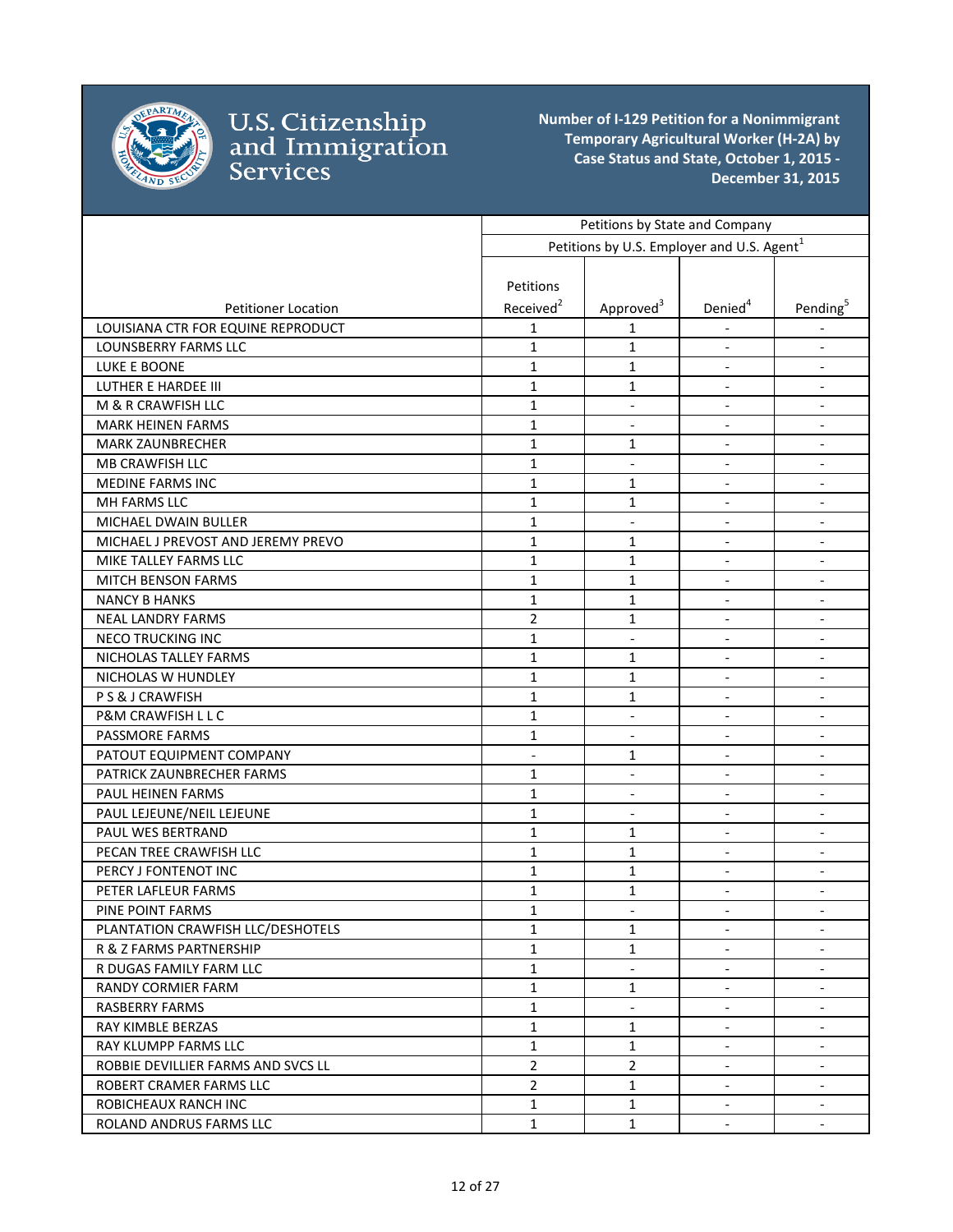

|                                           | Petitions by State and Company |                                                        |                          |                              |
|-------------------------------------------|--------------------------------|--------------------------------------------------------|--------------------------|------------------------------|
|                                           |                                | Petitions by U.S. Employer and U.S. Agent <sup>1</sup> |                          |                              |
|                                           |                                |                                                        |                          |                              |
|                                           | Petitions                      |                                                        |                          |                              |
| <b>Petitioner Location</b>                | Received <sup>2</sup>          | Approved <sup>3</sup>                                  | Denied <sup>4</sup>      | Pending <sup>5</sup>         |
| ROLANDO SANCHEZ                           | 1                              |                                                        |                          |                              |
| RUSSELL J ROY                             | $\mathbf{1}$                   | 1                                                      | $\overline{\phantom{a}}$ | $\overline{\phantom{a}}$     |
| RYLAND ENTERPRISES INC                    | $\overline{2}$                 | $\mathbf{1}$                                           | $\blacksquare$           | $\mathbf{1}$                 |
| S & W ZAUNBRECHER FARMS LLP/JASON         | $\overline{2}$                 | $\blacksquare$                                         | $\blacksquare$           | $\blacksquare$               |
| SAM BROWN FARMS LLC                       | $\mathbf{1}$                   | 1                                                      | $\frac{1}{2}$            | $\overline{\phantom{a}}$     |
| SAVANNAH HAULING                          |                                | 1                                                      | $\blacksquare$           | $\overline{\phantom{a}}$     |
| <b>SHAINE MCGEE</b>                       | $\mathbf{1}$                   | 1                                                      |                          | $\qquad \qquad \blacksquare$ |
| <b>SHELTON BENNIE &amp; MARCUS MILLER</b> | $\mathbf{1}$                   | $\mathbf{1}$                                           | $\overline{\phantom{a}}$ |                              |
| <b>SKB FARMS LLC</b>                      | $\mathbf{1}$                   | $\mathbf{1}$                                           | $\blacksquare$           | $\blacksquare$               |
| SMITH & SMITH FARM MANAGEMENT             | $\mathbf{1}$                   | $\mathbf{1}$                                           | $\blacksquare$           | $\overline{\phantom{a}}$     |
| SOLIMAR EE LLC                            | $\mathbf{1}$                   | $\mathbf{1}$                                           | $\blacksquare$           | $\overline{\phantom{a}}$     |
| SOUTH BUCK FARM & RANCH                   | $\mathbf{1}$                   | 1                                                      | $\blacksquare$           | $\overline{\phantom{a}}$     |
| <b>STELLY CRAWFISH</b>                    | $\overline{\phantom{0}}$       | $\mathbf{1}$                                           |                          | $\qquad \qquad \blacksquare$ |
| <b>STEVEN CRAIG OLIVIER</b>               | $\mathbf{1}$                   | $\blacksquare$                                         | $\overline{\phantom{a}}$ | $\overline{\phantom{a}}$     |
| <b>STRIPPIN FEATHERS LLC</b>              | $\mathbf{1}$                   | 1                                                      | $\overline{\phantom{a}}$ | $\overline{\phantom{a}}$     |
| SUGAR FIELDS CRAWFISH FARM L L C          | $\overline{2}$                 | 2                                                      | $\overline{\phantom{a}}$ | $\overline{\phantom{a}}$     |
| <b>SUN PLUS INC</b>                       | $\mathbf{1}$                   | 1                                                      | $\overline{\phantom{a}}$ | $\blacksquare$               |
| SUNSHINE HONEY BEES LLC                   | $\mathbf{1}$                   | $\mathbf{1}$                                           | $\blacksquare$           | $\overline{\phantom{a}}$     |
| SUPERIOR CRAWFISH L L C                   | $\mathbf{1}$                   | 1                                                      |                          | $\overline{\phantom{a}}$     |
| TATE FARMS LLC                            | $\mathbf{1}$                   | $\blacksquare$                                         | $\overline{\phantom{a}}$ | $\overline{\phantom{a}}$     |
| TD S CRAWFISH LLC                         | $\mathbf{1}$                   | 1                                                      | $\blacksquare$           | $\overline{\phantom{a}}$     |
| TEE GUIDRY FARMS                          | $\overline{2}$                 | $\mathbf{1}$                                           | $\blacksquare$           | $\blacksquare$               |
| <b>TESSIER FARMS</b>                      | $\mathbf{1}$                   | $\mathbf{1}$                                           | $\frac{1}{2}$            | $\overline{\phantom{a}}$     |
| TEX LA CRAWFISH FARMS LLC                 | $\mathbf{1}$                   | 1                                                      | $\overline{\phantom{a}}$ | $\overline{\phantom{a}}$     |
| THE SWEET LAKE LAND & OIL CO LLC          | $\mathbf{1}$                   |                                                        |                          | $\blacksquare$               |
| THIBODEAUX BROTHERS PARTNERSHIP           | $\mathbf{1}$                   | $\mathbf{1}$                                           | $\overline{\phantom{a}}$ | $\overline{\phantom{a}}$     |
| THOMAS B COMPTON                          | $\mathbf{1}$                   | $\mathbf{1}$                                           | $\overline{\phantom{a}}$ | $\overline{\phantom{a}}$     |
| <b>TIQUA MANUEL FARM</b>                  | 1                              | 1                                                      | $\blacksquare$           | $\overline{\phantom{a}}$     |
| TODD CHAMPAGNE FARMS LLC                  | $\mathbf{1}$                   | $\mathbf{1}$                                           | $\overline{\phantom{a}}$ | $\overline{\phantom{a}}$     |
| <b>TOUPS FARMS LLC</b>                    | 1                              | $\qquad \qquad \blacksquare$                           | $\overline{\phantom{a}}$ | $\overline{\phantom{a}}$     |
| TRAHAN CRAWFISH FARMS LLC                 | $\mathbf{1}$                   | $\mathbf 1$                                            |                          |                              |
| TRAVIS RICHARD DBA CRAWFISH SHED L        | $\mathbf{1}$                   | $\mathbf{1}$                                           | $\overline{\phantom{a}}$ | $\overline{\phantom{a}}$     |
| TREVOR B HAIR                             | $\overline{2}$                 | $\mathbf{1}$                                           |                          |                              |
| TRI AIR FARMS LLC                         | $\mathbf{1}$                   |                                                        | $\overline{\phantom{a}}$ | $\overline{\phantom{a}}$     |
| TRI BENOIT LLC                            | $\mathbf{1}$                   | 1                                                      | $\blacksquare$           | $\blacksquare$               |
| <b>TROY FRUGE FARMS</b>                   | $\mathbf{1}$                   | $\mathbf{1}$                                           | $\overline{\phantom{a}}$ | $\overline{\phantom{a}}$     |
| U&R FARMS LLC                             | $\mathbf{1}$                   | 1                                                      | $\blacksquare$           | $\overline{\phantom{a}}$     |
| <b>VERMILION GATOR FARMS INC</b>          | $\mathbf{1}$                   | $\overline{\phantom{a}}$                               | $\overline{\phantom{a}}$ | $\overline{\phantom{a}}$     |
| <b>VONDENSTEIN FARMS</b>                  | $\mathbf{1}$                   | $\mathbf{1}$                                           | $\overline{\phantom{a}}$ | $\overline{\phantom{a}}$     |
| <b>WEST FARMS CRAWFISH</b>                | $\overline{2}$                 | $\overline{2}$                                         | $\overline{\phantom{a}}$ | $\overline{\phantom{a}}$     |
| <b>WILL HEINEN FARMS</b>                  | $\mathbf{1}$                   | $\mathbf{1}$                                           | $\blacksquare$           | $\overline{\phantom{a}}$     |
| <b>WILLIAM ROMERO</b>                     | $\mathbf{1}$                   | $\mathbf{1}$                                           | $\blacksquare$           | $\overline{\phantom{a}}$     |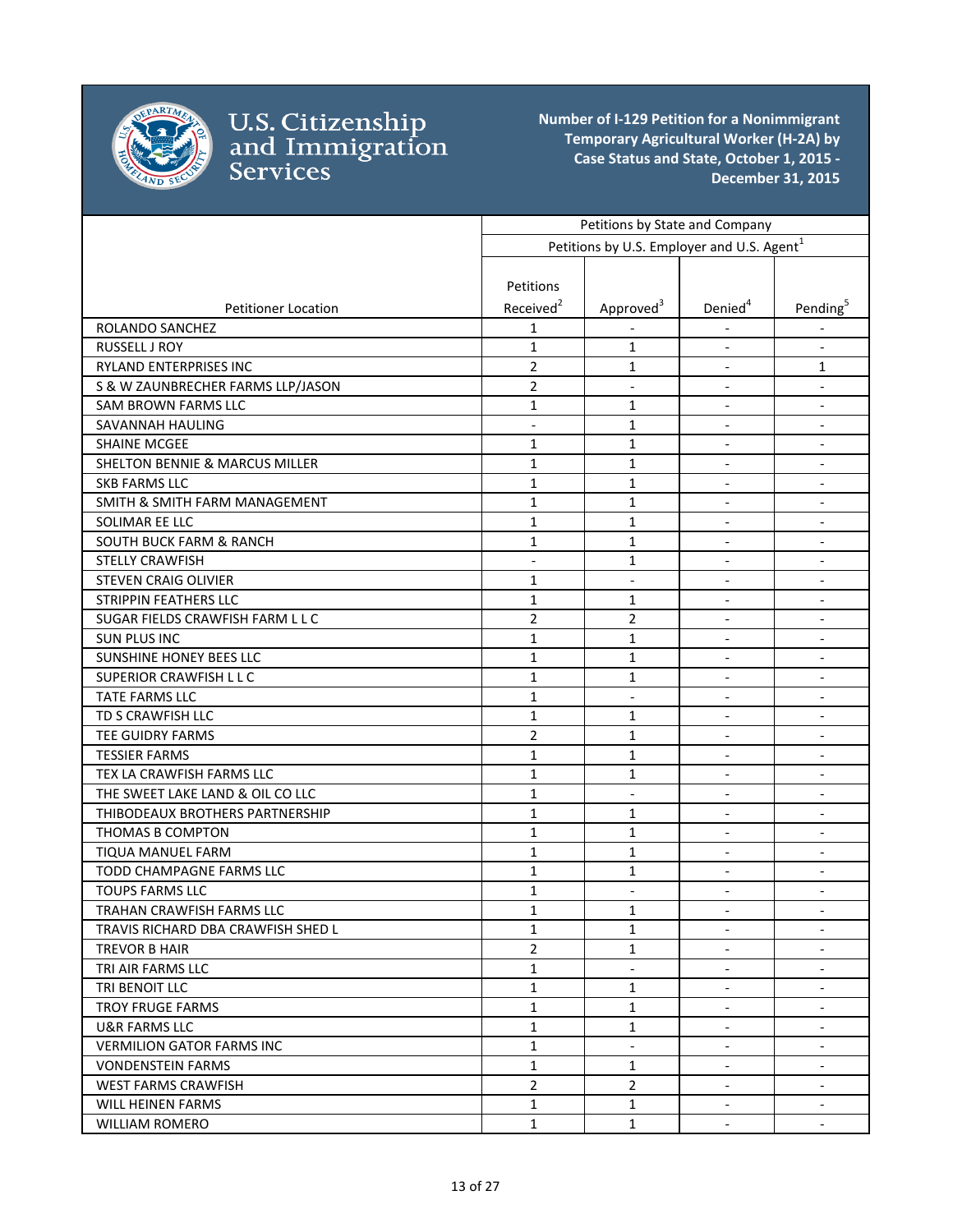

|                                          |                          | Petitions by State and Company                         |                              |                              |
|------------------------------------------|--------------------------|--------------------------------------------------------|------------------------------|------------------------------|
|                                          |                          | Petitions by U.S. Employer and U.S. Agent <sup>1</sup> |                              |                              |
|                                          |                          |                                                        |                              |                              |
|                                          | Petitions                |                                                        |                              |                              |
| <b>Petitioner Location</b>               | Received <sup>2</sup>    | Approved <sup>3</sup>                                  | Denied <sup>4</sup>          | Pending <sup>5</sup>         |
| <b>WINSTON FREY</b>                      | $\mathbf{1}$             | 1                                                      |                              |                              |
| Z FARMS LLC                              | $\overline{2}$           | $\overline{\phantom{a}}$                               | $\overline{\phantom{a}}$     | $\overline{\phantom{a}}$     |
| <b>ZAUNBRECHER FARMS</b>                 | $\mathbf{1}$             | $\overline{\phantom{a}}$                               | $\overline{\phantom{a}}$     | $\qquad \qquad \blacksquare$ |
| <b>MARYLAND</b>                          | $\overline{\mathbf{2}}$  | $\mathbf{1}$                                           | $\overline{\phantom{a}}$     | $\overline{\phantom{a}}$     |
| <b>COUNTRY LIFE FARM LLP</b>             | $\mathbf{1}$             | 1                                                      | $\overline{\phantom{a}}$     | $\overline{\phantom{a}}$     |
| <b>FOXBOROUGH NURSERY INC</b>            | $\mathbf{1}$             | $\overline{\phantom{a}}$                               | $\overline{\phantom{a}}$     | $\overline{\phantom{a}}$     |
| <b>MINNESOTA</b>                         | 12                       | 8                                                      | $\overline{\phantom{a}}$     | $\mathbf{2}$                 |
| <b>ANDREW DAHL</b>                       | $\overline{2}$           | 1                                                      | $\overline{\phantom{a}}$     | 1                            |
| BLUE HILL RANCH FEEDLOT INC              | $\mathbf{1}$             | $\mathbf{1}$                                           | $\overline{\phantom{a}}$     | $\overline{\phantom{a}}$     |
| <b>EBP LLC</b>                           | $\mathbf{1}$             | $\mathbf{1}$                                           | $\blacksquare$               | $\qquad \qquad \blacksquare$ |
| HAWAIIAN QUEEN CO INC                    | $\mathbf 1$              | $\mathbf 1$                                            | $\blacksquare$               | $\overline{\phantom{a}}$     |
| HILLTOP SWINE INC                        | $\overline{2}$           | $\overline{2}$                                         | $\overline{\phantom{a}}$     | $\overline{\phantom{a}}$     |
| <b>LAMB S HONEY FARM</b>                 | $\overline{2}$           | $\overline{\phantom{a}}$                               | $\overline{\phantom{a}}$     | 1                            |
| PEARSON ANGUS RANCH                      | $\mathbf 1$              | $\mathbf{1}$                                           | $\overline{\phantom{a}}$     | $\overline{\phantom{a}}$     |
| REECE FARMS INC                          | $\mathbf{1}$             | $\overline{\phantom{a}}$                               | $\overline{\phantom{a}}$     | $\overline{\phantom{a}}$     |
| STEIN SEED CO LLC                        | $\mathbf{1}$             | $\mathbf{1}$                                           | $\qquad \qquad \blacksquare$ | $\qquad \qquad \blacksquare$ |
| <b>MISSISSIPPI</b>                       | 15                       | 14                                                     | $\overline{\phantom{a}}$     | $\overline{\mathbf{3}}$      |
| <b>B &amp; L FARMS</b>                   | $\mathbf{1}$             | 1                                                      | $\overline{\phantom{a}}$     | $\overline{\phantom{a}}$     |
| <b>BATTLE FISH FARM NORTH</b>            | $\mathbf{1}$             | $\overline{\phantom{a}}$                               | $\overline{\phantom{a}}$     | $\overline{\phantom{a}}$     |
| <b>BEAR CREEK FISHERIES INC</b>          | $\mathbf{1}$             | 1                                                      | $\blacksquare$               | $\overline{\phantom{a}}$     |
| <b>BRECKENRIDGE FARMS LLC</b>            | $\mathbf{1}$             | 1                                                      | $\overline{\phantom{a}}$     | $\overline{\phantom{a}}$     |
| <b>BROWER FARMS</b>                      | $\overline{2}$           | $\overline{\phantom{a}}$                               |                              | $\overline{2}$               |
| <b>CHRISTMAS FLYING SVC</b>              | 1                        | 1                                                      | $\blacksquare$               | $\overline{\phantom{a}}$     |
| FAT CAT LLC                              | $\overline{a}$           | $\mathbf{1}$                                           | $\overline{\phantom{a}}$     | $\overline{\phantom{a}}$     |
| <b>G &amp; H NURSERY</b>                 | 1                        | 1                                                      | $\blacksquare$               | $\overline{\phantom{a}}$     |
| H2A COMPLETE II INC                      | $\overline{4}$           | 6                                                      | $\blacksquare$               | $\overline{\phantom{a}}$     |
| JAMES S WARNER JR FARMS                  | $\mathbf{1}$             | $\blacksquare$                                         | $\overline{\phantom{a}}$     | 1                            |
| <b>LYNDALE FARM</b>                      | $\overline{2}$           | $\overline{2}$                                         | $\overline{\phantom{a}}$     | $\overline{\phantom{a}}$     |
| <b>MISSOURI</b>                          | 13                       | $\boldsymbol{9}$                                       | $\overline{\phantom{a}}$     | $\overline{\phantom{a}}$     |
| AL MEIER                                 | $\mathbf{1}$             | $\mathbf 1$                                            | $\overline{\phantom{a}}$     | $\overline{\phantom{a}}$     |
| <b>BONNIE PLANTS 61</b>                  | $\mathbf{1}$             | $\overline{\phantom{a}}$                               | $\overline{\phantom{a}}$     | $\overline{\phantom{a}}$     |
| BRENDA BENNER STABLES INC                | 1                        | $\overline{\phantom{a}}$                               | $\overline{\phantom{a}}$     | $\overline{\phantom{a}}$     |
| <b>DOUBLE LAND &amp; LIVESTOCK</b>       | $\mathbf{1}$             | $\mathbf{1}$                                           | $\blacksquare$               | $\overline{\phantom{a}}$     |
| <b>HOLLYWOOD FEEDERS LLC</b>             | $\overline{2}$           | $\overline{2}$                                         | $\blacksquare$               | $\overline{\phantom{a}}$     |
| LOCHIRCO FRUIT & PRODUCE INC DBA H       | $\mathbf{1}$             | $\mathbf{1}$                                           | $\overline{\phantom{a}}$     | $\overline{\phantom{a}}$     |
| <b>MARK DIX LLC</b>                      | $\overline{\phantom{0}}$ | $\mathbf{1}$                                           | $\overline{\phantom{a}}$     | $\overline{\phantom{a}}$     |
| PREWITT FARMS                            | $\mathbf{1}$             | $\blacksquare$                                         | $\blacksquare$               | $\overline{\phantom{a}}$     |
| <b>RICKY INC</b>                         | $\mathbf{1}$             | 1                                                      | $\overline{\phantom{a}}$     | $\overline{\phantom{a}}$     |
| SODVILLE FARM SVC                        | $\mathbf{1}$             | $\overline{\phantom{a}}$                               | $\overline{\phantom{a}}$     | $\overline{\phantom{a}}$     |
| <b>VG FARM VENTURES</b>                  | $\mathbf{1}$             | $\mathbf{1}$                                           | $\overline{\phantom{a}}$     | $\overline{\phantom{a}}$     |
| <b>WRIGHTS TRUCKING &amp; HARVESTING</b> | $\mathbf{1}$             | $\mathbf{1}$                                           | $\overline{\phantom{a}}$     | $\overline{\phantom{a}}$     |
| <b>WRIGHTS TRUCKING LLC</b>              | $\mathbf{1}$             | $\blacksquare$                                         | $\overline{\phantom{a}}$     | $\overline{\phantom{a}}$     |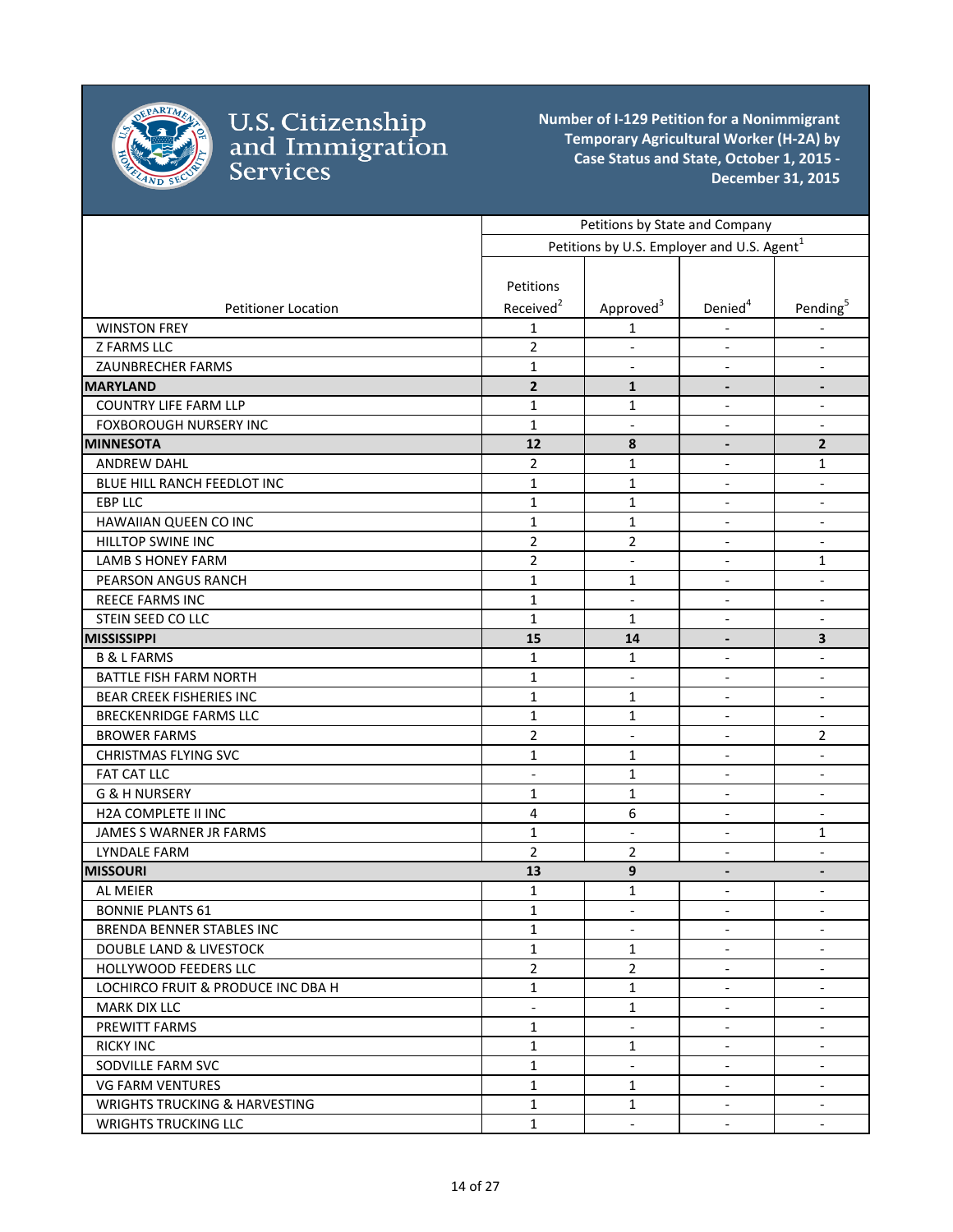

|                                    |                          | Petitions by State and Company                         |                              |                              |
|------------------------------------|--------------------------|--------------------------------------------------------|------------------------------|------------------------------|
|                                    |                          | Petitions by U.S. Employer and U.S. Agent <sup>1</sup> |                              |                              |
|                                    |                          |                                                        |                              |                              |
|                                    | Petitions                |                                                        |                              |                              |
| <b>Petitioner Location</b>         | Received <sup>2</sup>    | Approved <sup>3</sup>                                  | Denied <sup>4</sup>          | Pending <sup>5</sup>         |
| <b>MONTANA</b>                     | 3                        | 4                                                      |                              | $\overline{\phantom{a}}$     |
| <b>AMOS ENTERPRISES</b>            | $\mathbf{1}$             | 1                                                      | $\overline{\phantom{a}}$     | $\overline{\phantom{a}}$     |
| <b>BAR N CATTLE CO LLC</b>         | 1                        | $\overline{\phantom{a}}$                               | $\overline{\phantom{a}}$     | $\blacksquare$               |
| BAR N CATTLE COMPANY LLC           | $\overline{a}$           | $\overline{2}$                                         | $\overline{\phantom{a}}$     | $\overline{\phantom{a}}$     |
| <b>PAUGH INC</b>                   | $\mathbf{1}$             | 1                                                      | $\overline{\phantom{a}}$     | $\overline{\phantom{a}}$     |
| <b>NEBRASKA</b>                    | 3                        | $\overline{2}$                                         |                              |                              |
| DANIELS PRODUCE LLC                | $\overline{2}$           | 1                                                      | $\frac{1}{2}$                | $\blacksquare$               |
| <b>ROEDER HONEY FARMS INC</b>      | $\mathbf{1}$             | $\mathbf 1$                                            | $\qquad \qquad \blacksquare$ |                              |
| <b>NEVADA</b>                      | $\mathbf{1}$             | $\mathbf{1}$                                           | $\qquad \qquad \blacksquare$ | $\overline{\phantom{a}}$     |
| SNYDER LIVESTOCK CO INC            | $\mathbf{1}$             | $\mathbf 1$                                            | $\overline{a}$               | $\blacksquare$               |
| <b>NEW HAMPSHIRE</b>               | 11                       | 14                                                     |                              | $\mathbf{1}$                 |
| <b>BLUE HILLS ORCHARD</b>          |                          | 1                                                      | $\overline{a}$               | $\overline{\phantom{a}}$     |
| <b>BREEZELANDS ORCHARDS</b>        | $\overline{a}$           | 1                                                      | $\qquad \qquad \blacksquare$ | $\qquad \qquad \blacksquare$ |
| <b>CABOT SMITH FARM</b>            | 1                        | 1                                                      | $\overline{\phantom{a}}$     | $\overline{\phantom{a}}$     |
| <b>COOPER FARMS INC</b>            | $\mathbf{1}$             | 1                                                      | $\overline{\phantom{a}}$     | $\overline{\phantom{a}}$     |
| <b>D&amp;D FARMS INC</b>           | $\mathbf{1}$             | $\overline{\phantom{a}}$                               | $\overline{\phantom{a}}$     | $\overline{\phantom{a}}$     |
| HART S GREENHOUSE & FLORIST LLC    | $\blacksquare$           | 1                                                      | $\overline{\phantom{a}}$     | $\overline{\phantom{a}}$     |
| <b>J&amp;M FARMS INC</b>           | $\mathbf{1}$             | 1                                                      | $\overline{\phantom{a}}$     | $\overline{\phantom{a}}$     |
| JACOBS FARM INC                    | $\overline{2}$           | $\overline{\phantom{a}}$                               |                              | $\overline{\phantom{a}}$     |
| MEADOWBROOK ORCHARDS INC           | $\frac{1}{2}$            | 1                                                      | $\overline{\phantom{a}}$     | $\overline{\phantom{a}}$     |
| PINE HILL ORCHARDS                 | $\mathbf{1}$             | $\mathbf 1$                                            | $\overline{\phantom{a}}$     | $\overline{\phantom{a}}$     |
| <b>ROOT BROTHERS FARM</b>          | $\mathbf{1}$             | 1                                                      | $\overline{\phantom{a}}$     | $\blacksquare$               |
| <b>ROTA SPRING FARM</b>            | $\overline{a}$           | $\mathbf{1}$                                           | $\overline{\phantom{a}}$     | $\overline{\phantom{a}}$     |
| <b>SHEMIN NURSERIES</b>            | $\mathbf{1}$             | 1                                                      | $\overline{\phantom{a}}$     | $\overline{\phantom{a}}$     |
| SPRINGWOOD FARM                    | $\mathbf{1}$             | $\mathbf 1$                                            | $\overline{\phantom{a}}$     | $\mathbf{1}$                 |
| <b>TORREY FARMS</b>                | $\mathbf{1}$             | $\overline{2}$                                         | $\overline{\phantom{a}}$     | $\overline{\phantom{a}}$     |
| <b>NEW MEXICO</b>                  | 4                        | $\overline{2}$                                         | $\overline{\phantom{a}}$     | $\overline{\phantom{a}}$     |
| <b>AGPRO TRUCKING INC</b>          | 4                        | 2                                                      | $\blacksquare$               | $\overline{\phantom{a}}$     |
| <b>NEW YORK</b>                    | 12                       | 8                                                      | $\overline{\phantom{a}}$     | $\mathbf{1}$                 |
| <b>BARONE GARDENS LLC</b>          | 1                        | 1                                                      | $\qquad \qquad \blacksquare$ | $\overline{\phantom{a}}$     |
| CHAMPLAIN VALLEY APPLE STORAGE INC | $\mathbf{1}$             | $\mathbf 1$                                            |                              |                              |
| <b>CHILDSTOCK FARMS INC</b>        | 1                        | 1                                                      | $\overline{\phantom{a}}$     | $\overline{\phantom{a}}$     |
| FORKING PATHS VINEYARDS INC AND AS | $\overline{2}$           |                                                        |                              |                              |
| G & G FARMS INC                    | $\mathbf 1$              | $\overline{\phantom{a}}$                               | $\overline{\phantom{a}}$     | $\overline{\phantom{a}}$     |
| <b>INTERGROW GREENHOUSES INC</b>   | $\mathbf 1$              | 1                                                      | $\overline{\phantom{a}}$     | $\blacksquare$               |
| <b>MAMMOSER FARMS INC</b>          | $\mathbf{1}$             | $\mathbf{1}$                                           | $\overline{\phantom{a}}$     | $\overline{\phantom{a}}$     |
| NORWICH MEADOWS FARM LLC           | $\mathbf{1}$             | $\overline{\phantom{a}}$                               | $\overline{\phantom{a}}$     | 1                            |
| PENNINGS FARM MARKET               | $\mathbf{1}$             | $\overline{\phantom{a}}$                               | $\overline{\phantom{a}}$     | $\overline{\phantom{a}}$     |
| <b>REXCROFT FARM LLC</b>           | $\mathbf{1}$             | $\mathbf{1}$                                           | $\overline{\phantom{a}}$     | $\overline{\phantom{a}}$     |
| SARATOGA SOD FARM INC              | $\mathbf{1}$             | $\mathbf{1}$                                           | $\overline{\phantom{a}}$     | $\overline{\phantom{a}}$     |
| <b>SCHICHTELS NURSERY</b>          | $\overline{\phantom{a}}$ | $\mathbf{1}$                                           | $\overline{\phantom{a}}$     | $\overline{\phantom{a}}$     |
| <b>NORTH CAROLINA</b>              | 186                      | 171                                                    | $\mathbf{1}$                 | 5                            |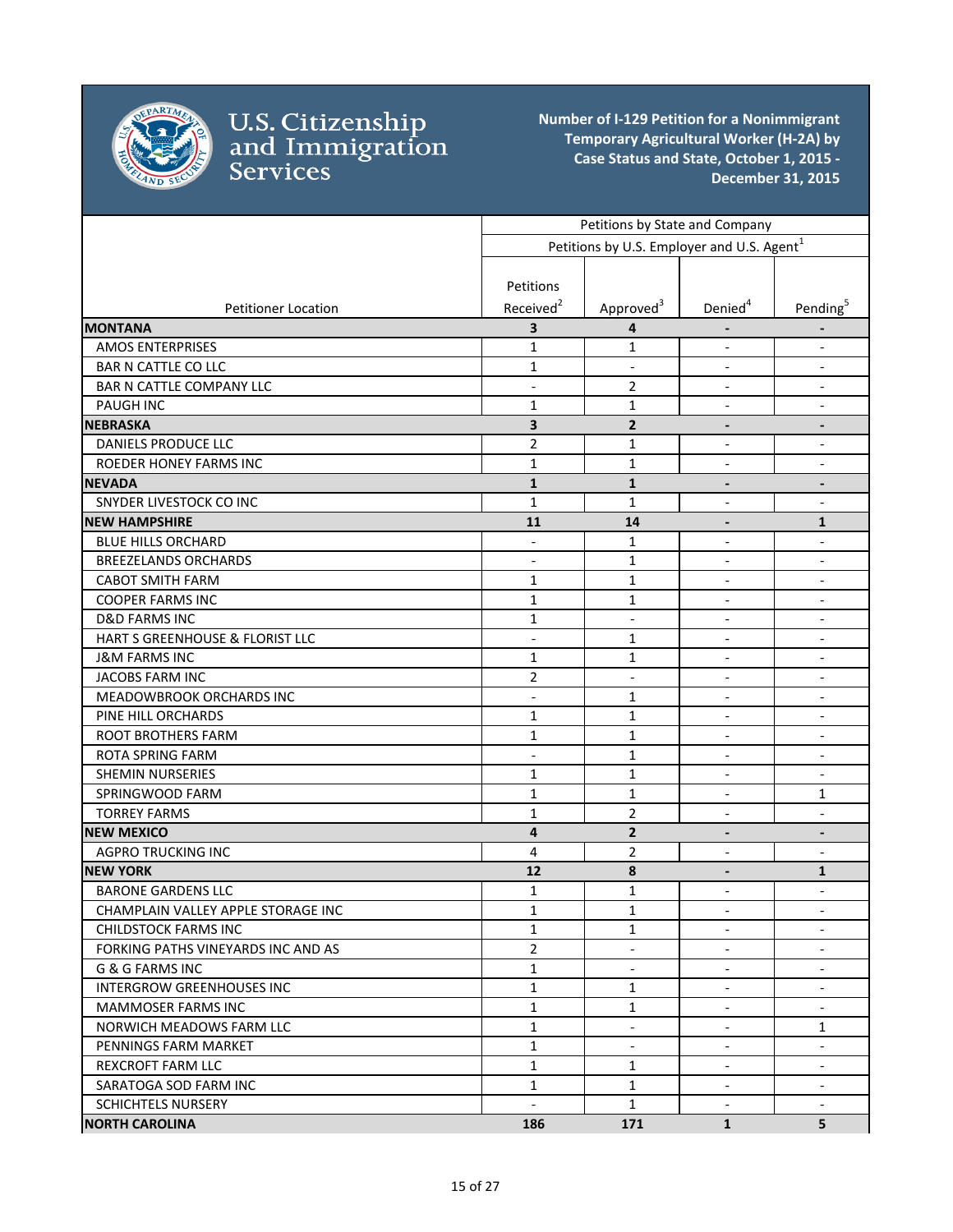

|                                    | Petitions by State and Company                         |                          |                          |                          |
|------------------------------------|--------------------------------------------------------|--------------------------|--------------------------|--------------------------|
|                                    | Petitions by U.S. Employer and U.S. Agent <sup>1</sup> |                          |                          |                          |
|                                    |                                                        |                          |                          |                          |
|                                    | Petitions                                              |                          |                          |                          |
| <b>Petitioner Location</b>         | Received <sup>2</sup>                                  | Approved <sup>3</sup>    | Denied <sup>4</sup>      | Pending <sup>5</sup>     |
| <b>ARCHER BROS PARTNERSHIP</b>     | $\mathbf{1}$                                           | 1                        |                          |                          |
| <b>BAKER FARMS</b>                 | $\overline{2}$                                         | $\overline{2}$           | $\blacksquare$           | $\overline{\phantom{a}}$ |
| <b>BERRIES BY BILL INC</b>         | $\mathbf{1}$                                           | $\overline{\phantom{a}}$ |                          | $\overline{\phantom{a}}$ |
| <b>BI STATE FEEDERS</b>            | 2                                                      | 1                        | $\overline{\phantom{a}}$ | $\overline{\phantom{a}}$ |
| <b>BIG CREEK NURSERY</b>           | $\mathbf{1}$                                           | $\mathbf{1}$             | $\overline{\phantom{a}}$ | $\overline{\phantom{a}}$ |
| BILLY BLAND FISHERY INC            | $\mathbf{1}$                                           | $\overline{\phantom{a}}$ | $\blacksquare$           | $\overline{\phantom{a}}$ |
| <b>BLUE VIEW INC</b>               | $\mathbf{1}$                                           | 1                        | $\blacksquare$           | $\overline{\phantom{a}}$ |
| <b>BOBBY D S CHRISTMAS TREES</b>   | 1                                                      | 1                        | $\overline{\phantom{a}}$ | $\overline{\phantom{a}}$ |
| <b>BOX L FARMS INC</b>             | $\overline{\phantom{0}}$                               | 1                        |                          | $\overline{\phantom{a}}$ |
| <b>BRANDON PETERSON FARM</b>       | $\overline{\phantom{a}}$                               | 1                        | $\overline{\phantom{a}}$ | $\overline{\phantom{a}}$ |
| BRYAN WAGONER TREE FARM LLC        | $\overline{\phantom{a}}$                               | $\mathbf{1}$             | $\overline{\phantom{a}}$ | $\blacksquare$           |
| <b>BUTLER FARM INC</b>             | $\overline{a}$                                         | $\mathbf{1}$             | $\overline{\phantom{a}}$ | $\blacksquare$           |
| CARL & KARA HOELSCHER FARM         | $\mathbf{1}$                                           | $\mathbf{1}$             | $\blacksquare$           | $\overline{\phantom{a}}$ |
| <b>CHERRY BAY ORCHARDS INC</b>     | $\overline{\phantom{a}}$                               | $\mathbf{1}$             | $\blacksquare$           | $\blacksquare$           |
| <b>COLEMAN FARMS</b>               | $\overline{\phantom{a}}$                               | $\mathbf{1}$             | $\overline{\phantom{a}}$ | $\blacksquare$           |
| <b>CRANKY STEER TRADING LLC</b>    | 1                                                      | $\mathbf{1}$             | $\overline{\phantom{a}}$ | $\overline{\phantom{a}}$ |
| <b>CROSSFAITH FARMS LLC</b>        | 1                                                      | $\mathbf{1}$             | $\overline{\phantom{a}}$ | $\overline{\phantom{a}}$ |
| DLR FRUIT & VEGETABLE INC          | $\overline{2}$                                         | 2                        | $\blacksquare$           | $\overline{\phantom{a}}$ |
| <b>DO TRANSPORT</b>                | $\mathbf{1}$                                           | $\blacksquare$           | $\blacksquare$           | $\overline{\phantom{a}}$ |
| <b>DOUG MURRAY FARMS</b>           | $\overline{\phantom{0}}$                               | 1                        |                          | $\overline{\phantom{a}}$ |
| <b>DWIGHT SCHILLING</b>            | 1                                                      | 1                        | $\blacksquare$           | $\overline{\phantom{a}}$ |
| <b>FORFAR GRAIN CO</b>             | $\mathbf{1}$                                           | $\overline{\phantom{a}}$ | $\overline{\phantom{a}}$ | $\overline{\phantom{a}}$ |
| FRANK HOWEY FAMILY FARMS           | 1                                                      | 1                        | $\overline{\phantom{a}}$ | $\overline{\phantom{a}}$ |
| <b>G DEEUGENIO &amp; SONS</b>      | $\overline{2}$                                         | $\overline{2}$           | $\overline{a}$           | $\blacksquare$           |
| <b>GAIA HERBS INC</b>              | $\mathbf{1}$                                           | $\blacksquare$           | $\overline{\phantom{a}}$ | $\blacksquare$           |
| <b>GLEN BUMMER</b>                 | $\mathbf{1}$                                           | 1                        | $\overline{\phantom{a}}$ | $\overline{\phantom{a}}$ |
| <b>GLINZ AG AERIAL</b>             | $\mathbf{1}$                                           | $\mathbf{1}$             | $\overline{\phantom{a}}$ | $\blacksquare$           |
| H 2 SOLUTIONS                      | $\overline{2}$                                         | $\mathbf{1}$             | $\overline{\phantom{a}}$ | 1                        |
| <b>H2 SOLUTIONS</b>                | 2                                                      | 1                        | $\overline{\phantom{a}}$ | 1                        |
| <b>HERGETT FARMS LLC</b>           | 1                                                      | $\overline{\phantom{a}}$ | $\overline{\phantom{a}}$ | $\overline{\phantom{a}}$ |
| HERMANSON VETERINARY SVC PC        | $\mathbf{1}$                                           | 1                        | $\overline{a}$           |                          |
| <b>HOFF FARMS</b>                  | 1                                                      | $\mathbf{1}$             | $\blacksquare$           | $\overline{\phantom{a}}$ |
| HOMESTEAD CATTLE CO                | $\overline{2}$                                         | 1                        |                          | $\overline{\phantom{a}}$ |
| <b>HORST ENTERPRISES</b>           | $\mathbf{1}$                                           | $\mathbf{1}$             | $\blacksquare$           | $\overline{\phantom{a}}$ |
| JACE D SCHILLING                   | $\mathbf{1}$                                           | $\mathbf{1}$             | $\overline{\phantom{a}}$ | $\overline{\phantom{a}}$ |
| JACKSONS FARMING CO OF AUTRYVILLE  | 1                                                      | 1                        | $\overline{\phantom{a}}$ | $\overline{\phantom{a}}$ |
| <b>JDS NURSERY LLC</b>             | $\mathbf{1}$                                           | 1                        | $\sim$                   | $\blacksquare$           |
| JE COOLEY FARMS INC                | $\overline{3}$                                         | 3                        | $\blacksquare$           | $\overline{\phantom{a}}$ |
| JEFF STAMER FARMS PARTNERSHIP      | $\overline{\phantom{a}}$                               | $\mathbf{1}$             | $\blacksquare$           | $\overline{\phantom{a}}$ |
| JERNIGAN FARMS INC                 | $\blacksquare$                                         | $\mathbf{1}$             | $\blacksquare$           | $\overline{\phantom{a}}$ |
| JOE MORTENSON DBA MORTENSON CATTLE | 1                                                      | $\mathbf{1}$             | $\overline{\phantom{a}}$ | $\overline{\phantom{a}}$ |
| <b>JOEL KOSKAN</b>                 | 1                                                      | $\mathbf{1}$             | $\overline{\phantom{a}}$ | $\sim$                   |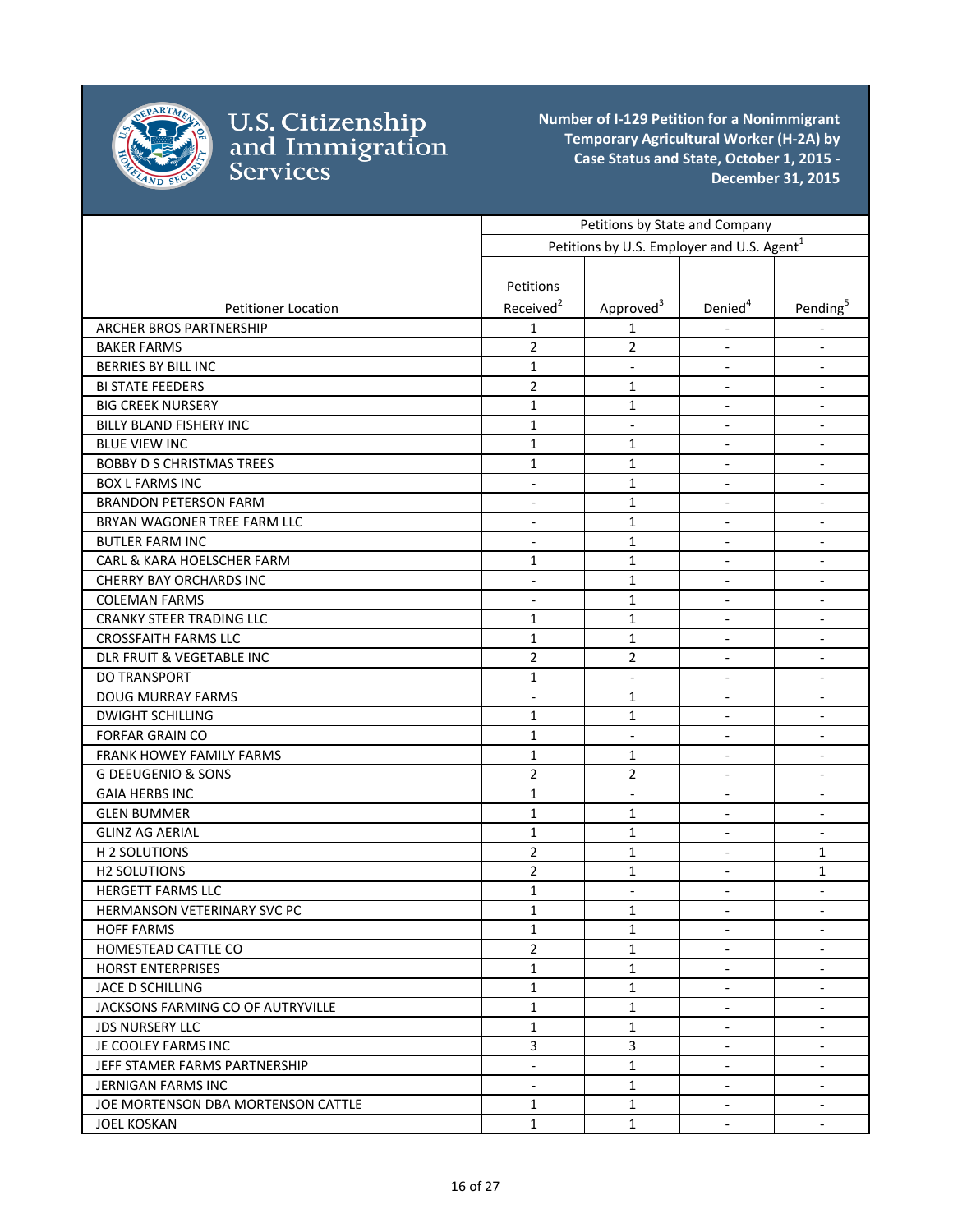

|                                    | Petitions by State and Company |                                                        |                          |                          |
|------------------------------------|--------------------------------|--------------------------------------------------------|--------------------------|--------------------------|
|                                    |                                | Petitions by U.S. Employer and U.S. Agent <sup>1</sup> |                          |                          |
|                                    |                                |                                                        |                          |                          |
|                                    | Petitions                      |                                                        |                          |                          |
| <b>Petitioner Location</b>         | Received <sup>2</sup>          | Approved <sup>3</sup>                                  | Denied <sup>4</sup>      | Pending <sup>5</sup>     |
| JOHN SMETANA RANCH                 | 1                              | 1                                                      |                          |                          |
| JONES & CHURCH FARMS INC           | $\mathbf{1}$                   | 1                                                      |                          | $\overline{\phantom{a}}$ |
| <b>KARA MCCABE</b>                 | $\overline{2}$                 | $\overline{\phantom{a}}$                               |                          | $\overline{\phantom{a}}$ |
| <b>LARRY PETERSON</b>              | 1                              | 1                                                      | $\overline{\phantom{a}}$ | $\overline{\phantom{a}}$ |
| LAUREL FORK CHRISTMAS TREES        | 1                              | 1                                                      | $\blacksquare$           | $\overline{\phantom{a}}$ |
| LAUREL SPRINGS NURSERY LLC         | $\overline{\phantom{a}}$       | $\mathbf{1}$                                           | $\blacksquare$           | $\overline{\phantom{a}}$ |
| <b>LEO STEPHENS</b>                | 1                              | 1                                                      |                          |                          |
| LEO STEPHENS INC                   | $\blacksquare$                 | 1                                                      | $\overline{\phantom{a}}$ |                          |
| LINDSEY SWEET POTATO FARM INC      | $\mathbf{1}$                   | 1                                                      | $\overline{\phantom{a}}$ |                          |
| LYNN BILLADEAU FARMS INC           | 1                              | 1                                                      |                          |                          |
| LYNN MAYERS GREAT LAKES GLADS INC  | $\overline{a}$                 | $\mathbf{1}$                                           | $\overline{a}$           | $\blacksquare$           |
| <b>MATEHS CATTLE CO</b>            | $\mathbf{1}$                   | $\mathbf{1}$                                           | $\overline{\phantom{a}}$ | $\overline{\phantom{a}}$ |
| <b>MIDDLETON FARMS</b>             | 1                              | 1                                                      |                          |                          |
| MIDWEST CONCRETE & REDI MIX INC    |                                | $\mathbf{1}$                                           |                          |                          |
| <b>MOLITOR BROS FARM</b>           | 1                              | 1                                                      | $\blacksquare$           | $\overline{\phantom{a}}$ |
| <b>MORGAN CRAFT</b>                | 1                              | 1                                                      | $\overline{\phantom{a}}$ | $\overline{\phantom{a}}$ |
| <b>MURRAY S NURSERY</b>            | $\mathbf{1}$                   | 1                                                      | $\blacksquare$           | $\overline{\phantom{a}}$ |
| N F INC                            | $\mathbf{1}$                   | 1                                                      | $\blacksquare$           | $\overline{\phantom{a}}$ |
| NCGA & JOINT EMPLOYERS A1 5 WK EXT | $\mathbf{1}$                   | 1                                                      | $\overline{\phantom{a}}$ | $\overline{\phantom{a}}$ |
| NCGA & JOINT EMPLOYERS A10 2WK EXT | 1                              | $\mathbf{1}$                                           |                          |                          |
| NCGA & JOINT EMPLOYERS A10 5 WK EX | 1                              | 1                                                      |                          | $\overline{\phantom{a}}$ |
| NCGA & JOINT EMPLOYERS A11 2 WK EX | 1                              | 1                                                      |                          |                          |
| NCGA & JOINT EMPLOYERS A11 5 WK EX | 1                              | 1                                                      | $\blacksquare$           | $\blacksquare$           |
| NCGA & JOINT EMPLOYERS A12 2WK EXT | $\mathbf{1}$                   | 1                                                      | $\overline{a}$           | $\blacksquare$           |
| NCGA & JOINT EMPLOYERS A12 5 WK EX | $\mathbf{1}$                   | $\mathbf{1}$                                           | $\overline{a}$           | $\blacksquare$           |
| NCGA & JOINT EMPLOYERS A13 2WK EXT | 1                              |                                                        |                          | 1                        |
| NCGA & JOINT EMPLOYERS A13 5WK EXT | 1                              | 1                                                      |                          | $\overline{\phantom{a}}$ |
| NCGA & JOINT EMPLOYERS A14 2 WK EX | 1                              | 1                                                      | $\overline{\phantom{a}}$ | $\overline{\phantom{a}}$ |
| NCGA & JOINT EMPLOYERS A14 5 WK EX | $\mathbf{1}$                   | 1                                                      | $\overline{\phantom{a}}$ | $\overline{\phantom{a}}$ |
| NCGA & JOINT EMPLOYERS A15 2 WK EX | 1                              | 1                                                      | $\overline{\phantom{a}}$ | $\overline{\phantom{a}}$ |
| NCGA & JOINT EMPLOYERS A15 5WK EXT | $\mathbf 1$                    | $\mathbf 1$                                            |                          |                          |
| NCGA & JOINT EMPLOYERS A16 5WK EXT | 1                              | 1                                                      |                          | $\blacksquare$           |
| NCGA & JOINT EMPLOYERS A17 2 WK EX | 1                              | 1                                                      |                          |                          |
| NCGA & JOINT EMPLOYERS A17 5WK EXT | 1                              | 1                                                      | $\overline{\phantom{a}}$ |                          |
| NCGA & JOINT EMPLOYERS A18 2 WK EX | 1                              | 1                                                      |                          |                          |
| NCGA & JOINT EMPLOYERS A18 5WK EXT | 1                              | 1                                                      | $\blacksquare$           |                          |
| NCGA & JOINT EMPLOYERS A19 2 / WEE |                                | 1                                                      | $\overline{\phantom{a}}$ | $\overline{\phantom{a}}$ |
| NCGA & JOINT EMPLOYERS A19 2 WK EX | 1                              | 1                                                      | $\overline{\phantom{a}}$ | $\overline{\phantom{a}}$ |
| NCGA & JOINT EMPLOYERS A19 5WK EXT | 1                              | 1                                                      |                          | $\overline{\phantom{a}}$ |
| NCGA & JOINT EMPLOYERS A2 1 5 WK E | 1                              | 1                                                      | $\overline{\phantom{a}}$ | $\overline{\phantom{a}}$ |
| NCGA & JOINT EMPLOYERS A2 2WK EXT  | 1                              | 1                                                      | $\overline{\phantom{a}}$ | $\overline{\phantom{a}}$ |
| NCGA & JOINT EMPLOYERS A2 5WK EXT  | $\mathbf{1}$                   | 1                                                      | $\overline{\phantom{a}}$ | $\overline{\phantom{a}}$ |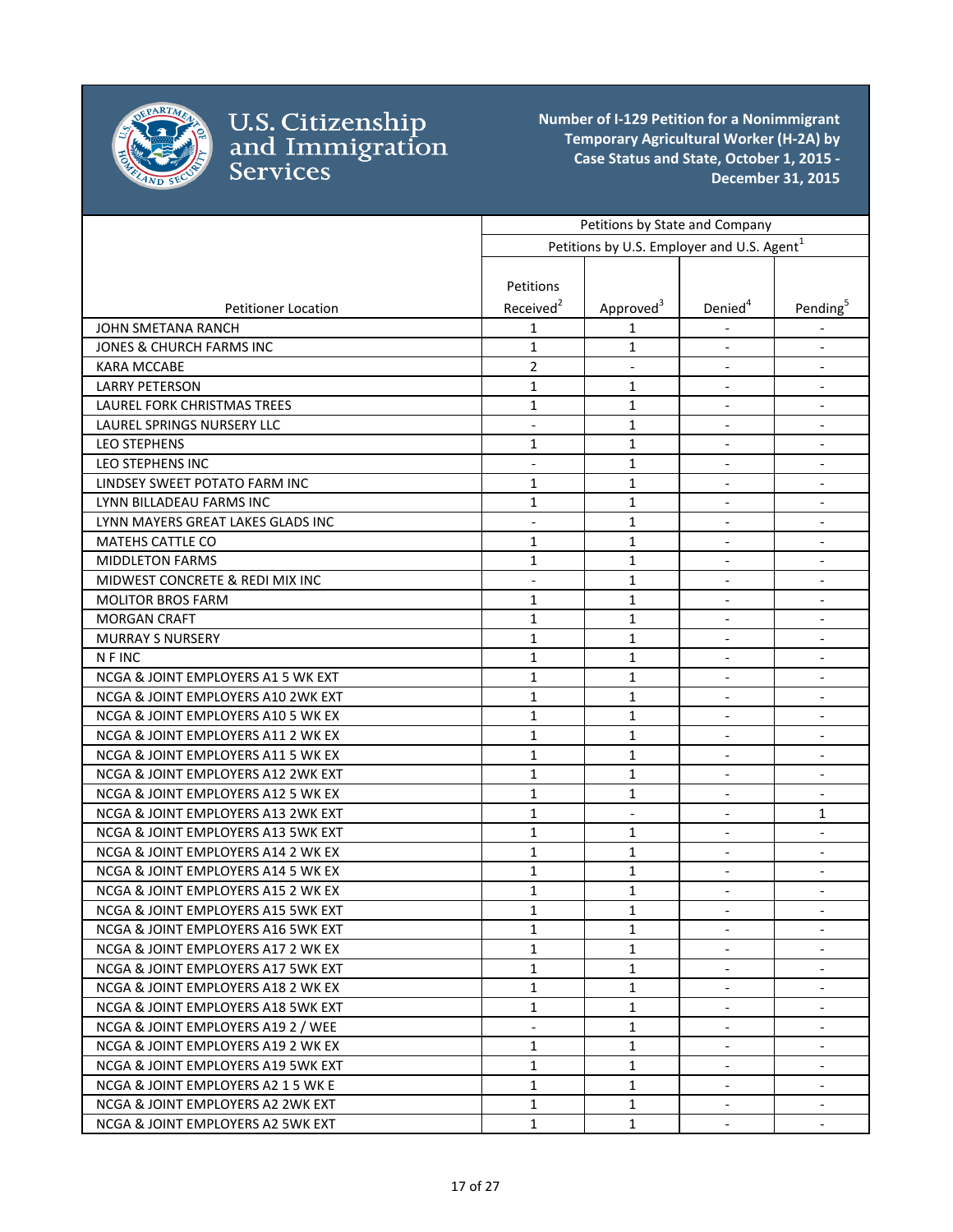

|                                       | Petitions by State and Company |                                                        |                              |                              |
|---------------------------------------|--------------------------------|--------------------------------------------------------|------------------------------|------------------------------|
|                                       |                                | Petitions by U.S. Employer and U.S. Agent <sup>1</sup> |                              |                              |
|                                       |                                |                                                        |                              |                              |
|                                       | Petitions                      |                                                        |                              |                              |
| <b>Petitioner Location</b>            | Received <sup>2</sup>          | Approved <sup>3</sup>                                  | Denied <sup>4</sup>          | Pending <sup>5</sup>         |
| NCGA & JOINT EMPLOYERS A20 2WK EXT    | 1                              | 1                                                      |                              |                              |
| NCGA & JOINT EMPLOYERS A20 5WK EXT    | $\mathbf{1}$                   | 1                                                      | $\blacksquare$               | $\overline{\phantom{a}}$     |
| NCGA & JOINT EMPLOYERS A21 2 WK EX    | $\mathbf{1}$                   | 1                                                      | $\qquad \qquad \blacksquare$ | $\qquad \qquad \blacksquare$ |
| NCGA & JOINT EMPLOYERS A21 5WK EXT    | 1                              | 1                                                      | $\overline{\phantom{a}}$     | $\overline{\phantom{a}}$     |
| NCGA & JOINT EMPLOYERS A22 2WK EXT    | $\mathbf{1}$                   | 1                                                      | $\overline{\phantom{a}}$     | $\overline{\phantom{a}}$     |
| NCGA & JOINT EMPLOYERS A22 5WK EXT    | $\mathbf{1}$                   | 1                                                      | $\overline{\phantom{a}}$     | $\overline{\phantom{a}}$     |
| NCGA & JOINT EMPLOYERS A23 5WK EXT    | $\mathbf{1}$                   | 1                                                      | $\overline{\phantom{a}}$     | $\blacksquare$               |
| NCGA & JOINT EMPLOYERS A25 5 WK EX    | $\mathbf{1}$                   | 1                                                      | $\blacksquare$               | $\overline{\phantom{a}}$     |
| NCGA & JOINT EMPLOYERS A26 2KW EXT    | $\mathbf{1}$                   | 1                                                      |                              |                              |
| NCGA & JOINT EMPLOYERS A28 2WK EXT    | 1                              | 1                                                      |                              |                              |
| NCGA & JOINT EMPLOYERS A3 2 WK EXT    | $\mathbf{1}$                   | 1                                                      |                              |                              |
| NCGA & JOINT EMPLOYERS A3 5WK EXT     | $\mathbf{1}$                   | 1                                                      |                              | $\overline{\phantom{a}}$     |
| NCGA & JOINT EMPLOYERS A4 2 WK EXT    | $\mathbf{1}$                   | 1                                                      | $\overline{\phantom{a}}$     |                              |
| NCGA & JOINT EMPLOYERS A4 5WK EXT     | $\mathbf{1}$                   |                                                        | $\overline{a}$               | $\overline{\phantom{a}}$     |
| NCGA & JOINT EMPLOYERS A5 2WK EXT     | $\mathbf{1}$                   | 1                                                      |                              | $\overline{\phantom{a}}$     |
| NCGA & JOINT EMPLOYERS A5 5WK EXT     | $\mathbf{1}$                   | 1                                                      | $\overline{\phantom{a}}$     | $\overline{\phantom{a}}$     |
| NCGA & JOINT EMPLOYERS A6 2KW EXT     | $\mathbf{1}$                   | 1                                                      | $\overline{\phantom{a}}$     | $\overline{\phantom{a}}$     |
| NCGA & JOINT EMPLOYERS A6 5 WK EXT    | $\mathbf{1}$                   | 1                                                      | $\blacksquare$               | $\overline{\phantom{a}}$     |
| NCGA & JOINT EMPLOYERS A7 2WK EXT     | $\mathbf{1}$                   | 1                                                      | $\overline{\phantom{a}}$     | $\overline{\phantom{a}}$     |
| NCGA & JOINT EMPLOYERS A7 5WK EXT     | 1                              | 1                                                      |                              |                              |
| NCGA & JOINT EMPLOYERS A8 2WK EXT     | $\mathbf{1}$                   | 1                                                      | $\blacksquare$               | $\overline{\phantom{a}}$     |
| NCGA & JOINT EMPLOYERS A8 5 WK EXT    | $\mathbf{1}$                   | 1                                                      | $\overline{\phantom{a}}$     | $\overline{\phantom{a}}$     |
| NCGA & JOINT EMPLOYERS A9 2 WK EXT    | $\mathbf{1}$                   | 1                                                      | $\overline{\phantom{a}}$     | $\overline{\phantom{a}}$     |
| NCGA & JOINT EMPLOYERS A9 5 WK EXT    | $\mathbf{1}$                   | $\blacksquare$                                         | $\overline{a}$               | 1                            |
| NCGA & JOINT EMPLOYERS EMG1 5WK EX    | $\mathbf{1}$                   | 1                                                      | $\blacksquare$               | $\blacksquare$               |
| <b>NCGA &amp; JOINT EMPLOYERS JBE</b> |                                | 1                                                      | $\overline{\phantom{a}}$     | $\overline{\phantom{a}}$     |
| NCGA & JOINT EMPLOYERS SPH 2WK EXT    | 1                              | 1                                                      | $\blacksquare$               | $\overline{\phantom{a}}$     |
| NCGA & JOINT EMPLOYERS SPH 5WK EXT    | $\mathbf{1}$                   | 1                                                      | $\qquad \qquad \blacksquare$ | $\overline{\phantom{m}}$     |
| NCGA & JOINT EMPLOYERS V61 5WK EXT    | $\mathbf{1}$                   | 1                                                      | $\overline{\phantom{a}}$     | $\overline{\phantom{a}}$     |
| NCGA & JOINT EMPLOYERS VG10 2/WEE     | $\overline{\phantom{a}}$       | 1                                                      | $\overline{\phantom{a}}$     | $\overline{\phantom{a}}$     |
| NCGA & JOINT EMPLOYERS VG10 2WK EX    | 1                              | $\mathbf{1}$                                           |                              |                              |
| NCGA & JOINT EMPLOYERS VG10 5WK EX    | 1                              | 1                                                      | $\overline{\phantom{a}}$     | $\overline{\phantom{a}}$     |
| NCGA & JOINT EMPLOYERS VG11 5WK EX    | 1                              | 1                                                      |                              |                              |
| NCGA & JOINT EMPLOYERS VG12 5 WK E    | 1                              | 1                                                      | $\overline{\phantom{a}}$     | $\overline{\phantom{a}}$     |
| NCGA & JOINT EMPLOYERS VG2 2WK EXT    | $\mathbf{1}$                   | 1                                                      |                              |                              |
| NCGA & JOINT EMPLOYERS VG2 5 WK EX    | 1                              | 1                                                      | $\overline{\phantom{a}}$     | $\overline{\phantom{a}}$     |
| NCGA & JOINT EMPLOYERS VG3 5WK EXT    | $\mathbf{1}$                   | 1                                                      | $\blacksquare$               | $\overline{\phantom{a}}$     |
| NCGA & JOINT EMPLOYERS VG3A 5WK EX    | $\mathbf{1}$                   | 1                                                      | $\overline{\phantom{a}}$     | $\overline{\phantom{a}}$     |
| NCGA & JOINT EMPLOYERS VG4 5WK EXT    | 1                              | 1                                                      | $\overline{\phantom{a}}$     | $\overline{\phantom{a}}$     |
| NCGA & JOINT EMPLOYERS VG5 2WK EXT    | 1                              | 1                                                      | $\blacksquare$               | $\overline{\phantom{a}}$     |
| NCGA & JOINT EMPLOYERS VG6 2WK EXT    | $\mathbf{1}$                   | 1                                                      | $\blacksquare$               | $\overline{\phantom{a}}$     |
| NCGA & JOINT EMPLOYERS VG6 5 WK EX    | $\mathbf{1}$                   | 1                                                      | $\overline{\phantom{a}}$     | $\sim$                       |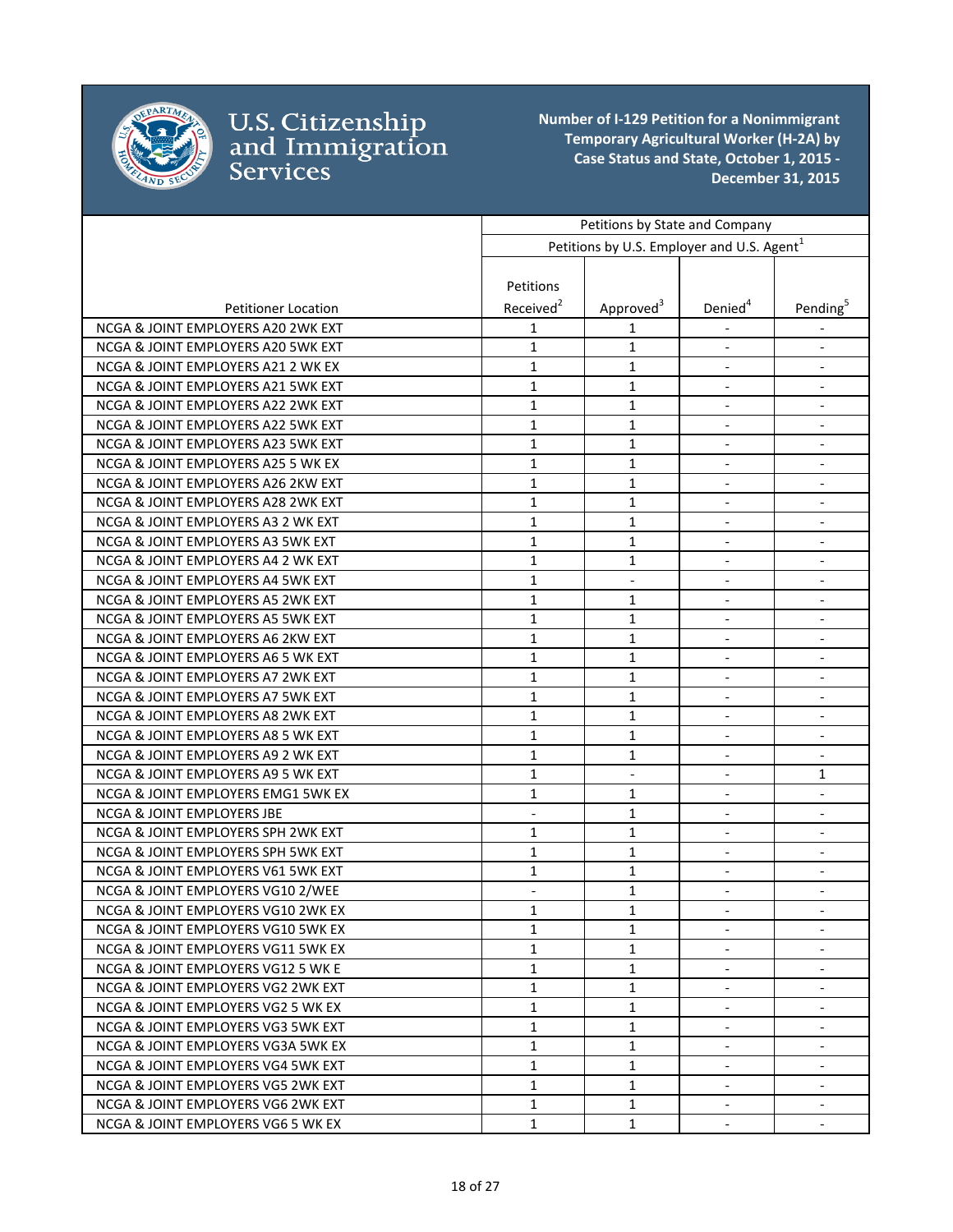

|                                       | Petitions by State and Company |                                                        |                              |                              |
|---------------------------------------|--------------------------------|--------------------------------------------------------|------------------------------|------------------------------|
|                                       |                                | Petitions by U.S. Employer and U.S. Agent <sup>1</sup> |                              |                              |
|                                       |                                |                                                        |                              |                              |
|                                       | Petitions                      |                                                        |                              |                              |
| <b>Petitioner Location</b>            | Received <sup>2</sup>          | Approved <sup>3</sup>                                  | Denied <sup>4</sup>          | Pending                      |
| NCGA & JOINT EMPLOYERS VG7 5WK EXT    | $\mathbf{1}$                   | 1                                                      |                              |                              |
| NCGA & JOINT EMPLOYERS VG8 2WK EXT    | $\mathbf{1}$                   | 1                                                      | $\overline{\phantom{a}}$     | $\overline{\phantom{a}}$     |
| NCGA & JOINT EMPLOYERS VG8 5WK EXT    | $\mathbf{1}$                   | 1                                                      | $\overline{\phantom{a}}$     | $\overline{\phantom{a}}$     |
| NCGA & JOINT EMPLOYERS VG9 2 WK EX    | $\mathbf{1}$                   | 1                                                      | $\overline{\phantom{a}}$     | $\overline{\phantom{a}}$     |
| NCGA & JOINT EMPLOYERS VG9 5WK EXT    | $\mathbf{1}$                   | 1                                                      | $\overline{\phantom{a}}$     | $\overline{\phantom{a}}$     |
| NCGA & JOINT EMPLOYERS XT1 2 WK EX    | 1                              | 1                                                      | $\overline{\phantom{a}}$     | $\overline{\phantom{a}}$     |
| NCGA & JOINT EMPLOYERS XT3 2 WK EX    | $\mathbf{1}$                   | 1                                                      |                              |                              |
| NCGA & JOINT EMPLOYERS XT3 2WK EXT    | $\mathbf{1}$                   | 1                                                      | $\blacksquare$               | $\overline{\phantom{a}}$     |
| NCGA & JOINT EMPLOYERS XT5 2WK EXT    | $\mathbf{1}$                   | 1                                                      | $\overline{\phantom{a}}$     | $\overline{\phantom{a}}$     |
| NCGA & JOINT EMPLOYERS XT6 2 WK EX    | $\mathbf{1}$                   | 1                                                      | $\overline{\phantom{a}}$     | $\blacksquare$               |
| NCGA & JOINT EMPLOYERS XT7 2WK EXT    | $\mathbf{1}$                   | 1                                                      | $\blacksquare$               | $\overline{\phantom{a}}$     |
| NCGA & JOINT EMPLOYERS XT8 TRSF 4     | $\mathbf{1}$                   | $\blacksquare$                                         | $\blacksquare$               | $\overline{\phantom{a}}$     |
| <b>NCGA &amp; JOINT EMPLOYERS XTH</b> |                                | 1                                                      | $\overline{\phantom{a}}$     | $\overline{\phantom{a}}$     |
| NCGA & JOINT EMPLOYERS XTH 2 WK EX    | 1                              | 1                                                      | $\qquad \qquad \blacksquare$ | $\qquad \qquad \blacksquare$ |
| NCGA & JOINT EMPLOYERS XTH TRSF 4     | 1                              | $\overline{\phantom{a}}$                               | $\overline{\phantom{a}}$     | 1                            |
| <b>NEAL BECKER</b>                    | $\mathbf{1}$                   | 1                                                      | $\blacksquare$               | $\overline{\phantom{a}}$     |
| <b>OPEN RANGE FARMS</b>               | $\mathbf{1}$                   | 1                                                      | $\overline{\phantom{a}}$     | $\overline{\phantom{a}}$     |
| PAUL ANDERSON                         | 1                              | 1                                                      | $\blacksquare$               | $\overline{\phantom{a}}$     |
| PHILLIP GREER DBA GREER ENTERPRISE    | $\mathbf{1}$                   | 1                                                      | $\overline{\phantom{a}}$     | $\overline{\phantom{a}}$     |
| POPE S PLANT FARM INC                 | $\mathbf{1}$                   | 1                                                      |                              |                              |
| PRAIRIE MEADOWS                       | $\overline{\phantom{0}}$       | 1                                                      | $\overline{\phantom{a}}$     | $\overline{\phantom{a}}$     |
| <b>PRAIRIE WATER</b>                  | $\overline{2}$                 | 1                                                      | $\overline{\phantom{a}}$     | $\overline{\phantom{a}}$     |
| <b>RANDY HUSCHKA</b>                  | $\mathbf{1}$                   | $\blacksquare$                                         | $\blacksquare$               | $\overline{\phantom{a}}$     |
| <b>RENFRO FARMS LLC</b>               | $\mathbf{1}$                   | 1                                                      | $\overline{\phantom{a}}$     | $\blacksquare$               |
| ROGER COFFEY AND SONS NURSERY         | $\mathbf{1}$                   | $\overline{\phantom{a}}$                               | $\overline{\phantom{a}}$     | $\overline{\phantom{a}}$     |
| <b>ROGER WATSON</b>                   | $\mathbf{1}$                   | 1                                                      |                              | $\overline{\phantom{a}}$     |
| ROLLING RIDGE RANCH LLC               | $\mathbf{1}$                   | 1                                                      | $\overline{\phantom{a}}$     | $\overline{\phantom{a}}$     |
| ROSCOE FLATS LLC                      | $\mathbf{1}$                   | $\overline{\phantom{a}}$                               | $\overline{\phantom{a}}$     | $\overline{\phantom{a}}$     |
| RUSCH LAND & CATTLE CO LLC            | $\mathbf{1}$                   | $\overline{\phantom{a}}$                               | $\blacksquare$               | $\overline{\phantom{a}}$     |
| <b>RYAN HERRMANN</b>                  | $\mathbf{1}$                   | 1                                                      | $\overline{\phantom{a}}$     | $\blacksquare$               |
| SHOTKOSKI HAY CO                      |                                | 1                                                      |                              |                              |
| <b>SHOTKOSKI HAY FARMS</b>            | $\overline{2}$                 | 2                                                      | $\blacksquare$               | $\blacksquare$               |
| SOL HARVESTING LLC                    | 5                              | 6                                                      |                              |                              |
| <b>SORG FARMS</b>                     | $\mathbf{1}$                   | $\overline{\phantom{a}}$                               | $\blacksquare$               | $\blacksquare$               |
| <b>STACEY ROBERTS</b>                 | $\mathbf{1}$                   | 1                                                      | $\blacksquare$               | $\blacksquare$               |
| SWEET BERRY FARMS LLC                 | $\mathbf{1}$                   | 1                                                      | $\blacksquare$               | $\overline{\phantom{a}}$     |
| <b>T AND T LIVESTOCK</b>              | $\mathbf{1}$                   | $\overline{\phantom{a}}$                               | $\overline{\phantom{a}}$     | $\overline{\phantom{a}}$     |
| T BELL DETASSELING LLC                | $\overline{\phantom{0}}$       | $\overline{\phantom{a}}$                               | 1                            | $\overline{\phantom{a}}$     |
| TEN HI GIN INC                        | $\mathbf{1}$                   | 1                                                      | $\overline{\phantom{a}}$     | $\overline{\phantom{a}}$     |
| THE NUTHOUSE INC                      | $\overline{2}$                 | $\overline{a}$                                         | $\overline{\phantom{a}}$     | $\overline{\phantom{a}}$     |
| THE WILBANKS APIARIES INC             | $\mathbf{1}$                   | $\mathbf{1}$                                           | $\overline{\phantom{a}}$     | $\overline{\phantom{a}}$     |
| TIMBER LAKE ELK RANCH LLC             | 3                              | $\overline{2}$                                         | $\overline{\phantom{a}}$     | $\blacksquare$               |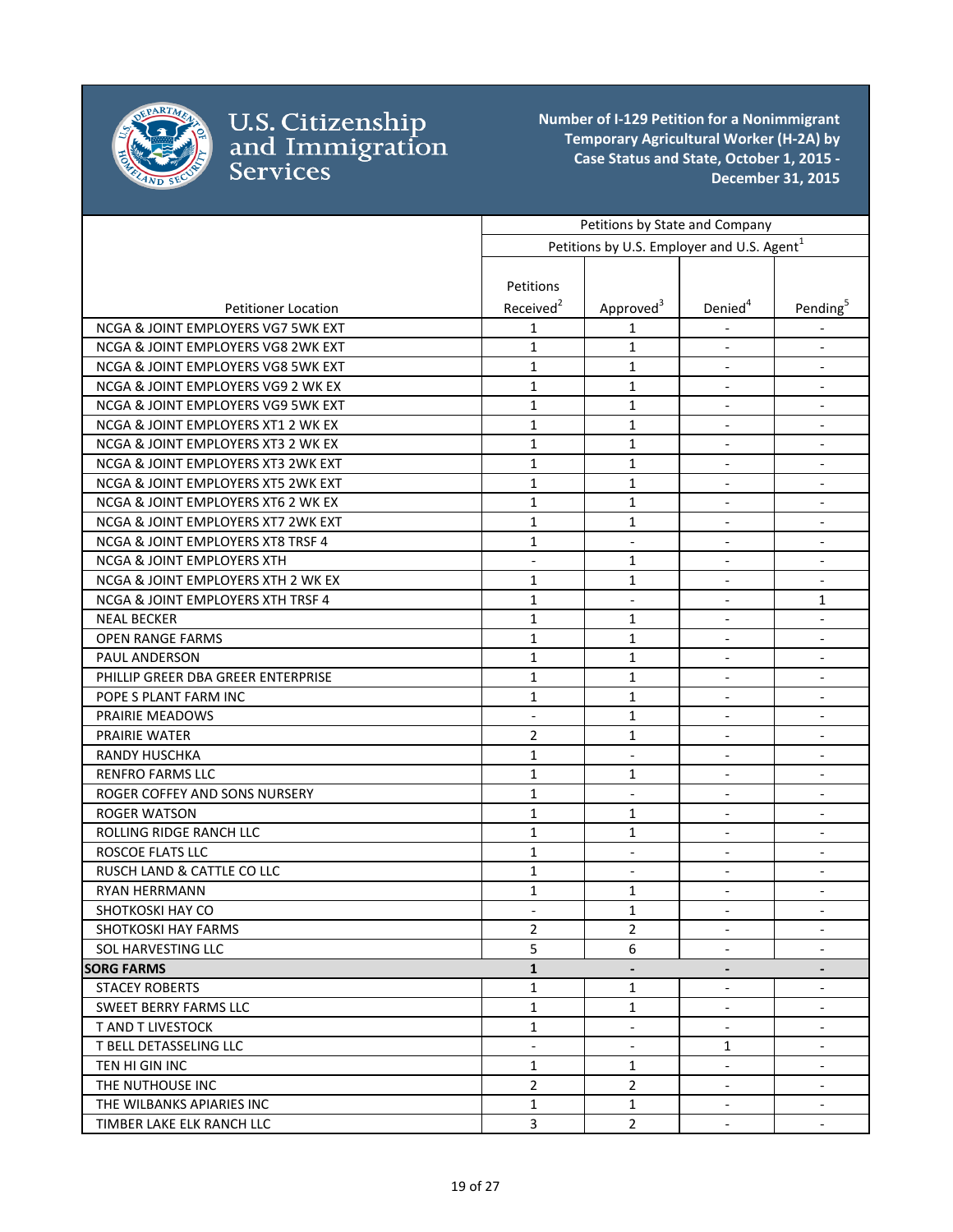

|                                    |                                            | Petitions by State and Company                         |                                                      |                                                      |
|------------------------------------|--------------------------------------------|--------------------------------------------------------|------------------------------------------------------|------------------------------------------------------|
|                                    |                                            | Petitions by U.S. Employer and U.S. Agent <sup>1</sup> |                                                      |                                                      |
|                                    |                                            |                                                        |                                                      |                                                      |
|                                    | Petitions                                  |                                                        |                                                      |                                                      |
| <b>Petitioner Location</b>         | Received <sup>2</sup>                      | Approved <sup>3</sup>                                  | Denied <sup>4</sup>                                  | Pending <sup>5</sup>                                 |
| <b>TOUSSAINT FARMS LLC</b>         | 1                                          | $\mathbf{1}$                                           |                                                      |                                                      |
| TRIPLE J FARMS                     | $\mathbf{1}$                               | 1                                                      | $\overline{\phantom{a}}$                             | $\overline{\phantom{a}}$                             |
| TWIN ACRES LLC                     | $\overline{3}$                             | $\overline{2}$                                         | $\blacksquare$                                       | $\blacksquare$                                       |
| <b>VALLEY VIEW NURSERY</b>         | $\mathbf{1}$                               | $\overline{\phantom{a}}$                               | $\blacksquare$                                       | $\overline{\phantom{a}}$                             |
| <b>WADE BILLADEAU FARMS</b>        | $\mathbf{1}$                               | 1                                                      |                                                      | $\overline{\phantom{a}}$                             |
| WALTER P RAWL & SONS INC           | 9                                          | 1                                                      | $\blacksquare$                                       | $\overline{\phantom{a}}$                             |
| WATSON FARM AND RANCH LLC          | $\overline{\phantom{0}}$                   | $\mathbf{1}$                                           | $\overline{\phantom{a}}$                             |                                                      |
| WELSTAD LIVESTOCK PARTNERSHIP      | $\mathbf{1}$                               | $\mathbf{1}$                                           | $\overline{\phantom{a}}$                             | $\blacksquare$                                       |
| <b>WESTRIDGE MILLS</b>             | $\mathbf{1}$                               | $\mathbf{1}$                                           | $\overline{\phantom{a}}$                             | $\overline{\phantom{a}}$                             |
| WILLIAM F GOFF DBA RED OAK NURSERY | $\mathbf{1}$                               | $\overline{\phantom{a}}$                               | $\overline{a}$                                       | $\blacksquare$                                       |
| <b>NORTH DAKOTA</b>                | 32                                         | 23                                                     | 3                                                    | $\overline{\mathbf{3}}$                              |
| (Not Entered)                      | 4                                          | $\overline{2}$                                         | $\overline{\phantom{a}}$                             | $\qquad \qquad -$                                    |
| 21 ANGUS RANCH                     | $\mathbf{1}$                               | $\mathbf{1}$                                           | $\overline{\phantom{a}}$                             | $\overline{\phantom{a}}$                             |
| ABSOLUTE HONEY LLC                 | $\mathbf{1}$                               | $\overline{\phantom{a}}$                               | $\blacksquare$                                       | $\mathbf{1}$                                         |
| ALLEN REDDING                      | $\overline{2}$                             | $\overline{\phantom{a}}$                               | $\overline{2}$                                       | 1                                                    |
| ALTENDORF TRUCKING INC             | 1                                          | 1                                                      | $\frac{1}{2}$                                        | $\overline{\phantom{a}}$                             |
| BEERY LAND AND LIVESTOCK CO        | $\blacksquare$                             | $\blacksquare$                                         | 1                                                    | $\blacksquare$                                       |
| <b>BLAINE KUMMER FARM</b>          | $\mathbf{1}$                               | 1                                                      | $\blacksquare$                                       | $\overline{\phantom{a}}$                             |
| BOTNO BEE COMPANY LLC              | $\mathbf{1}$                               | $\overline{\phantom{a}}$                               | $\overline{\phantom{a}}$                             | $\overline{\phantom{a}}$                             |
| <b>BRIAN ARGABRIGHT</b>            | $\mathbf{1}$                               | 1                                                      | $\blacksquare$                                       | $\blacksquare$                                       |
| <b>CAMERON BINA FARM</b>           | $\mathbf{1}$                               | $\overline{\phantom{a}}$                               | $\overline{a}$                                       | $\overline{\phantom{a}}$                             |
| <b>GENERAL GRAIN CLEANING CO</b>   | $\overline{2}$                             | 1                                                      | $\overline{\phantom{a}}$                             | $\overline{\phantom{a}}$                             |
| <b>GEORGE BROWN FARM</b>           | $\mathbf{1}$                               | $\mathbf{1}$                                           | $\blacksquare$                                       | $\overline{\phantom{a}}$                             |
| <b>GLENN GERVING</b>               | $\mathbf{1}$                               | $\mathbf{1}$                                           |                                                      | $\overline{\phantom{a}}$                             |
| <b>GUTHMILLER FARMS</b>            | $\overline{\phantom{a}}$                   | 1                                                      | $\overline{\phantom{a}}$                             | $\overline{\phantom{a}}$                             |
| <b>GUTHMILLER FARMS INC</b>        | $\mathbf{1}$                               | $\overline{\phantom{a}}$                               | $\overline{\phantom{a}}$                             | $\overline{\phantom{a}}$                             |
| <b>HART LAND &amp; CATTLE</b>      | $\mathbf{1}$                               | 1                                                      | $\blacksquare$                                       | $\overline{\phantom{a}}$                             |
| <b>HEUCHERT FARMS</b>              | $\overline{2}$                             | 1                                                      | $\blacksquare$                                       | $\overline{\phantom{a}}$                             |
| HOHERZ INVESTMENT                  | $\mathbf{1}$                               | $\overline{\phantom{a}}$                               | $\blacksquare$                                       | 1                                                    |
| HOHERZ INVESTMENTS                 | $\mathbf{1}$                               | $\blacksquare$                                         | $\blacksquare$                                       | $\overline{\phantom{a}}$                             |
| J L FARMS                          |                                            | $\mathbf{1}$                                           |                                                      |                                                      |
| <b>JEREMY WANZEK</b>               | 1                                          |                                                        |                                                      | $\overline{\phantom{a}}$                             |
| K H                                | $\overline{\phantom{0}}$                   | 1                                                      | $\blacksquare$                                       | $\blacksquare$                                       |
| LANCE A WEIGEL                     | $\mathbf{1}$                               | $\mathbf{1}$                                           | $\overline{\phantom{a}}$                             | $\overline{\phantom{a}}$                             |
| <b>MARVIN OPP FARMS</b>            | $\mathbf 1$                                | $\blacksquare$                                         | $\blacksquare$                                       | $\overline{\phantom{a}}$                             |
| MIKE ERFLE FARM                    | $\overline{2}$                             | $\overline{2}$                                         | $\blacksquare$                                       | $\overline{\phantom{a}}$                             |
| MISSOURI RIVER FEEDERS LLP         |                                            | 1                                                      |                                                      |                                                      |
| <b>MITZEL FARMS</b>                | $\blacksquare$<br>$\overline{\phantom{a}}$ | $\mathbf{1}$                                           | $\overline{\phantom{a}}$<br>$\overline{\phantom{a}}$ | $\overline{\phantom{a}}$<br>$\overline{\phantom{a}}$ |
| <b>NOYES APIARIES INC</b>          | $\mathbf{1}$                               | $\overline{\phantom{a}}$                               | $\overline{\phantom{a}}$                             | $\blacksquare$                                       |
| PERKINS HONEY FARM                 | $\mathbf{1}$                               | $\overline{\phantom{a}}$                               | $\overline{\phantom{a}}$                             | $\blacksquare$                                       |
| <b>R FARM INC</b>                  | $\overline{\phantom{a}}$                   | 1                                                      | $\overline{\phantom{a}}$                             | $\overline{\phantom{a}}$                             |
| STEVE ERFLE FARM                   | $\blacksquare$                             | $\mathbf{1}$                                           | $\blacksquare$                                       | $\overline{\phantom{a}}$                             |
|                                    |                                            |                                                        |                                                      |                                                      |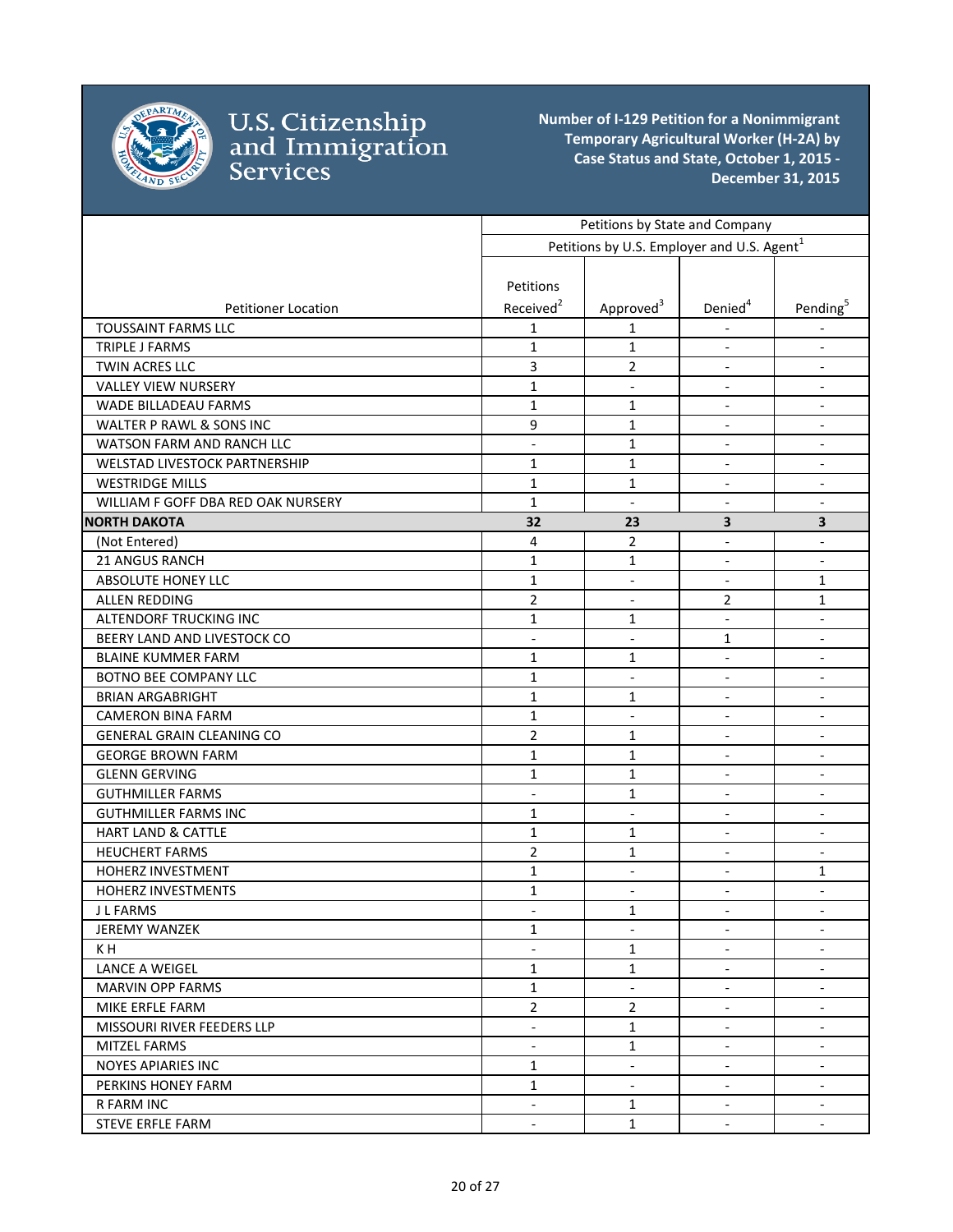

|                                                  |                                                        | Petitions by State and Company |                              |                              |
|--------------------------------------------------|--------------------------------------------------------|--------------------------------|------------------------------|------------------------------|
|                                                  | Petitions by U.S. Employer and U.S. Agent <sup>1</sup> |                                |                              |                              |
|                                                  |                                                        |                                |                              |                              |
|                                                  | Petitions                                              |                                |                              |                              |
| <b>Petitioner Location</b>                       | Received <sup>2</sup>                                  | Approved <sup>3</sup>          | Denied <sup>4</sup>          | Pending <sup>5</sup>         |
| <b>SUMMIT CONTRACTING</b>                        |                                                        | $\mathbf{1}$                   |                              |                              |
| TROY DAVID NELSON LLC                            | $\mathbf{1}$                                           |                                | $\blacksquare$               | $\overline{\phantom{a}}$     |
| WOODWORTH HONEY & BEES                           | $\mathbf{1}$                                           | $\mathbf{1}$                   | $\blacksquare$               | $\overline{\phantom{a}}$     |
| <b>OHIO</b>                                      | $\mathbf{1}$                                           | $\overline{\phantom{a}}$       | $\qquad \qquad \blacksquare$ | $\overline{\phantom{a}}$     |
| <b>WITTEN PRODUCE PATCH</b>                      | $\mathbf{1}$                                           | $\blacksquare$                 | $\overline{\phantom{a}}$     | $\overline{\phantom{a}}$     |
| <b>OKLAHOMA</b>                                  | 29                                                     | 17                             | $\mathbf{1}$                 | $\overline{2}$               |
| (Not Entered)                                    | $\mathbf{1}$                                           | $\overline{\phantom{a}}$       | $\blacksquare$               | 1                            |
| <b>3B FARMS PTN</b>                              | $\overline{2}$                                         | $\overline{\phantom{a}}$       | $\overline{\phantom{a}}$     | 1                            |
| <b>4 CORNERS FARM</b>                            | $\mathbf{1}$                                           | 1                              |                              | $\overline{\phantom{a}}$     |
| ANDERSON HARVESTING                              | $\overline{2}$                                         | $\overline{2}$                 | $\blacksquare$               | $\overline{\phantom{a}}$     |
| <b>B K FEED &amp; FERTILIZER INC</b>             | $\mathbf{1}$                                           | $\overline{2}$                 | $\overline{\phantom{a}}$     | $\overline{\phantom{a}}$     |
| <b>BAKER PECANS</b>                              | $\mathbf{1}$                                           | $\overline{\phantom{a}}$       | $\overline{\phantom{a}}$     | $\overline{\phantom{a}}$     |
| <b>BONNIE PLANT FARM</b>                         | $\mathbf{1}$                                           | $\blacksquare$                 | $\overline{\phantom{a}}$     | $\overline{\phantom{a}}$     |
| <b>BONNIE PLANTS</b>                             | $\mathbf{1}$                                           | $\blacksquare$                 | $\overline{a}$               | $\blacksquare$               |
| <b>BRYAN &amp; LAVONNE KROEKER</b>               | $\mathbf{1}$                                           | $\overline{\phantom{a}}$       | $\overline{\phantom{a}}$     | $\overline{\phantom{a}}$     |
| DAVE PRINCE TRANSPORT LTD                        | $\mathbf{1}$                                           | 1                              |                              | $\overline{\phantom{0}}$     |
| <b>DEBOCK RANCH</b>                              | $\mathbf{1}$                                           | 1                              | $\overline{\phantom{a}}$     | $\overline{\phantom{a}}$     |
| FARMERS UNION COOP GIN HUMPHREYS                 | $\mathbf{1}$                                           | $\overline{\phantom{a}}$       | $\overline{\phantom{a}}$     | $\overline{\phantom{a}}$     |
| FRISCHE BROS FERTLIZER INC                       | 3                                                      | 2                              | $\blacksquare$               | $\overline{\phantom{a}}$     |
| <b>FRISCHE FARMS</b>                             | $\overline{\phantom{a}}$                               | $\blacksquare$                 | $\mathbf{1}$                 | $\overline{\phantom{a}}$     |
| <b>KEESECKER AGRI BUSINESS INC</b>               | $\overline{2}$                                         | 1                              |                              | $\overline{\phantom{a}}$     |
| NATURE FRESH FARMS USA INC                       | $\mathbf{1}$                                           | 1                              | $\overline{\phantom{a}}$     | $\blacksquare$               |
| PLAINS COTTON COOPERATIVE ASSN                   | $\mathbf{1}$                                           | 2                              | $\overline{\phantom{a}}$     | $\overline{\phantom{a}}$     |
| RUSSELL ALAN GRAMLOW                             | $\overline{2}$                                         | 2                              | $\overline{\phantom{a}}$     | $\overline{\phantom{a}}$     |
| SOUTHWOOD LANDSCAPE & NURSERY CO I               | $\mathbf{1}$                                           | $\blacksquare$                 | $\overline{\phantom{a}}$     | $\blacksquare$               |
| TROY KUCK SILAGE HARVESTING LLC                  | $\mathbf{1}$                                           | $\mathbf{1}$                   | $\overline{\phantom{a}}$     | $\blacksquare$               |
| VALLEY TISSUE CULTURE INC                        | $\mathbf{1}$                                           | $\overline{\phantom{a}}$       | $\overline{\phantom{a}}$     | $\overline{\phantom{a}}$     |
| <b>VULGAMORE LAND &amp; CATTLE CO INC</b>        | $\mathbf{1}$                                           | 1                              |                              | $\qquad \qquad \blacksquare$ |
| <b>WICKSTRUM CATTLE LLC</b>                      | $\overline{2}$                                         | $\blacksquare$                 | $\overline{\phantom{a}}$     | $\blacksquare$               |
| <b>OREGON</b>                                    | $\mathbf{1}$                                           | $\overline{\phantom{a}}$       | $\overline{\phantom{a}}$     | $\overline{\phantom{a}}$     |
| <b>HUFFORD ESTATE</b>                            | $\mathbf{1}$                                           |                                |                              |                              |
| PENNSYLVANIA                                     | $\overline{2}$                                         | 1                              | $\overline{\phantom{a}}$     | $\overline{\phantom{a}}$     |
| <b>LORY FRUIT FARMS INC</b>                      | 1                                                      | $\blacksquare$                 | $\blacksquare$               |                              |
| PLEASANTVILLE FARMS LLC                          | $\mathbf{1}$                                           | 1                              | $\blacksquare$               | $\blacksquare$               |
| <b>SOUTH CAROLINA</b>                            | 10                                                     | 6                              |                              | $\mathbf{1}$                 |
| C S MCLEOD FARMS INC                             | $\mathbf{1}$                                           |                                | $\overline{\phantom{a}}$     |                              |
| CAROLINA FARMS & HARVESTING INC                  | 1                                                      | $\overline{\phantom{a}}$       | $\blacksquare$               | $\overline{\phantom{a}}$     |
| <b>CHAPPELL FARMS INC</b>                        | $\mathbf{1}$                                           | 1                              | $\overline{a}$               | $\overline{a}$               |
| COOSAW AG LLC<br><b>COTTON HOPE ORCHARDS INC</b> | $\mathbf{1}$<br>$\mathbf{1}$                           | $\blacksquare$                 | $\blacksquare$               | $\overline{\phantom{a}}$     |
|                                                  |                                                        | 1                              |                              | $\overline{\phantom{a}}$     |
| DIXIE BELLE INC                                  | 1                                                      | $\mathbf{1}$                   | $\overline{\phantom{a}}$     | $\overline{\phantom{a}}$     |
| NIMMER TURF & TREE FARM INC                      | $\mathbf{1}$                                           | $\overline{\phantom{a}}$       | $\overline{\phantom{a}}$     | $\mathbf{1}$                 |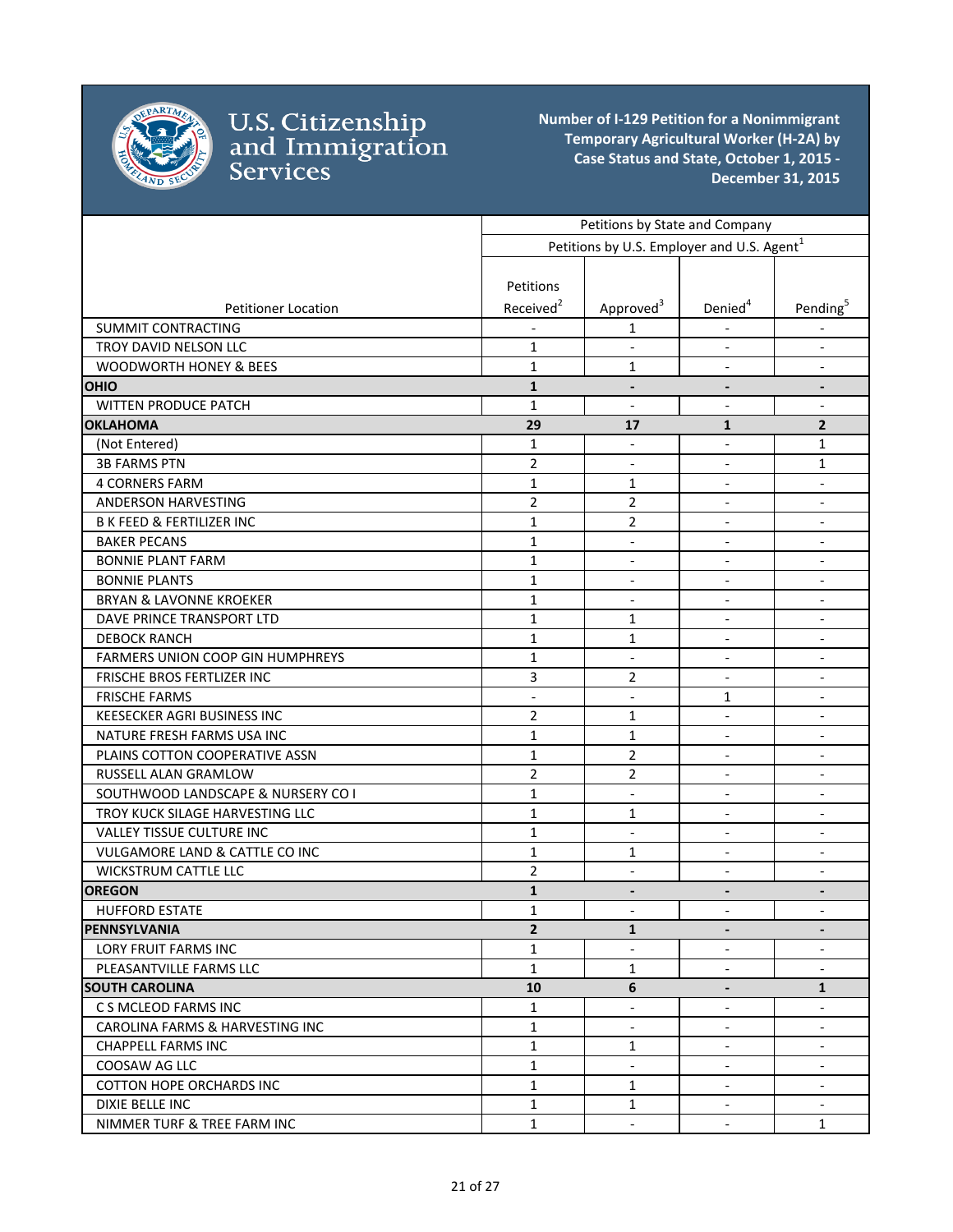

|                                    |                       | Petitions by State and Company                         |                              |                              |
|------------------------------------|-----------------------|--------------------------------------------------------|------------------------------|------------------------------|
|                                    |                       | Petitions by U.S. Employer and U.S. Agent <sup>1</sup> |                              |                              |
|                                    |                       |                                                        |                              |                              |
|                                    | Petitions             |                                                        |                              |                              |
| <b>Petitioner Location</b>         | Received <sup>2</sup> | Approved <sup>3</sup>                                  | Denied <sup>4</sup>          | Pending <sup>5</sup>         |
| <b>SPRINGS FARM</b>                | 1                     | 1                                                      |                              |                              |
| TITAN FRUIT AND VEGETABLE CO INC   | $\overline{a}$        | $\mathbf{1}$                                           | $\overline{\phantom{a}}$     | $\overline{\phantom{a}}$     |
| TITAN PEACH FARMS INC              | $\overline{2}$        | $\mathbf{1}$                                           | $\overline{\phantom{a}}$     | $\overline{\phantom{a}}$     |
| <b>SOUTH DAKOTA</b>                | 20                    | 19                                                     | 1                            | $\overline{\phantom{a}}$     |
| ALAN M AUGHENBAUGH                 | $\mathbf{1}$          | 1                                                      | $\overline{\phantom{a}}$     | $\overline{\phantom{a}}$     |
| <b>BAUER FEED YARD INC</b>         | $\mathbf{1}$          | 1                                                      | $\overline{\phantom{a}}$     | $\overline{\phantom{a}}$     |
| CORSON COUNTY FEEDERS D B A BROKEN | $\mathbf{1}$          | $\mathbf{1}$                                           | $\mathbf{1}$                 | $\overline{\phantom{a}}$     |
| DAIRY DOZEN MILNOR DBA FIVE STAR D | $\overline{2}$        | 2                                                      | $\overline{\phantom{a}}$     | $\overline{\phantom{a}}$     |
| DIVERSIFIED SEED GENETICS LLC      | 1                     | $\overline{2}$                                         | $\overline{\phantom{a}}$     | $\overline{\phantom{a}}$     |
| <b>HILLSIDE FEEDERS</b>            | $\mathbf{1}$          | 1                                                      | $\blacksquare$               |                              |
| JN BAR HONEY & POLLINATION         | $\mathbf{1}$          | $\overline{\phantom{a}}$                               | $\qquad \qquad \blacksquare$ | $\overline{\phantom{a}}$     |
| KIRK AUGHENBAUGH AGRICULTURAL      | $\overline{a}$        | $\mathbf{1}$                                           | $\overline{\phantom{a}}$     | $\blacksquare$               |
| LAKE COUNTY DAIRY                  | 3                     | 3                                                      | $\overline{\phantom{a}}$     | $\overline{\phantom{a}}$     |
| MACK LAND LLP                      | $\mathbf{1}$          | $\mathbf{1}$                                           | $\overline{\phantom{a}}$     | $\overline{\phantom{a}}$     |
| <b>MAHER CATTLE LLC</b>            | $\overline{2}$        | $\mathbf{1}$                                           | $\qquad \qquad \blacksquare$ | $\overline{\phantom{a}}$     |
| <b>MUNDT FARM PTN</b>              | $\blacksquare$        | $\mathbf{1}$                                           | $\overline{\phantom{a}}$     | $\overline{\phantom{a}}$     |
| O & O FEEDLOT                      | $\mathbf{1}$          | $\mathbf{1}$                                           | $\overline{\phantom{a}}$     | $\overline{\phantom{a}}$     |
| PRO X BUILDERS INC                 | $\overline{2}$        | 1                                                      | $\overline{\phantom{a}}$     | $\overline{\phantom{a}}$     |
| SCOTT AND JANET DOWLING            | $\mathbf{1}$          | 1                                                      | $\overline{\phantom{a}}$     | $\overline{\phantom{a}}$     |
| <b>TALBOTT HONEY</b>               | 1                     | $\overline{\phantom{a}}$                               | $\blacksquare$               | $\overline{\phantom{a}}$     |
| THREE M FARMS LLC                  | $\mathbf{1}$          | 1                                                      | $\overline{\phantom{a}}$     | $\overline{\phantom{a}}$     |
| <b>TENNESSEE</b>                   | $\mathbf{1}$          | $\mathbf{1}$                                           | $\overline{\phantom{a}}$     | $\qquad \qquad \blacksquare$ |
| <b>FREEDOM TREE FARMS</b>          | $\mathbf{1}$          | $\mathbf{1}$                                           | $\overline{\phantom{a}}$     | $\overline{\phantom{a}}$     |
| <b>TEXAS</b>                       | 51                    | 35                                                     | $\mathbf{1}$                 | $\mathbf{2}$                 |
| (Not Entered)                      | $\mathbf{1}$          | $\mathbf{1}$                                           | $\blacksquare$               | $\overline{\phantom{a}}$     |
| <b>BEE IMPORTERS LLC</b>           | $\mathbf{1}$          | $\overline{\phantom{a}}$                               | $\blacksquare$               | $\overline{\phantom{a}}$     |
| <b>BIERI &amp; SON</b>             | $\mathbf{1}$          | $\overline{\phantom{a}}$                               | $\overline{\phantom{a}}$     | $\overline{\phantom{a}}$     |
| <b>BONNIE PLANTS</b>               | $\overline{2}$        | $\overline{2}$                                         | $\qquad \qquad \blacksquare$ | $\qquad \qquad \blacksquare$ |
| <b>BRADY BEES &amp; HONEY CO</b>   | $\overline{2}$        | 2                                                      | $\overline{\phantom{a}}$     | $\overline{\phantom{a}}$     |
| <b>BRIAN SNODGRASS FARMS</b>       | 1                     | 1                                                      | $\overline{\phantom{a}}$     | $\overline{\phantom{a}}$     |
| CHIMNEY CREEK CATTLE CO LLC        | $\mathbf{1}$          | 1                                                      | $\overline{\phantom{0}}$     |                              |
| <b>COLLINS HONEY CO</b>            | $\mathbf{1}$          | $\overline{\phantom{a}}$                               | $\overline{\phantom{a}}$     | $\overline{\phantom{a}}$     |
| COYANOSA COOPERATIVE GIN           | $\mathbf{1}$          | 1                                                      |                              |                              |
| <b>CRENWELGE RANCHES</b>           | $\mathbf{1}$          | $\overline{\phantom{a}}$                               | $\overline{\phantom{a}}$     | $\overline{\phantom{a}}$     |
| <b>CUATRO LIGHT CATTLE CO LLC</b>  | $\mathbf{1}$          | $\mathbf{1}$                                           | $\overline{\phantom{a}}$     |                              |
| DBA GW LAND & CATTLE CO            | $\mathbf{1}$          | 1                                                      | $\overline{\phantom{a}}$     | $\overline{\phantom{a}}$     |
| EGGEMEYER FARMS                    | $\mathbf{1}$          | 1                                                      | $\overline{\phantom{a}}$     | $\overline{\phantom{a}}$     |
| FELIX VENEGAS SHEARING             | $\mathbf{1}$          | $\mathbf 1$                                            | $\overline{\phantom{a}}$     | $\overline{\phantom{a}}$     |
| FINNEY CATTLE D/B/A 3F CATTLE CO   | $\mathbf{1}$          | 1                                                      | $\overline{\phantom{a}}$     | $\overline{\phantom{a}}$     |
| FISCHER S HONEY FARM INC           | $\mathbf{1}$          | 1                                                      | $\overline{\phantom{a}}$     | $\overline{\phantom{a}}$     |
| <b>FISHER BROTHERS CATTLE</b>      | $\mathbf{1}$          | $\overline{\phantom{a}}$                               | $\overline{\phantom{a}}$     | $\mathbf{1}$                 |
| <b>FRIO TURF FARMS LTD</b>         | $\mathbf{1}$          | $\mathbf{1}$                                           | $\overline{\phantom{a}}$     | $\overline{\phantom{a}}$     |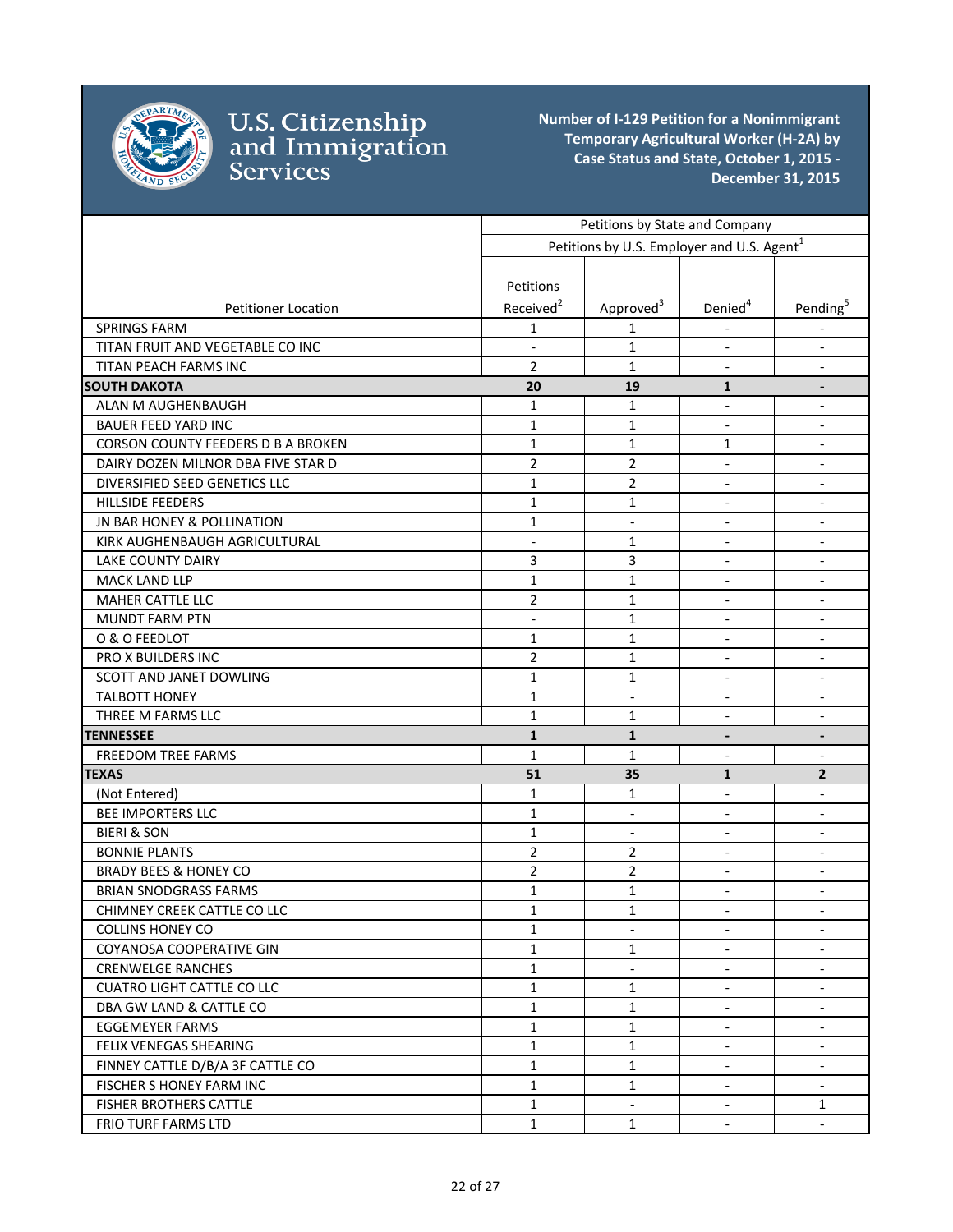

|                                    | Petitions by State and Company |                                                        |                          |                          |
|------------------------------------|--------------------------------|--------------------------------------------------------|--------------------------|--------------------------|
|                                    |                                | Petitions by U.S. Employer and U.S. Agent <sup>1</sup> |                          |                          |
|                                    |                                |                                                        |                          |                          |
|                                    | Petitions                      |                                                        |                          |                          |
| <b>Petitioner Location</b>         | Received <sup>2</sup>          | Approved <sup>3</sup>                                  | Denied <sup>4</sup>      | Pending <sup>5</sup>     |
| GARRY SAHA DBA GARRY AND LAFY SAHA | 1                              | 1                                                      |                          |                          |
| <b>GNK FARMS INC</b>               | $\mathbf{1}$                   | 1                                                      | $\overline{\phantom{a}}$ | $\overline{\phantom{a}}$ |
| HENRICHSON FEEDYARD INC            | $\mathbf{1}$                   | 1                                                      | $\overline{\phantom{a}}$ | $\overline{\phantom{a}}$ |
| HIGH PLAINS FORAGE HARVESTING LLC  | $\mathbf{1}$                   | $\overline{\phantom{a}}$                               | $\overline{\phantom{a}}$ | $\overline{\phantom{a}}$ |
| <b>HOUSER FARMS</b>                | $\mathbf{1}$                   | 1                                                      | $\blacksquare$           | $\overline{\phantom{a}}$ |
| <b>INTEGRIBEES LLC</b>             | $\mathbf{1}$                   | $\blacksquare$                                         | $\blacksquare$           | $\overline{\phantom{a}}$ |
| <b>JERRY ANDERSON FARMS</b>        | $\overline{a}$                 | 1                                                      | $\blacksquare$           | $\overline{\phantom{a}}$ |
| JOURNEAY & JOURNEAY FARMS INC      | $\mathbf{1}$                   | $\blacksquare$                                         | $\blacksquare$           | $\overline{\phantom{a}}$ |
| <b>KIEFAT HONEY FARMS</b>          | $\mathbf{1}$                   | 1                                                      | $\overline{\phantom{a}}$ |                          |
| <b>KLDT TRUCKING LLC</b>           | $\mathbf{1}$                   | 1                                                      | $\overline{\phantom{a}}$ | $\overline{\phantom{a}}$ |
| KYLE & MARK ENTERPRISES INC        | $\mathbf{1}$                   | $\mathbf{1}$                                           | $\blacksquare$           | $\blacksquare$           |
| LIGHT BROTHERS PASTORAL LLC        | $\overline{a}$                 | $\mathbf{1}$                                           | $\frac{1}{2}$            | $\blacksquare$           |
| LOS OLMOS CATTLE CO LLC            | $\mathbf{1}$                   | 1                                                      | $\overline{\phantom{a}}$ | $\overline{\phantom{a}}$ |
| LYDA CATTLE CO LLC                 | $\mathbf{1}$                   | $\mathbf{1}$                                           | $\overline{\phantom{a}}$ | $\overline{\phantom{a}}$ |
| <b>MALTSBERGER RANCH</b>           | $\mathbf{1}$                   | 1                                                      | $\overline{\phantom{a}}$ | $\overline{\phantom{a}}$ |
| <b>MANDUJANO BROTHERS</b>          | $\mathbf{1}$                   | $\overline{\phantom{a}}$                               | $\overline{\phantom{a}}$ | 1                        |
| <b>MOORE S HONEY FARM</b>          | $\mathbf{1}$                   | 1                                                      | $\overline{\phantom{a}}$ | $\overline{\phantom{a}}$ |
| <b>MULLER RANCH</b>                | $\mathbf{1}$                   | $\blacksquare$                                         | 1                        | $\overline{\phantom{a}}$ |
| <b>MULLER S ARK RANCH</b>          | $\mathbf{1}$                   | $\overline{\phantom{a}}$                               | $\overline{\phantom{a}}$ | $\overline{\phantom{a}}$ |
| <b>OWENS RANCH</b>                 | $\mathbf{1}$                   | 1                                                      |                          | $\overline{\phantom{a}}$ |
| PLANT ODYSSEY INC                  | $\mathbf{1}$                   | $\overline{\phantom{a}}$                               | $\overline{\phantom{a}}$ | $\overline{\phantom{a}}$ |
| PORTER RANCH                       | $\mathbf{1}$                   | $\mathbf{1}$                                           | $\overline{\phantom{a}}$ | $\overline{\phantom{a}}$ |
| SAHA FISH PARTNERSHIP              | $\mathbf{1}$                   | $\sim$                                                 | $\blacksquare$           | $\overline{\phantom{a}}$ |
| <b>STEINBRING PARTNERS LTD</b>     | $\mathbf{1}$                   | $\blacksquare$                                         | $\overline{\phantom{a}}$ | $\overline{\phantom{a}}$ |
| <b>STODDARD RANCH</b>              | $\mathbf{1}$                   | 1                                                      | $\blacksquare$           | $\overline{\phantom{a}}$ |
| TAUCER HONEY AND BEE CO            | $\mathbf{1}$                   | $\overline{\phantom{a}}$                               | $\blacksquare$           | $\overline{\phantom{a}}$ |
| <b>TEXAS BEST HONEY INC</b>        | $\mathbf{1}$                   | 1                                                      | $\overline{\phantom{a}}$ | $\overline{\phantom{a}}$ |
| THE STAR RANCH                     | $\mathbf{1}$                   | $\overline{\phantom{a}}$                               | $\overline{\phantom{a}}$ | $\overline{\phantom{a}}$ |
| THOMAS HONEY FARM INC              | $\mathbf{1}$                   | 1                                                      | $\overline{\phantom{a}}$ | $\overline{\phantom{a}}$ |
| <b>TURFWAY INC</b>                 | 1                              | $\overline{\phantom{a}}$                               | $\overline{\phantom{a}}$ | $\overline{\phantom{a}}$ |
| VALUE FEEDS LLC                    | $\mathbf 1$                    | $\mathbf 1$                                            |                          |                          |
| <b>VENEGAS SHEARING</b>            | $\mathbf{1}$                   | 1                                                      | $\blacksquare$           | $\overline{\phantom{a}}$ |
| <b>ZENNER OCHARD</b>               | $\mathbf{1}$                   |                                                        |                          |                          |
| <b>UTAH</b>                        | $\overline{4}$                 | 5                                                      | $\overline{\phantom{a}}$ | $\mathbf{1}$             |
| (Not Entered)                      | $\mathbf{1}$                   | $\overline{\phantom{a}}$                               | $\blacksquare$           | $\overline{\phantom{a}}$ |
| LINCOLN BEACH FARMS LC             | $\mathbf{1}$                   | 1                                                      | $\blacksquare$           |                          |
| SUNSHINE GREENHOUSE INC            | $\mathbf 1$                    | $\mathbf 1$                                            | $\overline{\phantom{a}}$ | $\overline{\phantom{a}}$ |
| THE CHURCH OF JESUS CHRIST OF LATT | $\mathbf{1}$                   | $\overline{\phantom{a}}$                               | $\overline{\phantom{a}}$ | 1                        |
| <b>WESTERN RANGE ASSN</b>          |                                | 3                                                      | $\overline{\phantom{a}}$ | $\overline{\phantom{a}}$ |
| <b>VERMONT</b>                     | $\overline{\mathbf{z}}$        | 6                                                      | $\overline{\phantom{a}}$ | $\mathbf 1$              |
| ALLENHOLM FARM                     | $\mathbf{1}$                   | 1                                                      | $\overline{\phantom{a}}$ | $\overline{\phantom{a}}$ |
| DBA DWIGHT MILLER & SONS ORCHARD   | $\mathbf{1}$                   | $\mathbf{1}$                                           | $\overline{\phantom{a}}$ | $\blacksquare$           |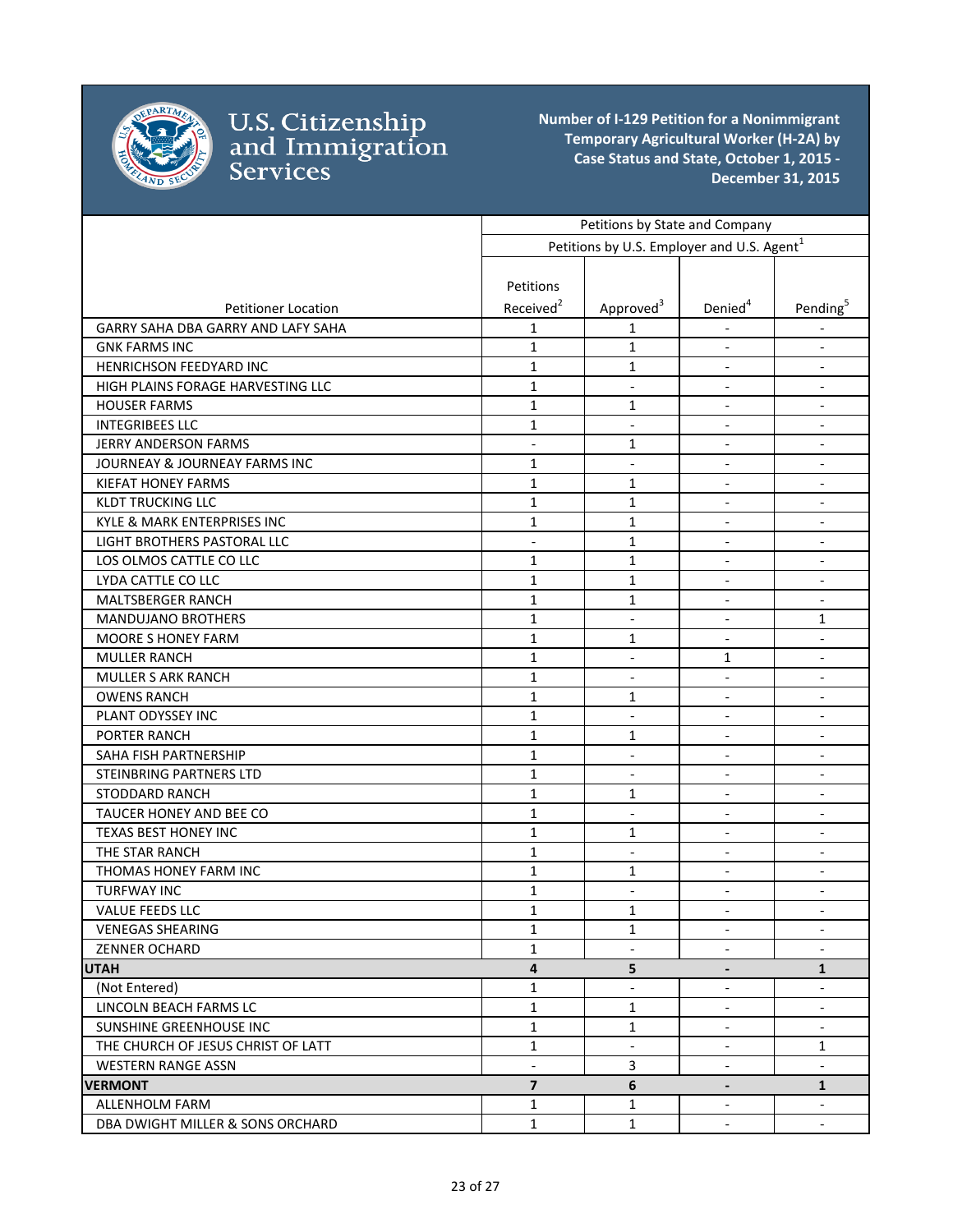

|                                           |                          | Petitions by State and Company                         |                          |                              |
|-------------------------------------------|--------------------------|--------------------------------------------------------|--------------------------|------------------------------|
|                                           |                          | Petitions by U.S. Employer and U.S. Agent <sup>1</sup> |                          |                              |
|                                           | Petitions                |                                                        |                          |                              |
| <b>Petitioner Location</b>                | Received <sup>2</sup>    | Approved <sup>3</sup>                                  | Denied <sup>4</sup>      | Pending <sup>5</sup>         |
| GIROUX ORCHARDS LLC DBA CHAZY ORCH        | 1                        |                                                        |                          |                              |
| KNIGHT ORCHARDS OF SARATOGA COUNTY        | $\mathbf{1}$             | $\mathbf{1}$                                           | $\overline{\phantom{a}}$ | $\blacksquare$               |
| NORTHWOODS APIARIES LLC                   | $\overline{2}$           | 1                                                      | $\blacksquare$           | 1                            |
| SENTINEL PINE ORCHARDS INC                |                          | $\mathbf{1}$                                           |                          | $\overline{\phantom{a}}$     |
| <b>SUNRISE ORCHARDS INC</b>               | $\mathbf{1}$             | $\mathbf{1}$                                           | $\blacksquare$           | $\overline{\phantom{a}}$     |
| <b>VIRGINIA</b>                           | 35                       | 24                                                     | $\overline{\phantom{a}}$ | $\overline{2}$               |
| ALTMAN SPECIALTY PLANTS INC TX            | $\mathbf{1}$             | 1                                                      | $\overline{\phantom{a}}$ | $\overline{\phantom{a}}$     |
| <b>BARBOURSVILLE WINERY INC</b>           | $\mathbf{1}$             | $\mathbf{1}$                                           | $\overline{\phantom{a}}$ | $\overline{\phantom{a}}$     |
| <b>BAUER BEE FEED AND SUPPLY</b>          | 1                        | 1                                                      | $\blacksquare$           | $\overline{\phantom{a}}$     |
| <b>BEEROM APIARIES INC</b>                | $\mathbf{1}$             | $\blacksquare$                                         | $\overline{\phantom{a}}$ | $\overline{\phantom{a}}$     |
| BELA FLOR NURSERIES INC                   | $\mathbf{1}$             | $\mathbf{1}$                                           | $\overline{\phantom{a}}$ | $\overline{\phantom{a}}$     |
| DAN & JERRY S GREENHOUSE INC              | $\mathbf{1}$             | 1                                                      |                          |                              |
| DEEP FORK TREE FARM LLC                   | 1                        | 1                                                      | $\overline{\phantom{a}}$ | $\overline{\phantom{a}}$     |
| DEL LAMBLEY DBA LAMBLEY HARVESTING        | $\mathbf{1}$             | $\mathbf{1}$                                           | $\overline{\phantom{a}}$ | $\blacksquare$               |
| DELTA STALLION STATION                    | $\mathbf{1}$             | $\mathbf{1}$                                           | $\overline{\phantom{a}}$ | $\overline{\phantom{a}}$     |
| <b>EVERGREEN HONEY CO INC</b>             | $\overline{2}$           | 2                                                      |                          | $\overline{\phantom{a}}$     |
| <b>FARMLAND CONVERSION CONSULTANTS LL</b> | $\mathbf{1}$             | 1                                                      |                          | $\overline{\phantom{a}}$     |
| <b>GOSHEN GAP FARM LC</b>                 | $\mathbf{1}$             | 1                                                      | $\overline{\phantom{a}}$ | $\overline{\phantom{a}}$     |
| <b>GREEN COUNTRY HONEY LLC</b>            | $\mathbf{1}$             | $\overline{\phantom{a}}$                               | $\overline{\phantom{a}}$ | $\overline{\phantom{a}}$     |
| GRIZZLY CREEK MGMT DBA BRANT AGPOL        | $\mathbf{1}$             | $\overline{\phantom{a}}$                               | $\overline{\phantom{a}}$ | $\overline{\phantom{a}}$     |
| HONL S BEES INC                           | $\mathbf{1}$             | $\blacksquare$                                         | $\overline{\phantom{a}}$ | $\blacksquare$               |
| HORTON VINEYARDS INC                      | $\overline{2}$           | 2                                                      | $\blacksquare$           | $\overline{\phantom{a}}$     |
| L WALTHER & SONS INC COLORADO             | $\mathbf{1}$             | 1                                                      |                          |                              |
| L WALTHER & SONS INC INDIANA              | $\mathbf{1}$             | $\mathbf{1}$                                           | $\blacksquare$           |                              |
| <b>LUNDEBY EVERGREENS</b>                 | $\mathbf{1}$             | 1                                                      | $\overline{\phantom{a}}$ | $\blacksquare$               |
| MID COLUMBIA LABOR LLC                    | $\overline{a}$           | $\mathbf{1}$                                           | $\overline{a}$           | $\blacksquare$               |
| MORLOCK HONEY FARMS LLC                   | $\mathbf{1}$             | $\blacksquare$                                         | $\blacksquare$           | $\overline{\phantom{a}}$     |
| OLSON S GREENHOUSE GARDENS INC            | $\mathbf{1}$             | $\overline{\phantom{a}}$                               |                          | $\qquad \qquad \blacksquare$ |
| OLSON S GREENHOUSES OF COLORADO LL        | $\mathbf{1}$             | $\blacksquare$                                         | $\overline{\phantom{a}}$ | $\blacksquare$               |
| PETROCCO FARMS INC                        | $\mathbf{1}$             | 1                                                      | $\overline{\phantom{a}}$ | $\overline{\phantom{a}}$     |
| Q & H HONEY FARM LLC                      | $\mathbf{1}$             |                                                        |                          |                              |
| R HART HUDSON FARMS INC                   | 1                        | 1                                                      | $\overline{\phantom{a}}$ | $\overline{\phantom{a}}$     |
| SAUNDERS BROTHERS INC                     | $\overline{2}$           | $\mathbf{1}$                                           | $\blacksquare$           | $\overline{\phantom{a}}$     |
| SEPULVEDA BROTHERS NURSERY                | $\mathbf{1}$             | $\mathbf{1}$                                           | $\blacksquare$           |                              |
| <b>VENTURA &amp; SONS HARVESTING LLC</b>  | 5                        | $\overline{2}$                                         |                          | 2                            |
| <b>WASHINGTON</b>                         | 9                        | $\overline{\mathbf{z}}$                                | $\overline{\phantom{a}}$ | $\blacksquare$               |
| <b>DEAN FREY ORCHARDS</b>                 | $\overline{\phantom{0}}$ | 1                                                      | $\overline{\phantom{a}}$ | $\overline{\phantom{a}}$     |
| MID COLUMBIA AG SVCS LLC                  | $\mathbf{1}$             | $\mathbf{1}$                                           | $\blacksquare$           | $\blacksquare$               |
| S MARTINEZ LIVESTOCK INC                  | $\overline{2}$           | $\overline{2}$                                         | $\blacksquare$           | $\blacksquare$               |
| <b>SARC INC</b>                           | 1                        | $\mathbf{1}$                                           | $\blacksquare$           | $\overline{\phantom{a}}$     |
| <b>T&amp;L NURSERY INC</b>                | $\mathbf{1}$             | $\blacksquare$                                         | $\blacksquare$           | $\blacksquare$               |
| WAFLA                                     | $\overline{4}$           | $\overline{2}$                                         | $\overline{\phantom{a}}$ | $\overline{\phantom{a}}$     |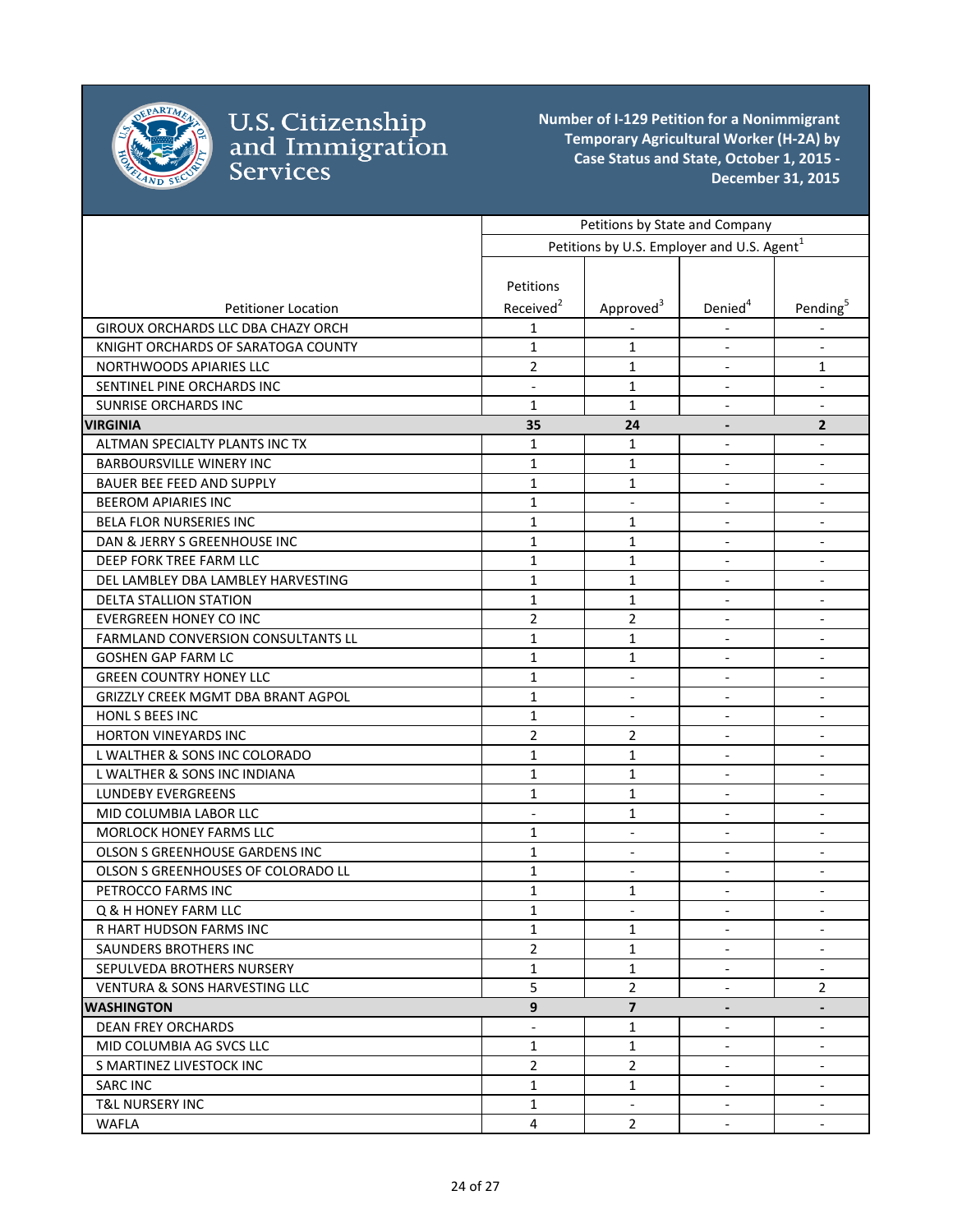

|                                           | Petitions by State and Company<br>Petitions by U.S. Employer and U.S. Agent <sup>1</sup> |                          |                              |                              |
|-------------------------------------------|------------------------------------------------------------------------------------------|--------------------------|------------------------------|------------------------------|
|                                           |                                                                                          |                          |                              |                              |
|                                           |                                                                                          |                          |                              |                              |
|                                           | Petitions                                                                                |                          |                              |                              |
| <b>Petitioner Location</b>                | Received <sup>2</sup>                                                                    | Approved <sup>3</sup>    | Denied <sup>4</sup>          | Pending <sup>5</sup>         |
| <b>WYOMING</b>                            | 181                                                                                      | 148                      |                              |                              |
| (Not Entered)                             | 22                                                                                       | 17                       | $\overline{\phantom{a}}$     | $\overline{\phantom{a}}$     |
| ACE LAND & LIVESTOCK                      | $\overline{2}$                                                                           | $\overline{2}$           | $\overline{\phantom{a}}$     | $\overline{\phantom{a}}$     |
| <b>ALLEN LIVESTOCK</b>                    | $\overline{2}$                                                                           | $\overline{2}$           | $\overline{\phantom{a}}$     | $\overline{\phantom{a}}$     |
| ALLEN RANCH/WORTH ALLEN                   | $\mathbf{1}$                                                                             | $\mathbf{1}$             | $\overline{\phantom{a}}$     | $\blacksquare$               |
| ANDERSON BROTHERS LIVESTOCK               | $\mathbf{1}$                                                                             | $\mathbf{1}$             | $\overline{\phantom{a}}$     | $\blacksquare$               |
| <b>BALL BROTHERS SHEEP INC</b>            | 3                                                                                        | 3                        |                              |                              |
| BAR TWO BAR RANCH LLC/ RONALD R CA        | $\overline{2}$                                                                           | $\overline{2}$           | $\blacksquare$               | $\blacksquare$               |
| <b>BB&amp;H RANCH CO</b>                  | $\overline{\phantom{a}}$                                                                 | $\mathbf{1}$             | $\blacksquare$               |                              |
| BLUE MOUNTAIN CATTLE INC                  | $\mathbf{1}$                                                                             | $\mathbf{1}$             | $\overline{\phantom{a}}$     |                              |
| <b>BOWN LIVESTOCK</b>                     | $\overline{2}$                                                                           | $\mathbf{1}$             | $\overline{\phantom{a}}$     | $\blacksquare$               |
| <b>CALVIN ROBERTS RANCH</b>               | $\mathbf{1}$                                                                             | $\Box$                   | $\blacksquare$               | $\blacksquare$               |
| <b>CARTER ENTERPRISES</b>                 | $\mathbf{1}$                                                                             | 1                        | $\overline{\phantom{a}}$     | $\overline{a}$               |
| <b>CASHMARK TEXAS LLC</b>                 | 3                                                                                        | 3                        |                              | $\overline{a}$               |
| CHACON SHEEP CO LLC                       | 5                                                                                        | $\mathbf{1}$             | $\overline{\phantom{a}}$     | $\overline{\phantom{a}}$     |
| CHILD RANCH LLC / JON C CHILD             | $\overline{2}$                                                                           | $\overline{2}$           | $\overline{\phantom{a}}$     | $\overline{\phantom{a}}$     |
| <b>CLIFFORD HOOPES DBA HOOPES SHEEP S</b> | $\overline{2}$                                                                           | $\overline{2}$           | $\overline{\phantom{a}}$     | $\overline{\phantom{a}}$     |
| COBB CATTLE CO                            | $\overline{2}$                                                                           | $\overline{2}$           | $\blacksquare$               | $\overline{\phantom{a}}$     |
| <b>CRAIG &amp; SCOTT JONES LIVESTOCK</b>  | $\mathbf{1}$                                                                             | 1                        | $\overline{\phantom{a}}$     | $\overline{\phantom{a}}$     |
| <b>CROSS MOUNTAIN RANCH</b>               | $\mathbf{1}$                                                                             | $\mathbf{1}$             |                              |                              |
| <b>CUBIBURU LIVESTOCK</b>                 | 3                                                                                        | 1                        | $\overline{\phantom{a}}$     | $\blacksquare$               |
| DAVENPORT RANCHES                         | $\mathbf{1}$                                                                             | $\mathbf{1}$             | $\overline{\phantom{a}}$     |                              |
| DIAMOND PEAK CATTLE CO                    | $\overline{2}$                                                                           | $\overline{2}$           | $\blacksquare$               | $\overline{\phantom{a}}$     |
| DIAMOND SHEEP CO                          | $\overline{4}$                                                                           | 4                        | $\blacksquare$               | $\blacksquare$               |
| DOUBLE U LIVESTOCK LLC/ WADE SWES         | $\overline{2}$                                                                           | 3                        | $\overline{\phantom{a}}$     | $\overline{\phantom{a}}$     |
| <b>ECOSYSTEM CONCEPTS INC</b>             | $\overline{2}$                                                                           | $\overline{2}$           | $\overline{\phantom{a}}$     | $\overline{a}$               |
| <b>EPPERSON RANCHES</b>                   | 1                                                                                        | $\mathbf{1}$             | $\qquad \qquad \blacksquare$ | $\qquad \qquad \blacksquare$ |
| <b>FOLEY SHEARING CO</b>                  | $\overline{2}$                                                                           | 2                        | $\overline{\phantom{a}}$     | $\overline{\phantom{a}}$     |
| <b>FORREST ARTHUR RANCH</b>               | $\overline{2}$                                                                           | $\overline{2}$           | $\overline{\phantom{a}}$     | $\overline{\phantom{a}}$     |
| <b>FORT GOAT RANCH</b>                    | 1                                                                                        | 1                        | $\overline{\phantom{a}}$     | $\overline{\phantom{a}}$     |
| FOX FIRE FARMS/RICHARD PARRY              | $\mathbf 1$                                                                              | $\mathbf 1$              |                              |                              |
| FRED W HUNZEKER & SONS                    | $\overline{2}$                                                                           | $\overline{\phantom{a}}$ | $\overline{\phantom{a}}$     | $\overline{\phantom{a}}$     |
| <b>GLEAVE LIVESTOCK</b>                   | 3                                                                                        | 3                        |                              |                              |
| <b>GREGORY LIVESTOCK CO</b>               | $\overline{2}$                                                                           | $\overline{2}$           |                              |                              |
| HAROLD SELMAN INC                         | $\overline{2}$                                                                           | $\overline{2}$           |                              |                              |
| HAYRE HARTER RANCHES LLC/H H RANCH        | 3                                                                                        | 3                        |                              |                              |
| HENRY C VOGLER DBA NEED MORE SHEEP        | $\overline{2}$                                                                           | $\overline{2}$           | $\overline{\phantom{a}}$     | $\overline{\phantom{a}}$     |
| HORSESHOE SHEEP CO LLC                    | $\overline{2}$                                                                           | $\overline{2}$           | $\overline{\phantom{a}}$     | $\overline{\phantom{a}}$     |
| <b>HOTCHKISS RANCHES INC</b>              | $\overline{2}$                                                                           | $\overline{2}$           | $\qquad \qquad \blacksquare$ | $\overline{\phantom{a}}$     |
| J & A PHILLIPS RANCH                      | $\mathbf{1}$                                                                             | $\Box$                   | $\overline{\phantom{a}}$     | $\blacksquare$               |
| JEFFERSON HEIGHTS LLC/DBA M & T EN        | $\overline{2}$                                                                           | $\overline{2}$           | $\overline{\phantom{a}}$     | $\blacksquare$               |
| JOHN ESPIL SHEEP CO INC                   | $\mathbf{1}$                                                                             | $\mathbf{1}$             | $\overline{\phantom{a}}$     | $\overline{\phantom{a}}$     |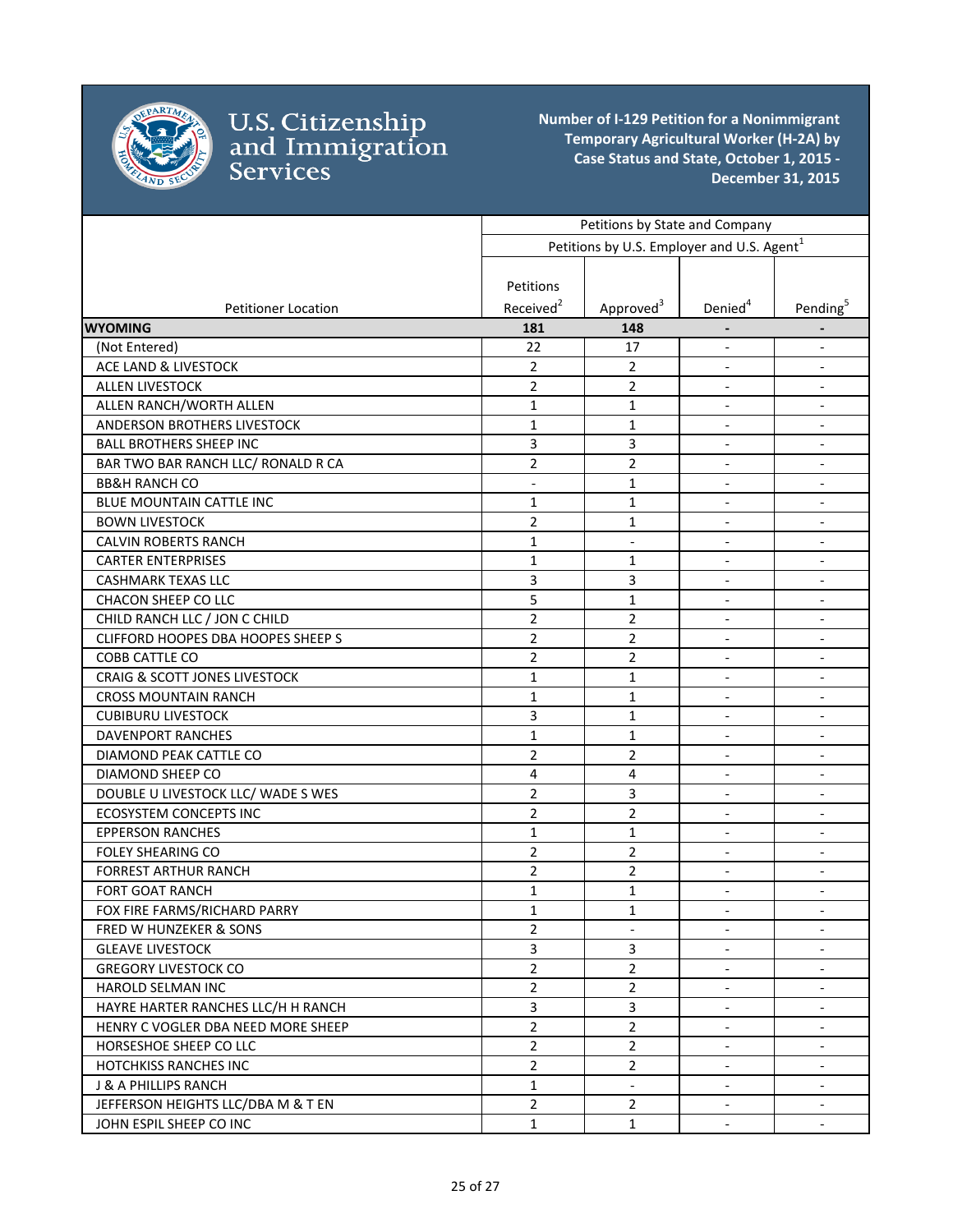

|                                    | Petitions by State and Company<br>Petitions by U.S. Employer and U.S. Agent <sup>1</sup> |                          |                              |                              |
|------------------------------------|------------------------------------------------------------------------------------------|--------------------------|------------------------------|------------------------------|
|                                    |                                                                                          |                          |                              |                              |
|                                    |                                                                                          |                          |                              |                              |
|                                    | Petitions                                                                                |                          |                              |                              |
| <b>Petitioner Location</b>         | Received <sup>2</sup>                                                                    | Approved <sup>3</sup>    | Denied <sup>4</sup>          | Pending <sup>5</sup>         |
| JOHN UHALDE AND CO                 | $\overline{2}$                                                                           | 2                        |                              |                              |
| JON & RYAN COOK RANCH              | $\overline{2}$                                                                           | 2                        | $\blacksquare$               | $\overline{\phantom{a}}$     |
| JOSEPH AUZA SHEEP CO               | $\overline{2}$                                                                           | $\overline{2}$           |                              | $\overline{\phantom{a}}$     |
| <b>JRB LLC</b>                     | $\mathbf{1}$                                                                             | $\overline{\phantom{a}}$ | $\overline{\phantom{a}}$     | $\overline{\phantom{a}}$     |
| JULIAN LAND & LIVESTOCK            | $\overline{2}$                                                                           | $\overline{2}$           | $\overline{\phantom{a}}$     | $\overline{\phantom{a}}$     |
| KUNZLER SHEEP & CATTLE CO          | $\overline{2}$                                                                           | 2                        | $\overline{\phantom{a}}$     | $\overline{\phantom{a}}$     |
| L RICHINS & SONS LC                | $\mathbf{1}$                                                                             | 1                        | $\blacksquare$               | $\Box$                       |
| LAMOREAUX SHEEP                    | 1                                                                                        | 1                        | $\blacksquare$               | $\overline{\phantom{a}}$     |
| LARRANAGA FARMS                    | $\overline{2}$                                                                           | 1                        |                              | $\overline{\phantom{a}}$     |
| <b>LARSON LIVESTOCK INC</b>        | $\overline{2}$                                                                           | 2                        | $\overline{\phantom{a}}$     | $\overline{\phantom{a}}$     |
| LAVA LAKE LAND & LIVESTOCK LLC     | $\overline{2}$                                                                           | $\overline{2}$           | $\overline{\phantom{a}}$     | $\overline{\phantom{a}}$     |
| <b>LDE ENTERPRISES</b>             | $\blacksquare$                                                                           | $\mathbf{1}$             | $\overline{\phantom{a}}$     | $\blacksquare$               |
| LEHFELDT LAND & LIVESTOCK          | $\mathbf{1}$                                                                             | $\mathbf{1}$             | $\overline{\phantom{a}}$     | $\overline{\phantom{a}}$     |
| LEHFELDT RAMBOUILLETS              | 2                                                                                        | 2                        | $\overline{\phantom{a}}$     | $\overline{\phantom{a}}$     |
| <b>MACON CATTLE ASSOC LLC</b>      | $\mathbf{1}$                                                                             |                          |                              | $\overline{\phantom{a}}$     |
| MARK LYMAN SHEEP RANCH             | $\mathbf{1}$                                                                             | 1                        | $\overline{\phantom{a}}$     | $\overline{\phantom{a}}$     |
| <b>MATT WEBER RANCH</b>            | $\overline{2}$                                                                           | 2                        | $\overline{\phantom{a}}$     | $\overline{\phantom{a}}$     |
| MICKEL BROTHERS SHEEP LLC          | $\overline{2}$                                                                           | $\overline{\phantom{a}}$ | $\overline{\phantom{a}}$     | $\overline{\phantom{a}}$     |
| <b>MOON LIVESTOCK</b>              | $\mathbf{1}$                                                                             | $\mathbf{1}$             | $\overline{\phantom{a}}$     | $\overline{\phantom{a}}$     |
| OKELBERRY LIVESTOCK RANCH          | 3                                                                                        | 3                        | $\overline{\phantom{a}}$     | $\overline{\phantom{a}}$     |
| PEART RANCH OPERATION LLC          | $\overline{2}$                                                                           | $\overline{2}$           |                              | $\overline{\phantom{a}}$     |
| PEOA RIVER VALLEY RANCH LLC DBA S  | $\mathbf{1}$                                                                             | $\mathbf{1}$             | $\overline{\phantom{a}}$     | $\overline{\phantom{a}}$     |
| PHILLIPS BROTHERS FARM & LIVESTOCK | $\overline{2}$                                                                           | $\overline{2}$           | $\overline{\phantom{a}}$     | $\overline{\phantom{a}}$     |
| R EMIGH LIVESTOCK                  | 3                                                                                        | 1                        | $\blacksquare$               | $\blacksquare$               |
| R LARSON SHEEP CO                  | $\mathbf{1}$                                                                             | $\mathbf{1}$             | $\blacksquare$               | $\overline{\phantom{a}}$     |
| RED PINE LAND & LIVESTOCK          | $\overline{2}$                                                                           | $\overline{2}$           | $\blacksquare$               | $\overline{\phantom{a}}$     |
| <b>RICHARD SMITH RANCH</b>         | $\overline{2}$                                                                           | $\overline{2}$           | $\blacksquare$               | $\overline{\phantom{a}}$     |
| <b>ROBERTS RANCH</b>               | $\mathbf{1}$                                                                             | $\overline{\phantom{a}}$ | $\overline{\phantom{a}}$     | $\overline{\phantom{a}}$     |
| ROCHE LIVESTOCK                    | $\mathbf{1}$                                                                             | 1                        | $\overline{\phantom{a}}$     | $\qquad \qquad \blacksquare$ |
| <b>ROCHE RANCHES INC</b>           | 1                                                                                        | $\overline{\phantom{a}}$ | $\overline{\phantom{a}}$     | $\overline{\phantom{a}}$     |
| <b>SECREST SHEEP &amp; CATTLE</b>  | $\overline{2}$                                                                           | $\overline{\phantom{a}}$ | $\qquad \qquad \blacksquare$ | $\overline{\phantom{a}}$     |
| SIDDOWAY SHEEP CO                  | $\overline{2}$                                                                           | $\overline{2}$           | $\overline{\phantom{a}}$     | $\overline{\phantom{a}}$     |
| SIEBEN RANCH CO                    | $\overline{2}$                                                                           | 1                        | $\blacksquare$               | $\blacksquare$               |
| SILVER SPUR OPERATING CO LLC       | $\mathbf{1}$                                                                             | $\overline{\phantom{a}}$ | $\blacksquare$               | $\overline{\phantom{a}}$     |
| SIMS SHEEP CO LLC                  | $\mathbf{1}$                                                                             | $\mathbf{1}$             | $\overline{\phantom{a}}$     | $\overline{\phantom{a}}$     |
| <b>SLAVEN FARMS</b>                | $\mathbf{1}$                                                                             | 1                        | $\overline{\phantom{a}}$     | $\overline{\phantom{a}}$     |
| SMITH RANCHO LTD                   | $\mathbf{1}$                                                                             | 1                        | $\blacksquare$               | $\overline{\phantom{a}}$     |
| SNOWY RANGE LIVESTOCK LLC          | $\mathbf{1}$                                                                             | $\mathbf{1}$             | $\overline{\phantom{a}}$     | $\overline{\phantom{a}}$     |
| STOVALL RANCHES LLC                | $\mathbf{1}$                                                                             | $\overline{\phantom{a}}$ | $\blacksquare$               | $\overline{\phantom{a}}$     |
| SVENSON BROS PARTNERSHIP           | $\overline{2}$                                                                           | $\blacksquare$           | $\blacksquare$               | $\overline{\phantom{a}}$     |
| <b>TAFT FARMS INC</b>              | $\overline{2}$                                                                           | 1                        | $\overline{\phantom{a}}$     | $\overline{\phantom{a}}$     |
| THEOS SWALLOW FORK RANCH INC       | 4                                                                                        | 4                        | $\overline{\phantom{a}}$     | $\overline{\phantom{a}}$     |